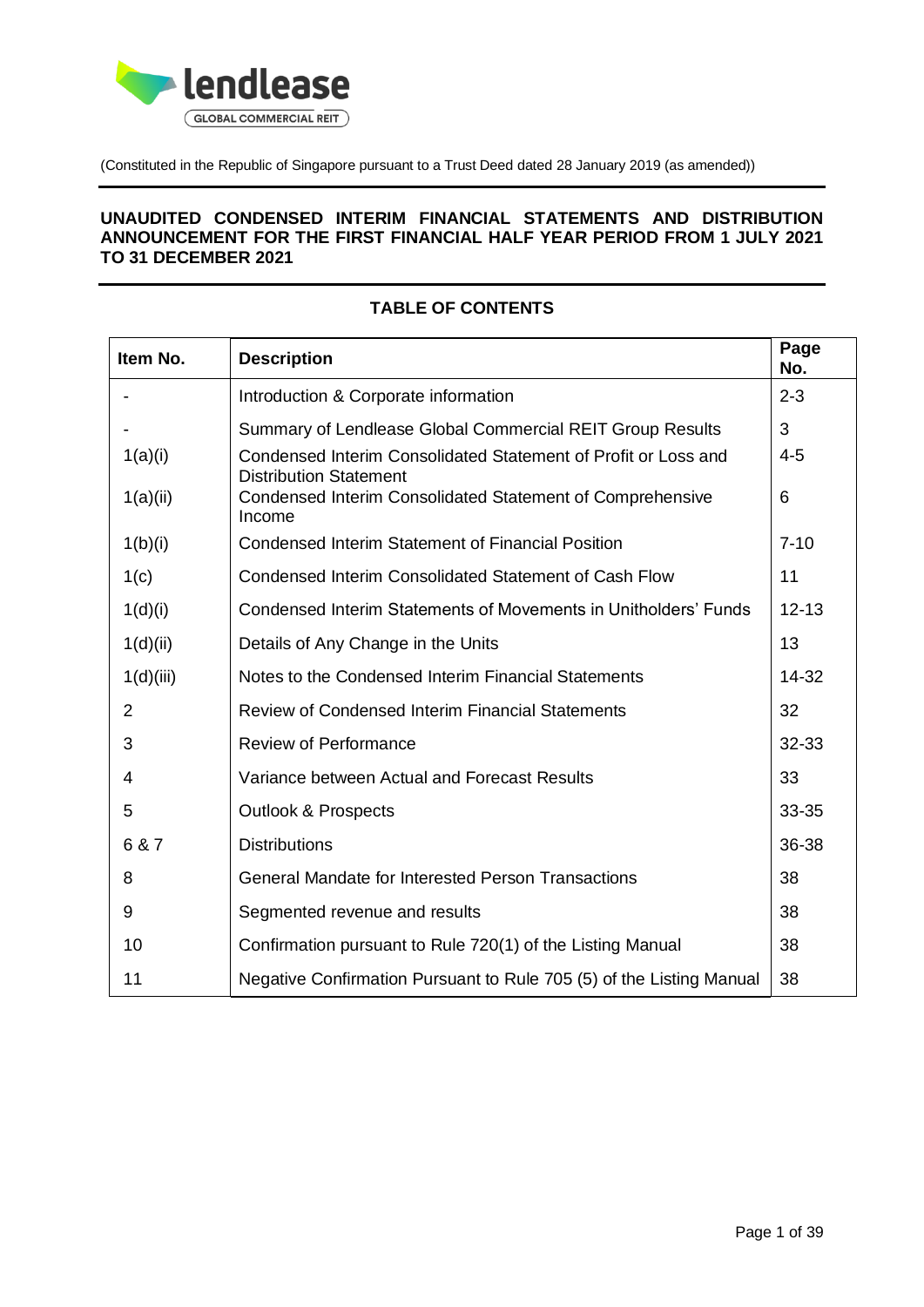### **UNAUDITED CONDENSED INTERIM FINANCIAL STATEMENTS AND DISTRIBUTION ANNOUNCEMENT FOR THE FIRST FINANCIAL HALF YEAR PERIOD FROM 1 JULY 2021 TO 31 DECEMBER 2021**

#### **Introduction & Corporate information**

Lendlease Global Commercial REIT ("LREIT") is a Singapore-domiciled real estate investment trust constituted pursuant to the Trust Deed dated 28 January 2019 (as amended). It is principally regulated by the Securities and Futures Act 2001, the Code on Collective Investment Schemes issued by the MAS ("CIS Code"), including Appendix 6 of the CIS Code (the "Property Funds Appendix"), other relevant regulations and the Trust Deed. LREIT was listed on the Mainboard of Singapore Exchange Securities Trading Limited ("SGX-ST") on 2 October 2019 ("Listing Date").

The Sponsor, Lendlease Corporation Limited ("Sponsor" or "Lendlease Corporation"), is part of the Lendlease Group, comprising Lendlease Corporation, Lendlease Trust and their subsidiaries (the "Lendlease Group", and the Sponsor and its subsidiaries, the "Sponsor Group"). Lendlease Group is a leading international property and infrastructure group with operations in Australia, Asia, Europe and the Americas and is listed on the Australian Securities Exchange.

Lendlease Global Commercial Trust Management Pte. Ltd. (the "Manager") is an indirect whollyowned subsidiary of the Sponsor.

The Trustee of LREIT is RBC Investor Services Trust Singapore Limited (the "Trustee").

LREIT is established with the principal investment strategy of investing, directly or indirectly, in a diversified portfolio of stabilised income-producing real estate assets located globally, which are used primarily for retail and/or office purposes, as well as real estate-related assets in connection with the foregoing.

LREIT's property portfolio comprises a leasehold interest in one retail mall located in Singapore and a freehold interest in three office buildings located in Milan, Italy (the "Properties").

The details of each of these properties are as follows:

 $(i)$  a 99-year leasehold<sup>1</sup> interest in 313@somerset, which is a retail mall located in Singapore (the "313@somerset"); and

(ii) a freehold interest in Sky Complex, which comprises three office buildings located in Milan, Italy (the "Sky Complex").

LREIT owns a 24.8% indirect interest in Lendlease Asian Retail Investment Fund 3 Limited ("ARIF3")<sup>2</sup> and a 53.0% indirect interest in Lendlease Jem Partners Fund Limited ("LLJP")<sup>2</sup>. ARIF3 and LLJP hold a 75.0% indirect interest and a 25.0% indirect interest respectively in the property known as Jem. Jem is an integrated office and retail development located in Jurong Gateway, the commercial hub of the Jurong Lake District, Singapore.

*Footnotes:*

*<sup>1.</sup> Commencing on 21 November 2006 and ending on 20 November 2105.*

*<sup>2.</sup> ARIF3 and LLJP are managed by an indirect wholly-owned subsidiary of the sponsor of LREIT. Management fees paid at the respective levels of ARIF3 and LLJP will not be double-counted towards the Manager's fees.*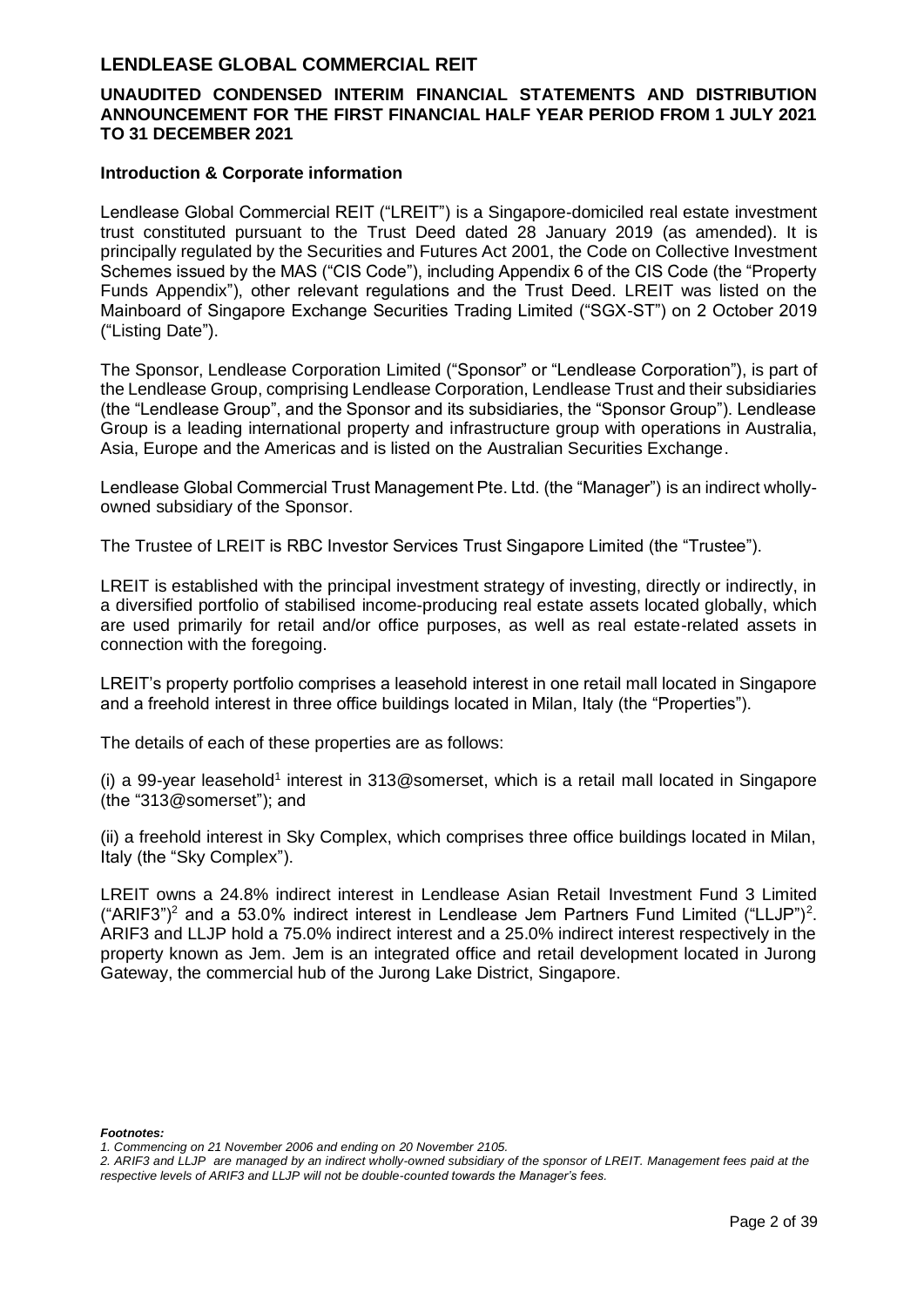### **UNAUDITED CONDENSED INTERIM FINANCIAL STATEMENTS AND DISTRIBUTION ANNOUNCEMENT FOR THE FIRST FINANCIAL HALF YEAR PERIOD FROM 1 JULY 2021 TO 31 DECEMBER 2021**

#### **Distribution Policy**

LREIT intends to make distributions to Unitholders semi-annually and will distribute at least 90.0% of its adjusted net cashflow from operations for each financial year. The actual level of distribution will be determined at the Manager's discretion.

The first distribution for FY2022 will be for the period from 1 July 2021 to 31 December 2021 and will be paid on or before 31 March 2022. LREIT intends to distribute at least 90.0% of LREIT's adjusted net cashflow from operations for the period.

### **Summary of Lendlease Global Commercial REIT Group Results**

|                                                        | <b>GROUP</b>                     |                                  |               |
|--------------------------------------------------------|----------------------------------|----------------------------------|---------------|
|                                                        | 6 months<br>ended<br>31 Dec 2021 | 6 months<br>ended<br>31 Dec 2020 | Variance<br>℅ |
| Gross Revenue (S\$'000)                                | 39,190                           | 41,608                           | (5.8)         |
| Net Property Income (S\$'000)                          | 29,643                           | 30,393                           | (2.5)         |
| Amount Distributable (S\$'000)                         |                                  |                                  |               |
| - to Perpetual Securities holders                      | 4,234                            |                                  | <b>NM</b>     |
| - to Non-controlling interests                         | 2,186                            |                                  | NM            |
| - to Unitholders                                       | 28,602                           | 27,546                           | 3.8           |
| <b>Available Distribution per Unit ("DPU") (cents)</b> | 2.40                             | 2.34                             | 2.6           |

*NM: Not meaningful*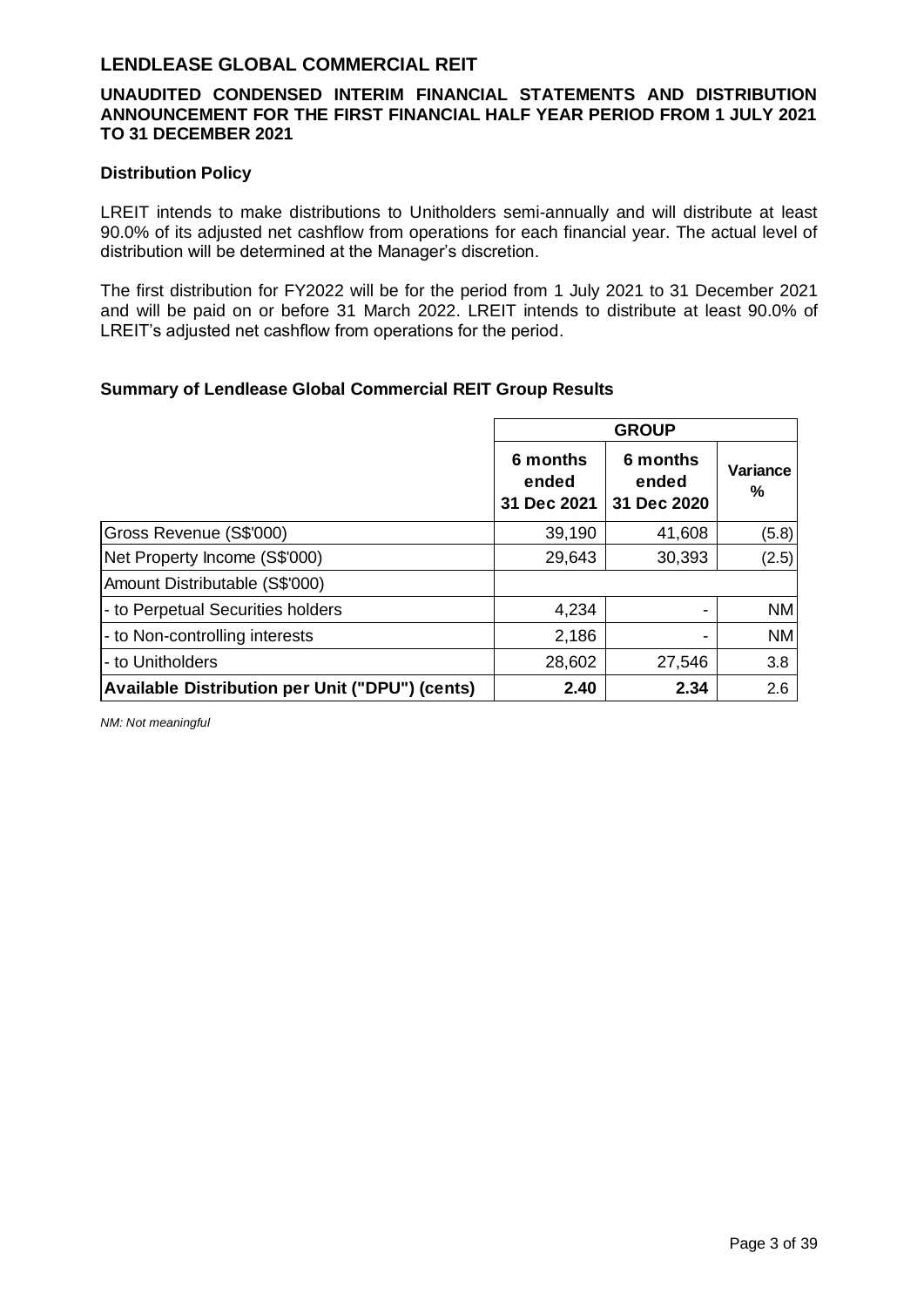### **UNAUDITED CONDENSED INTERIM FINANCIAL STATEMENTS AND DISTRIBUTION ANNOUNCEMENT FOR THE FIRST FINANCIAL HALF YEAR PERIOD FROM 1 JULY 2021 TO 31 DECEMBER 2021**

### **1(a)(i) Condensed Interim Consolidated Statement of Profit or Loss and Distribution Statement**

|                                                                              |             | <b>GROUP</b>                  |                               |               |
|------------------------------------------------------------------------------|-------------|-------------------------------|-------------------------------|---------------|
|                                                                              |             | (S\$'000)                     |                               |               |
|                                                                              | <b>Note</b> | 6 months ended<br>31 Dec 2021 | 6 months ended<br>31 Dec 2020 | Variance<br>% |
| Gross revenue                                                                | i.          | 39,190                        | 41,608                        | (5.8)         |
| Property operating expenses                                                  |             | (9, 547)                      | (11, 215)                     | 14.9          |
| Net property income                                                          |             | 29,643                        | 30,393                        | (2.5)         |
| Manager's base fee                                                           |             | (2,085)                       | (1,970)                       | (5.8)         |
| Manager's performance fee                                                    |             | (1,655)                       | (1,520)                       | (8.9)         |
| Other management fees                                                        |             | (682)                         | (401)                         | (70.1)        |
| Trustee's fee                                                                |             | (120)                         | (103)                         | (16.5)        |
| Other trust expenses <sup>1</sup>                                            |             | (1, 130)                      | (1,440)                       | 21.5          |
| Net foreign exchange gain/(loss) <sup>2</sup>                                |             | 16,914                        | (14, 633)                     | <b>NM</b>     |
| Finance income                                                               |             | 90                            | 40                            | >100          |
| Finance costs <sup>3</sup>                                                   |             | (5,688)                       | (5,057)                       | (12.5)        |
| Profit before tax, fair value change and share of<br>profit                  |             | 35,287                        | 5,309                         | >100          |
| Net change in fair value of equity instrument <sup>4</sup>                   |             | 330                           |                               | <b>NM</b>     |
| Share of profit of associates                                                |             | 7,419                         |                               | ΝM            |
| Net change in fair value of derivative financial<br>instruments <sup>5</sup> |             | 2,804                         | (851)                         | NM.           |
| Profit/(Loss) before tax                                                     |             | 45,840                        | 4,458                         | >100          |
| Tax expense                                                                  |             |                               |                               | <b>NM</b>     |
| Profit/(Loss) after tax                                                      |             | 45,840                        | 4,458                         | >100          |
| Attributable to:                                                             |             |                               |                               |               |
| <b>Unitholders</b>                                                           |             | 39,420                        | 4,458                         | >100          |
| Non-controlling interests                                                    |             | 2,186                         |                               | NM.           |
| Perpetual securities holders <sup>6</sup>                                    |             | 4,234                         |                               | <b>NM</b>     |
| Profit/(Loss) after tax                                                      |             | 45,840                        | 4,458                         | >100          |
| <b>Distribution Statement</b>                                                |             |                               |                               |               |
| Profit attributable to Unitholders                                           |             | 39,420                        | 4,458                         | >100          |
| Add: Distribution adjustments <sup>7</sup>                                   |             | (10,818)                      | 23,088                        | ΝM            |
| Amount available for distribution to Unitholders<br>(Note A)                 |             | 28,602                        | 27,546                        | 3.8           |

*NM: Not meaningful*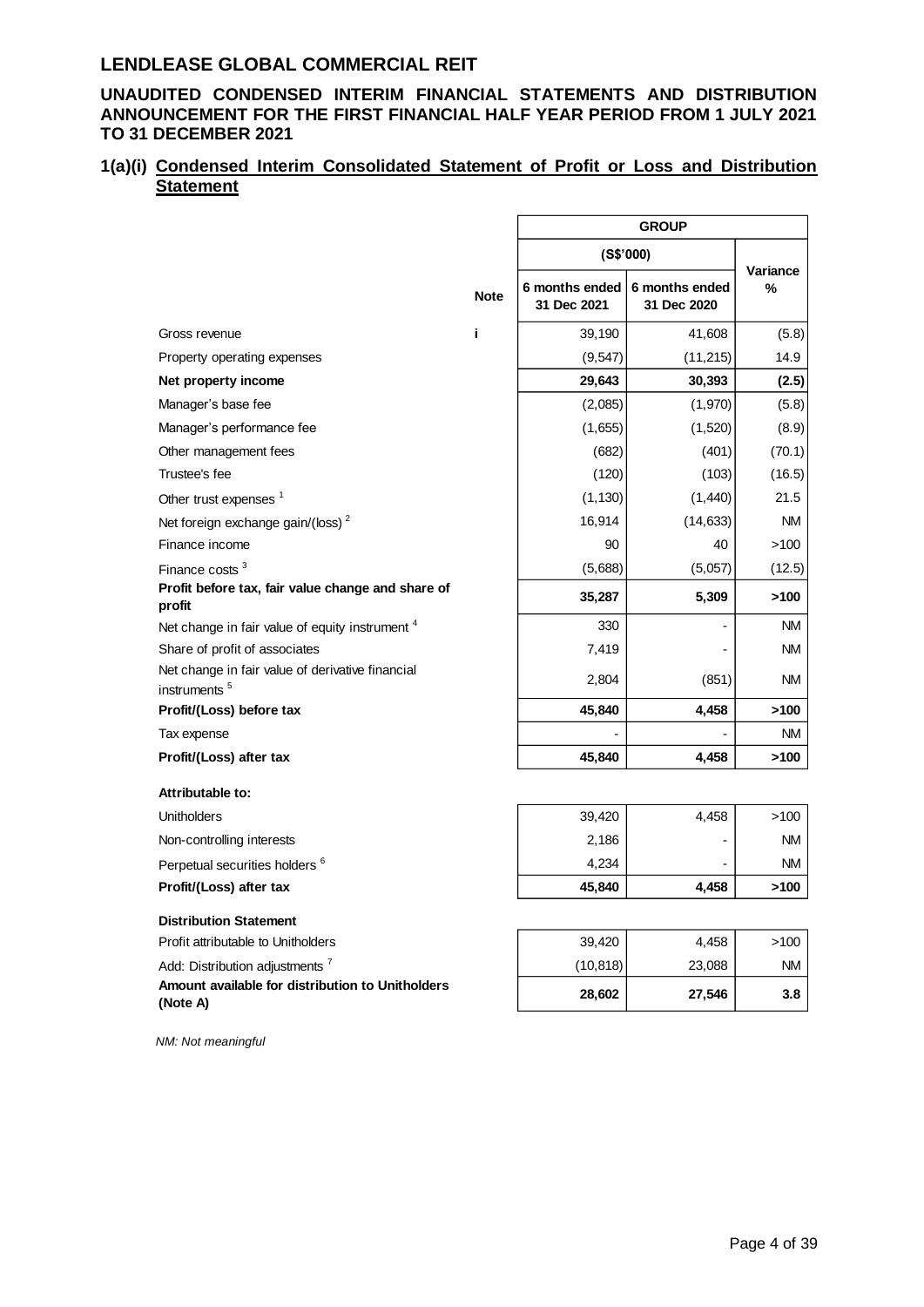### **UNAUDITED CONDENSED INTERIM FINANCIAL STATEMENTS AND DISTRIBUTION ANNOUNCEMENT FOR THE FIRST FINANCIAL HALF YEAR PERIOD FROM 1 JULY 2021 TO 31 DECEMBER 2021**

### **1(a)(i) Condensed Interim Consolidated Statement of Profit or Loss and Distribution Statement**

#### *Footnotes:*

*1. Other trust expenses include operating expenses such as annual listing fees, auditing and tax advisory fees, valuation costs, investor relations expenses, acquisition costs for equity instrument and other miscellaneous expenses.*

*2. Net foreign exchange gain/loss relates mainly to the translation difference of the Euro term loan to Singapore Dollars during the period. Due to the effect of natural hedging, there is a corresponding gain/loss recognised in the comprehensive income, resulting from the stronger/weaker €/S\$ exchange rate on the Euro-denominated investment.* 

*3. Finance costs comprise mainly interest expense and amortisation of debt-related transaction costs.*

*4. Comprises net change in fair value of equity instrument through profit or loss. This is a non-tax chargeable/deductible item and therefore does not affect income available for distribution to Unitholders.*

*5. Comprises mainly net change in fair value of interest rate swaps, options and currency forwards which were entered to hedge interest rate and foreign exchange risks. This is a non-tax chargeable/deductible item and therefore does not affect income available for distribution to Unitholders.*

*6. On 4 June 2021, LREIT issued \$200 million of perpetual securities with no fixed final redemption date. The perpetual securities confer a right to its holders to receive distribution payments at a rate of 4.20% per annum, with the first distribution rate reset falling on 4 June 2026 and subsequent resets occurring every 5 years thereafter. Distributions are payable semi-annually in arrears on a discretionary basis and are non-cumulative in accordance with the terms and conditions of the perpetual securities.*

*7. Comprises Manager's base fee and performance fee paid/payable in units, property management fee paid/payable in units, net change in fair value of investment properties, investment property under development, equity instrument and derivative financial instruments, amortisation of debt-related transaction costs, incentive amounts, acquisition costs for equity instrument and other adjustments related to non-cash or timing differences in income and expenses.*

|                               | <b>GROUP</b>                                 |             |               |
|-------------------------------|----------------------------------------------|-------------|---------------|
|                               |                                              | (S\$'000)   |               |
|                               | 6 months ended 6 months ended<br>31 Dec 2021 | 31 Dec 2020 | Variance<br>% |
| Note A                        |                                              |             |               |
| Distribution from:            |                                              |             |               |
| - Singapore                   | 18,226                                       | 18,162      | 0.4           |
| - Foreign source <sup>1</sup> | 10,376                                       | 9,384       | 10.6          |
| Total                         | 28,602                                       | 27,546      | 3.8           |

#### *Footnote:*

*1. Foreign source distribution mainly pertains to income from Sky Complex. Any income from this property that has not been distributed to LREIT by the date LREIT makes distribution to its Unitholders will constitute a capital distribution.*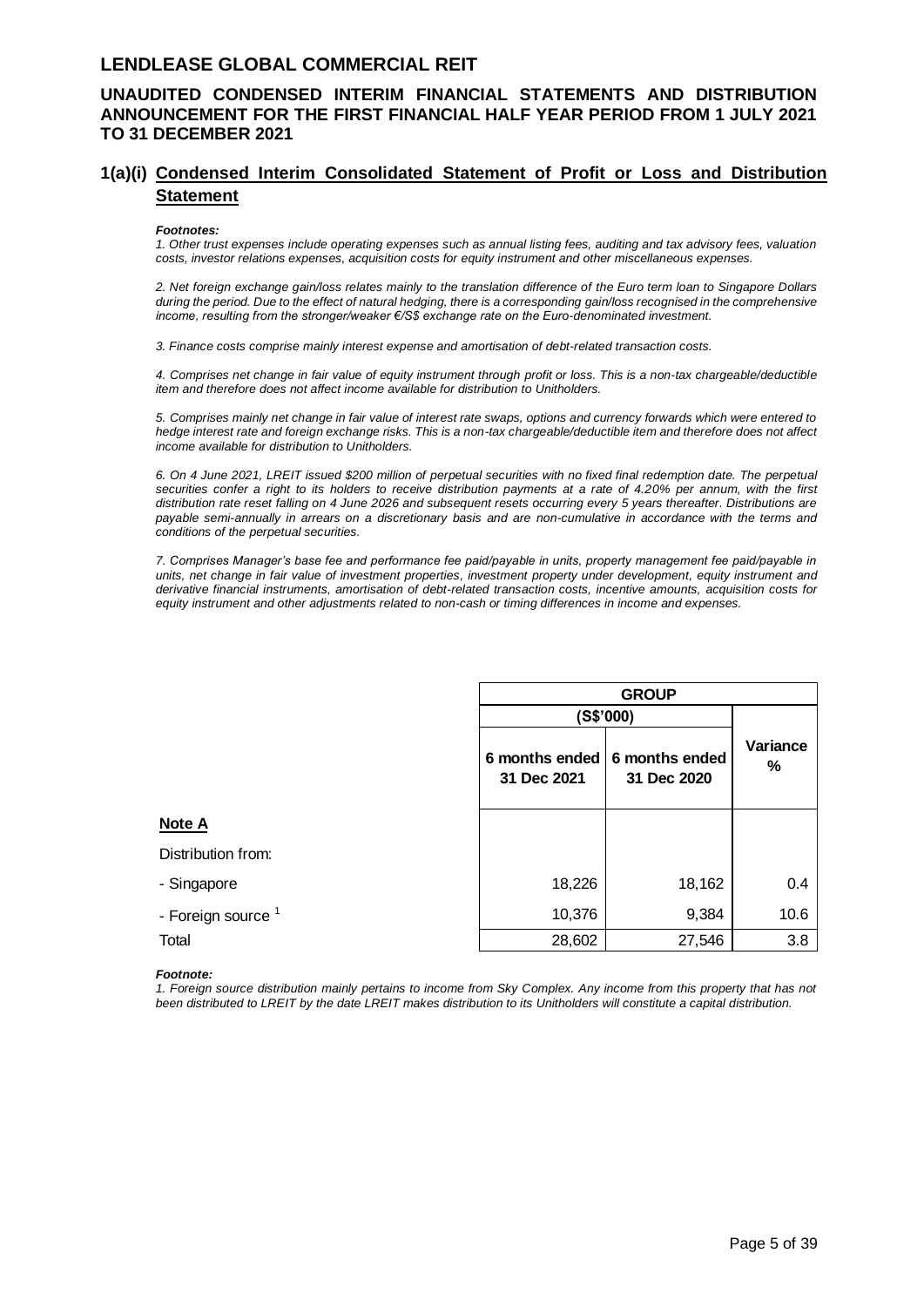**UNAUDITED CONDENSED INTERIM FINANCIAL STATEMENTS AND DISTRIBUTION ANNOUNCEMENT FOR THE FIRST FINANCIAL HALF YEAR PERIOD FROM 1 JULY 2021 TO 31 DECEMBER 2021**

### **1(a)(ii) Condensed Interim Consolidated Statement of Comprehensive Income**

|                                                                                                                                 | <b>GROUP</b>                  |                               |               |
|---------------------------------------------------------------------------------------------------------------------------------|-------------------------------|-------------------------------|---------------|
|                                                                                                                                 |                               | (S\$'000)                     |               |
|                                                                                                                                 | 6 months ended<br>31 Dec 2021 | 6 months ended<br>31 Dec 2020 | Variance<br>% |
| Profit/(Loss) after tax<br>Item that may be reclassified subsequently to<br>profit or loss:                                     | 45,840                        | 4,458                         | >100          |
| Other comprehensive income:<br>Net currency translation differences relating to<br>financial statements of a foreign subsidiary | (17, 115)                     | 14,986                        | <b>NM</b>     |
| <b>Total comprehensive income</b>                                                                                               | 28,725                        | 19,444                        | 47.7          |

#### **Total comprehensive income attributable to:**

| <b>Unitholders</b>           | 22,305 | 19.444 | 14.7      |
|------------------------------|--------|--------|-----------|
| Non-controlling interests    | 2,186  | ۰      | <b>NM</b> |
| Perpetual securities holders | 4.234  | ۰      | ΝM        |
|                              | 28,725 | 19,444 | 47.       |

*NM: Not meaningful*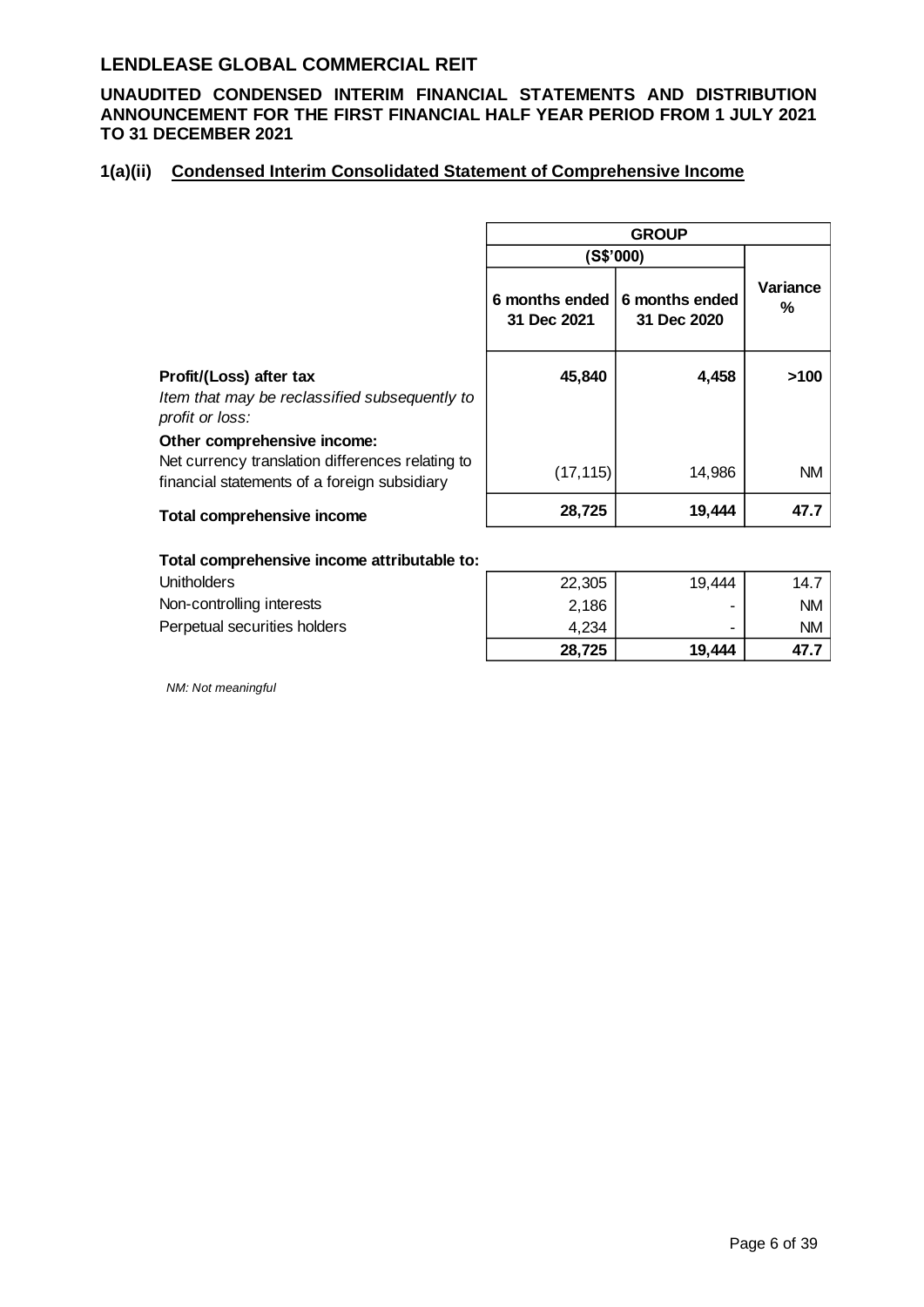### **UNAUDITED CONDENSED INTERIM FINANCIAL STATEMENTS AND DISTRIBUTION ANNOUNCEMENT FOR THE FIRST FINANCIAL HALF YEAR PERIOD FROM 1 JULY 2021 TO 31 DECEMBER 2021**

### **1(b)(i) Condensed Interim Statement of Financial Position**

|                                               |             | <b>GROUP</b> | <b>GROUP</b> |
|-----------------------------------------------|-------------|--------------|--------------|
|                                               | <b>Note</b> | 31 Dec 2021  | 30 Jun 2021  |
|                                               |             | (S\$'000)    | (S\$'000)    |
| <b>Current assets</b>                         |             |              |              |
| Cash and cash equivalents                     | ii          | 47,529       | 249,264      |
| Trade and other receivables                   |             | 5,914        | 6,664        |
| Other current assets                          |             | 5,455        | 2,910        |
| Derivative financial instruments <sup>1</sup> |             | 1,108        |              |
|                                               |             | 60,006       | 258,838      |
| <b>Non-current assets</b>                     |             |              |              |
| Investment properties                         | iii         | 1,404,317    | 1,419,857    |
| Investment property under development         | i٧          | 6,789        | 5,521        |
| Investment in associates                      | v           | 512,347      |              |
| Equity instrument at fair value               | vi          |              | 44,591       |
| Other receivables                             |             | 4,301        | 7,311        |
| Other non current assets                      |             | 1,350        | 869          |
| Derivative financial instruments <sup>1</sup> |             | 605          | 128          |
|                                               |             | 1,929,709    | 1,478,277    |
| <b>Total assets</b>                           |             | 1,989,715    | 1,737,115    |
| <b>Current liabilities<sup>2</sup></b>        |             |              |              |
| Trade and other payables                      |             | 26,004       | 27,393       |
| Loans and borrowings                          | vii         | 98,597       |              |
| Lease liability <sup>3</sup>                  |             | 324          | 416          |
| Derivative financial instruments <sup>1</sup> |             | 1,197        | 207          |
|                                               |             | 126,122      | 28,016       |
| <b>Non-current liabilities</b>                |             |              |              |
| Trade and other payables                      |             | 4,379        | 5,300        |
| Lease liability <sup>3</sup>                  |             | 1,988        | 2,105        |
| Loans and borrowings                          | vii         | 557,085      | 542,573      |
| Derivative financial instruments <sup>1</sup> |             | 113          | 2,322        |
|                                               |             | 563,565      | 552,300      |
| <b>Total liabilities</b>                      |             | 689,687      | 580,316      |
| <b>Net assets</b>                             |             | 1,300,028    | 1,156,799    |
| <b>Represented by:</b>                        |             |              |              |
| Unitholders' funds                            |             | 961,617      | 957,902      |
| Non-controlling interests                     |             | 139,492      |              |
| Perpetual securities holders                  |             | 198,919      | 198,897      |
|                                               |             | 1,300,028    | 1,156,799    |
| NAV per Unit (S\$) <sup>4</sup>               | viii        | 0.81         | 0.81         |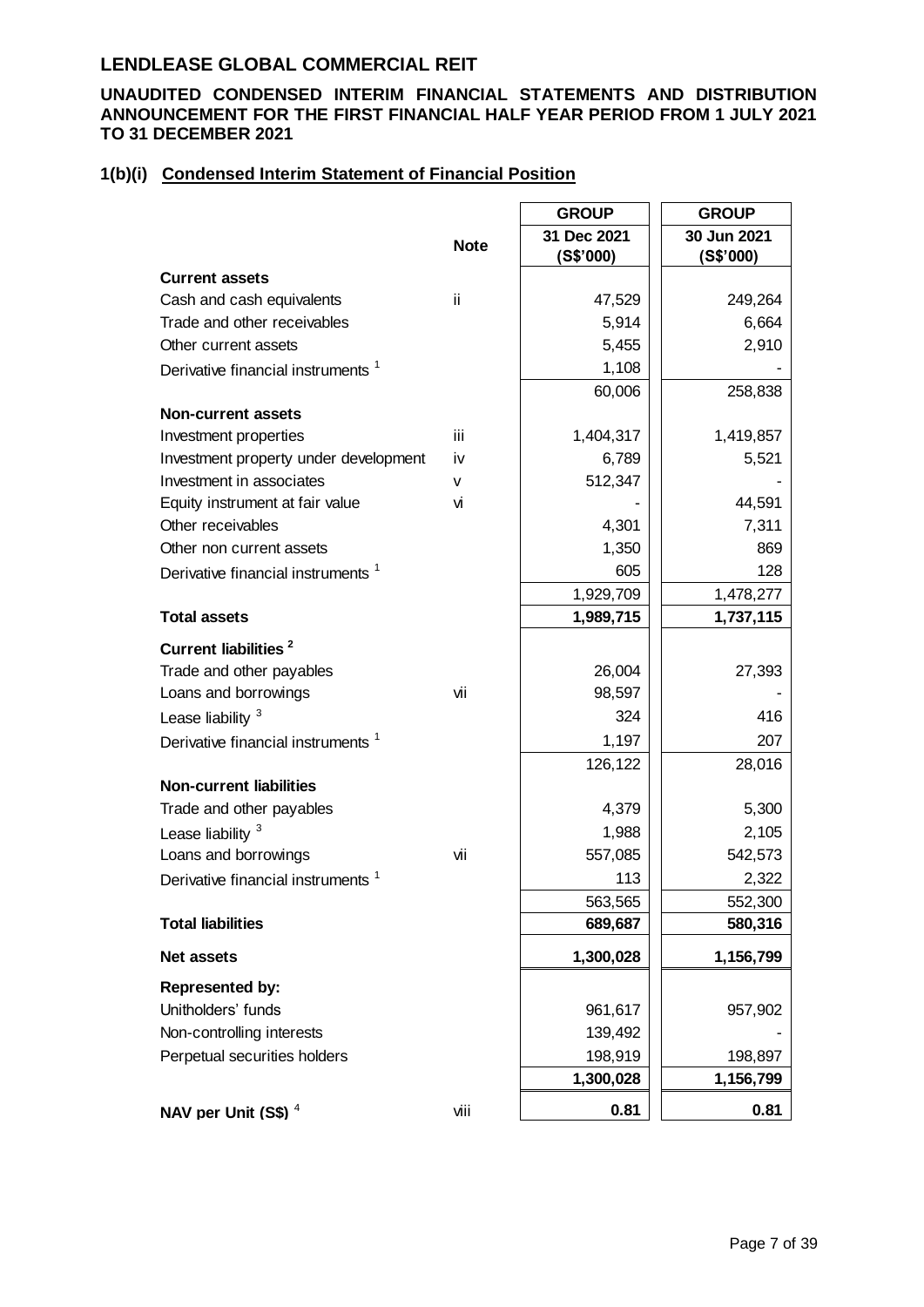### **UNAUDITED CONDENSED INTERIM FINANCIAL STATEMENTS AND DISTRIBUTION ANNOUNCEMENT FOR THE FIRST FINANCIAL HALF YEAR PERIOD FROM 1 JULY 2021 TO 31 DECEMBER 2021**

#### **1(b)(i) Condensed Interim Statement of Financial Position**

#### *Footnotes:*

*1. Derivative financial instruments reflect the fair value of interest rate swaps, options and currency forwards which were entered to hedge interest rate and foreign exchange risks.*

*2. The Group is in a net current liabilities position mainly due to a current portion of long-term borrowings taken to fund*  investment properties (long-term assets) that are maturing within the next 12 months. The Group has sufficient banking *facilities available to refinance the portion of borrowings due payable within the next 12 months.*

*3. This relates to the lease liability recognised by the Group on its existing operating lease arrangements in accordance with the principles of IFRS 16.* 

*4. Net asset value ("NAV") and net tangible asset ("NTA") backing per unit are based on issued units at the end of the period.*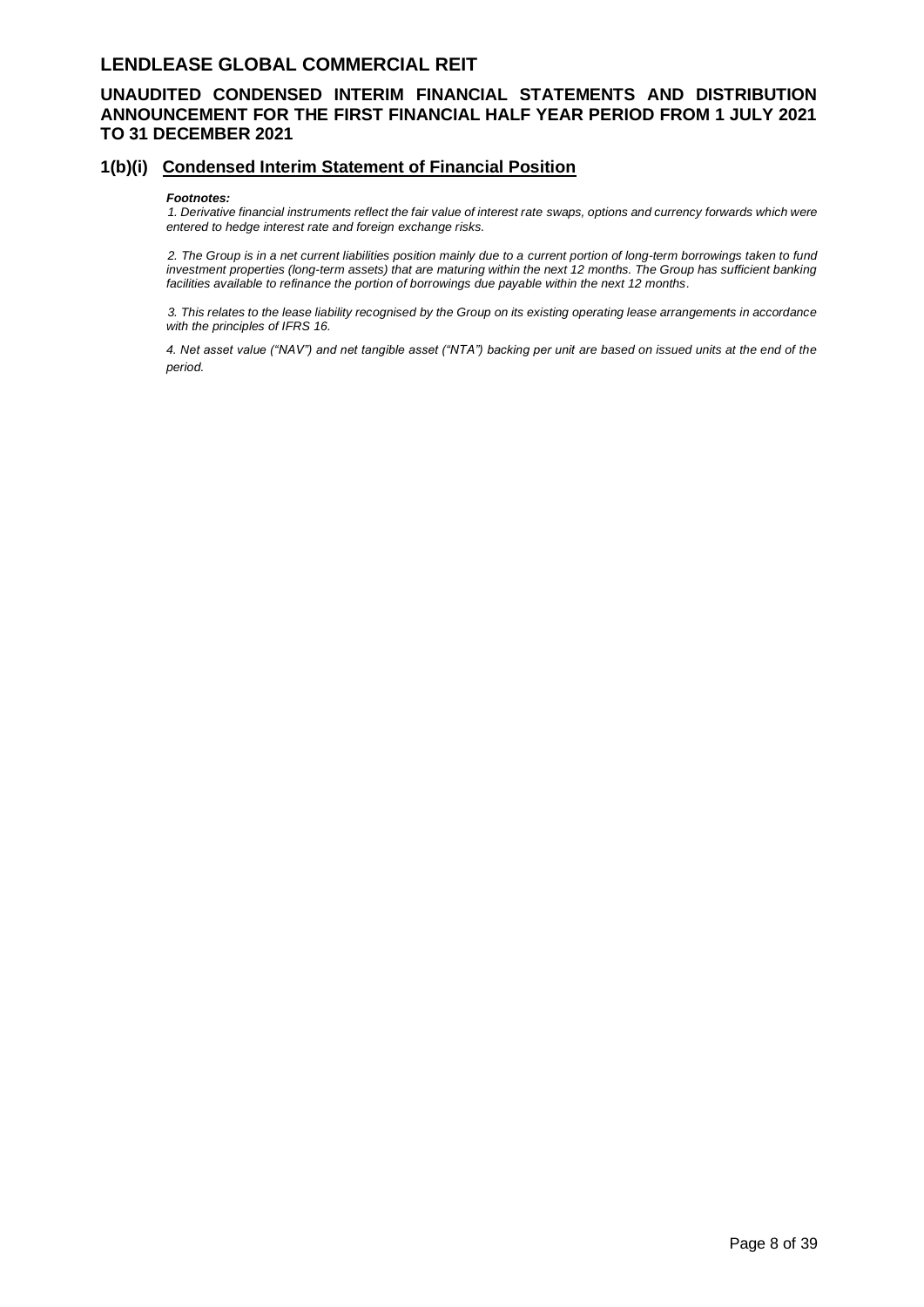### **UNAUDITED CONDENSED INTERIM FINANCIAL STATEMENTS AND DISTRIBUTION ANNOUNCEMENT FOR THE FIRST FINANCIAL HALF YEAR PERIOD FROM 1 JULY 2021 TO 31 DECEMBER 2021**

### **1(b)(i) Condensed Interim Statement of Financial Position**

|                                               |             | <b>LREIT</b> | <b>LREIT</b> |
|-----------------------------------------------|-------------|--------------|--------------|
|                                               | <b>Note</b> | 31 Dec 2021  | 30 Jun 2021  |
|                                               |             | (S\$'000)    | (S\$'000)    |
| <b>Current assets</b>                         |             |              |              |
| Cash and cash equivalents                     | ii.         | 22,648       | 232,768      |
| Trade and other receivables                   |             | 361          | 833          |
| Other current assets                          |             | 6,586        | 2,582        |
| Derivative financial instruments <sup>1</sup> |             | 1,108        |              |
|                                               |             | 30,703       | 236,183      |
| <b>Non-current assets</b>                     |             |              |              |
| Investment properties                         | iii         | 983,930      | 983,000      |
| Investment property under development         | iv          | 6,789        | 5,521        |
| Investment in subsidiaries                    |             | 810,969      | 435,245      |
| Equity instrument at fair value               | vi          |              | 44,591       |
| Other non current assets                      |             | 1,350        | 869          |
| Derivative financial instruments <sup>1</sup> |             | 605          | 128          |
|                                               |             | 1,803,643    | 1,469,354    |
| <b>Total assets</b>                           |             | 1,834,346    | 1,705,537    |
| <b>Current liabilities<sup>2</sup></b>        |             |              |              |
| Trade and other payables                      |             | 22,366       | 22,997       |
| Loans and borrowings                          | vii         | 98,597       |              |
| Lease liability $3$                           |             | 324          | 416          |
| Derivative financial instruments <sup>1</sup> |             | 1,197        | 207          |
|                                               |             | 122,484      | 23,620       |
| <b>Non-current liabilities</b>                |             |              |              |
| Trade and other payables                      |             | 4,379        | 5,300        |
| Lease liability <sup>3</sup>                  |             | 1,988        | 2,105        |
| Loans and borrowings                          | vii         | 557,085      | 542,573      |
| Derivative financial instruments <sup>1</sup> |             | 113          | 2,322        |
|                                               |             | 563,565      | 552,300      |
| <b>Total liabilities</b>                      |             | 686,049      | 575,920      |
| <b>Net assets</b>                             |             | 1,148,297    | 1,129,617    |
| <b>Represented by:</b>                        |             |              |              |
| Unitholders' funds                            |             | 949,378      | 930,720      |
| Perpetual securities holders                  |             | 198,919      | 198,897      |
|                                               |             | 1,148,297    | 1,129,617    |
| NAV per Unit $(S$)^4$                         | viii        | 0.80         | 0.79         |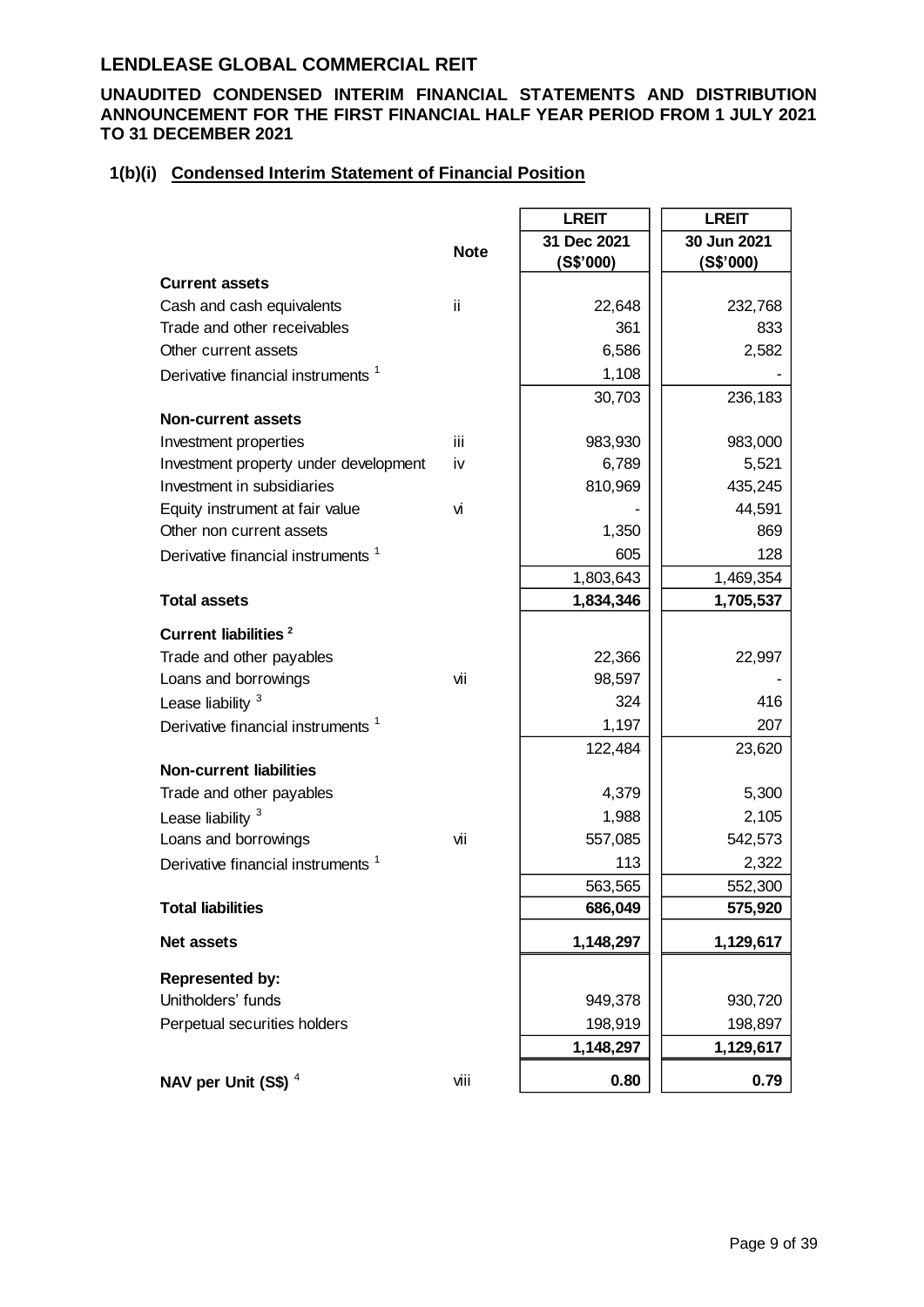### **UNAUDITED CONDENSED INTERIM FINANCIAL STATEMENTS AND DISTRIBUTION ANNOUNCEMENT FOR THE FIRST FINANCIAL HALF YEAR PERIOD FROM 1 JULY 2021 TO 31 DECEMBER 2021**

#### **1(b)(i) Condensed Interim Statement of Financial Position**

#### *Footnotes:*

*1. Derivative financial instruments reflect the fair value of interest rate swaps, options and currency forwards which were entered to hedge interest rate and foreign exchange risks.*

*2. LREIT is in a net current liabilities position mainly due to a current portion of long-term borrowings taken to fund investment properties (long-term assets) that are maturing within the next 12 months. LREIT has sufficient banking facilities available to refinance the portion of borrowings due payable within the next 12 months.*

*3. This relates to the lease liability recognised by the Group on its existing operating lease arrangements in accordance with the principles of IFRS 16.* 

*4. Net asset value ("NAV") and net tangible asset ("NTA") backing per unit are based on issued units at the end of the period.*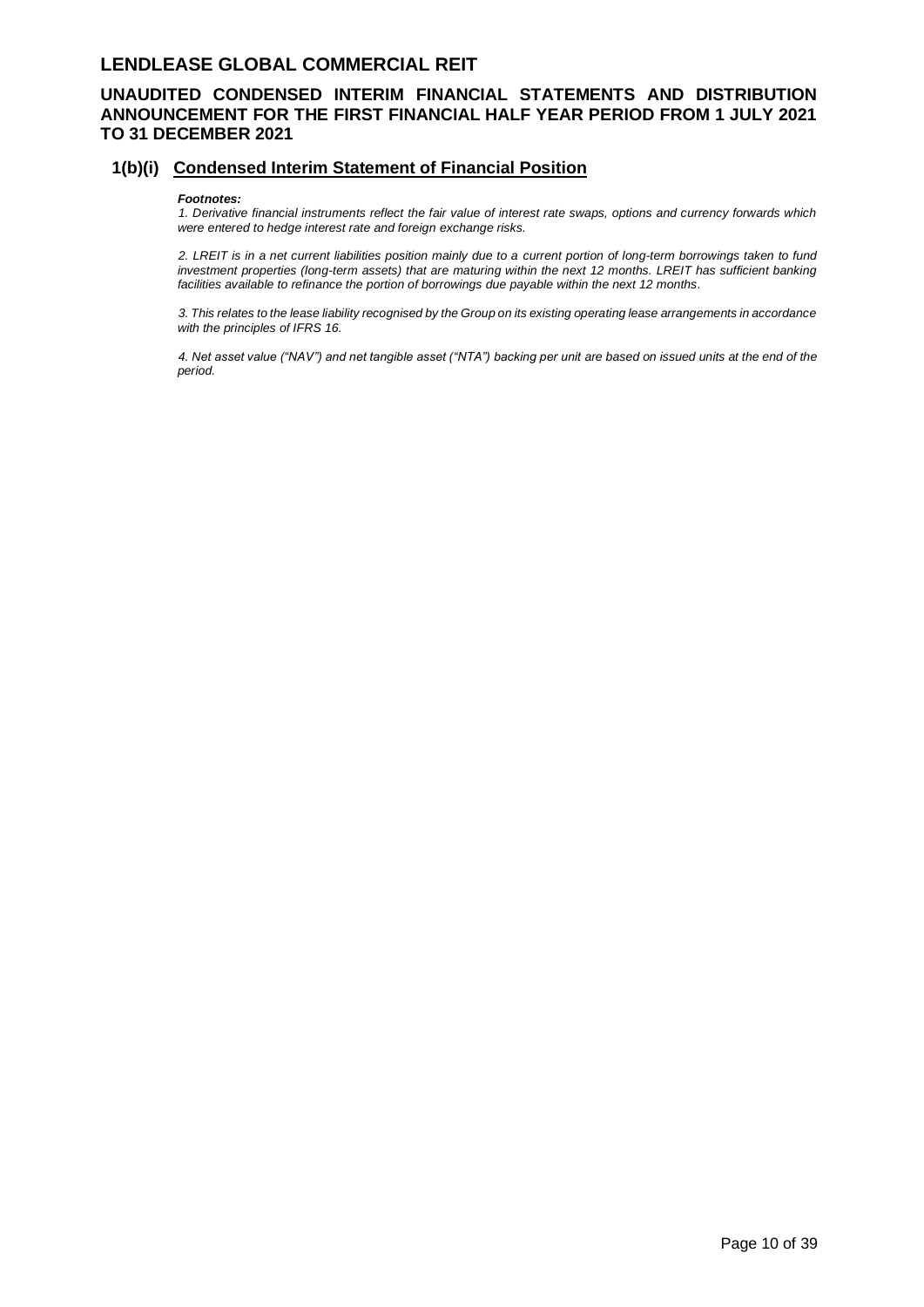### **UNAUDITED CONDENSED INTERIM FINANCIAL STATEMENTS AND DISTRIBUTION ANNOUNCEMENT FOR THE FIRST FINANCIAL HALF YEAR PERIOD FROM 1 JULY 2021 TO 31 DECEMBER 2021**

### **1(c) Condensed Interim Consolidated Statement of Cash Flow**

|                                                                      | <b>GROUP</b>                               |                                            |
|----------------------------------------------------------------------|--------------------------------------------|--------------------------------------------|
|                                                                      | 6 months ended<br>31 Dec 2021<br>(S\$'000) | 6 months ended<br>31 Dec 2020<br>(S\$'000) |
| Cash flows from operating activities                                 |                                            |                                            |
| Profit/(Loss) after tax                                              | 45,840                                     | 4,458                                      |
| Adjustments for:                                                     |                                            |                                            |
| Manager's fee paid/payable in units                                  | 3,740                                      | 3,945                                      |
| Property manager's fee paid/payable in units                         | 792                                        | 846                                        |
| Transaction costs related to purchase of equity instrument           | 54                                         | 48                                         |
| Finance income                                                       | (90)                                       | (40)                                       |
| Interest expense                                                     | 2,698                                      | 2,463                                      |
| Amortisation of debt-related transactions costs                      | 2,941                                      | 2,594                                      |
| Net unrealised foreign exchange (gain)/loss <sup>1</sup>             | (17,090)                                   | 14,198                                     |
| Share of profit of associates                                        | (7, 419)                                   |                                            |
| Net change in fair value of equity instrument                        | (330)                                      |                                            |
| Net change in fair value of derivatives financial instruments        | (2,804)                                    | 851                                        |
| Operating income before working capital changes                      | 28,332                                     | 29,363                                     |
| Changes in working capital:                                          |                                            |                                            |
| Trade and other receivables                                          | 3,820                                      | 2,352                                      |
| Trade and other payables                                             | (739)                                      | (1, 817)                                   |
| Other current assets                                                 | (2, 545)                                   | 1,044                                      |
| Other non current assets                                             | (481)                                      | 89                                         |
| Net cash generated from/(used in) operating activities               | 28,387                                     | 31,031                                     |
| Cash flows from investing activities                                 |                                            |                                            |
| Dividends received from associates                                   | 12,130                                     |                                            |
| Interest received                                                    | 90                                         | 40                                         |
| Capital expenditure on investment properties                         | (1,876)                                    | (352)                                      |
| Capital expenditure on investment property under development         | (1, 343)                                   |                                            |
| Purchase of equity instrument at fair value                          |                                            | (45, 533)                                  |
| Transaction costs related to purchase of equity instrument           | 129                                        | (48)                                       |
| Acquisition of investment in associate <sup>2</sup>                  | (169, 933)                                 |                                            |
| Acquisition of subsidiary <sup>2</sup>                               | (157, 965)                                 |                                            |
| Net cash generated from/(used in) investing activities               | (318, 768)                                 | (45, 893)                                  |
| Cash flows from financing activities                                 |                                            |                                            |
| Payment of financing expenses                                        | (2,701)                                    |                                            |
| Proceeds from loans and borrowings                                   | 150,000                                    |                                            |
| Repayment of loans and borrowings                                    | (20,000)                                   |                                            |
| Distribution to Unitholders                                          | (27, 576)                                  | (20, 600)                                  |
| Distribution to perpetual securities holders                         | (4, 212)                                   |                                            |
| Distribution to non-controlling interests                            | (3, 210)                                   |                                            |
| Interest paid                                                        | (2,690)                                    | (1,983)                                    |
| Payment of lease liability                                           | (231)                                      |                                            |
| Net cash flows generated from/(used in) financing activities         | 89,380                                     | (22, 583)                                  |
| Net movement in cash and cash equivalents                            | (201, 001)                                 | (37, 445)                                  |
| Cash and cash equivalents at beginning of the period                 | 249,264                                    | 83,678                                     |
| Effect of exchange rate changes on balances held in foreign currency | (734)                                      | 203                                        |
| Cash and cash equivalents at end of the period                       | 47,529                                     | 46,436                                     |

#### *Footnotes:*

*1. Net unrealised foreign exchange gain/loss relates mainly to the translation difference of the Euro term loan to Singapore Dollar during the period. Due to the effect of natural hedging, there is a corresponding gain/loss in the comprehensive income, resulting from the stronger/weaker €/S\$ exchange rate on the Euro-denominated investment. 2. Refer to note v and note xii for details.*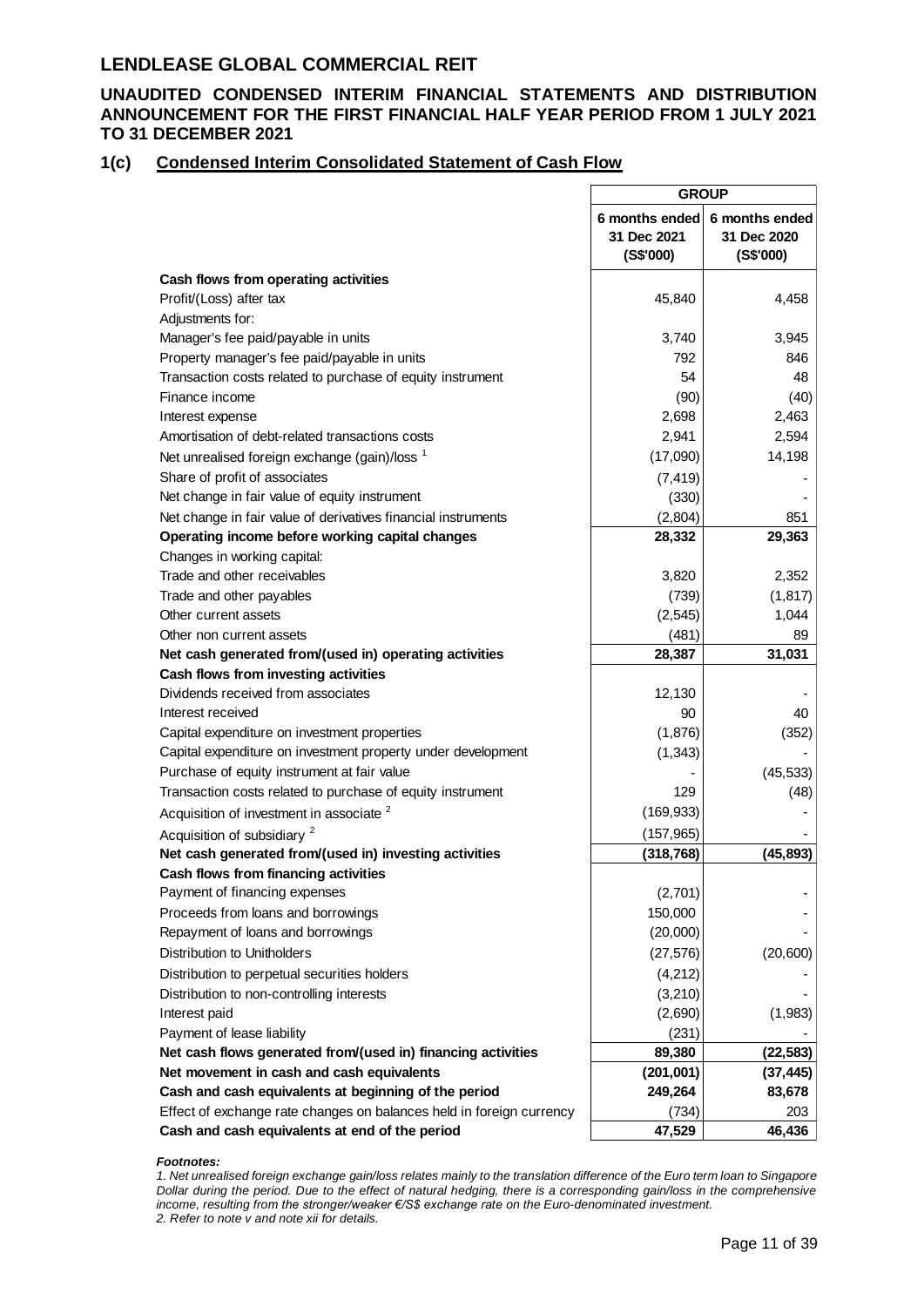### **UNAUDITED CONDENSED INTERIM FINANCIAL STATEMENTS AND DISTRIBUTION ANNOUNCEMENT FOR THE FIRST FINANCIAL HALF YEAR PERIOD FROM 1 JULY 2021 TO 31 DECEMBER 2021**

# **1(d)(i) Condensed Interim Statements of Movements in Unitholders' Funds**

|                                                                    | <b>GROUP</b>                               | <b>GROUP</b>                               |
|--------------------------------------------------------------------|--------------------------------------------|--------------------------------------------|
|                                                                    | 6 months ended<br>31 Dec 2021<br>(S\$'000) | 6 months ended<br>31 Dec 2020<br>(S\$'000) |
| <b>Operations</b>                                                  |                                            |                                            |
| Balance as at the beginning of the period                          | (10, 553)                                  | (8,616)                                    |
| Profit/(Loss) after tax attributable to Unitholders                | 39,420                                     | 4,458                                      |
| Balance as at end of the period                                    | 28,867                                     | (4, 158)                                   |
|                                                                    |                                            |                                            |
| Unitholders' transactions                                          |                                            |                                            |
| Balance as at the beginning of the period                          | 948,232                                    | 989,648                                    |
| Manager's base fee paid in units                                   | 1,963                                      | 967                                        |
| Manager's performance fee paid in units                            | 2,923                                      | 2,015                                      |
| Manager's acquisition fee paid in units                            | 3,275                                      | 455                                        |
| Property manager's fee paid in units                               | 825                                        | 476                                        |
| <b>Distributions</b>                                               | (27, 576)                                  | (20, 600)                                  |
| Balance as at end of the period                                    | 929,642                                    | 972,961                                    |
| Foreign currency translation reserve                               |                                            |                                            |
| Balance as at the beginning of the period                          | 20,223                                     | 11,218                                     |
| Translation differences relating to financial statements           |                                            |                                            |
| of a foreign subsidiary                                            | (17, 115)                                  | 14,986                                     |
| Balance as at end of the period                                    | 3,108                                      | 26,204                                     |
| Total Unitholders' funds as at end of the period                   | 961,617                                    | 995,007                                    |
|                                                                    |                                            |                                            |
| <b>Perpetual securities holders</b>                                |                                            |                                            |
| Balance as at beginning of the period                              | 198,897                                    |                                            |
| Profit attributable to perpetual securities holders                | 4,234                                      |                                            |
| <b>Distributions</b>                                               | (4,212)                                    |                                            |
| Balance at end of the period                                       | 198,919                                    |                                            |
|                                                                    |                                            |                                            |
| <b>NON-CONTROLLING INTERESTS</b>                                   |                                            |                                            |
| Balance as at beginning of the period                              |                                            |                                            |
| Acquisition of subsidiary                                          | 140,516                                    |                                            |
| Total return for the period attributable to non-                   | 2,186                                      |                                            |
| controlling interests<br>Distribution to non-controlling interests | (3, 210)                                   |                                            |
| Balance at end of the period                                       | 139,492                                    |                                            |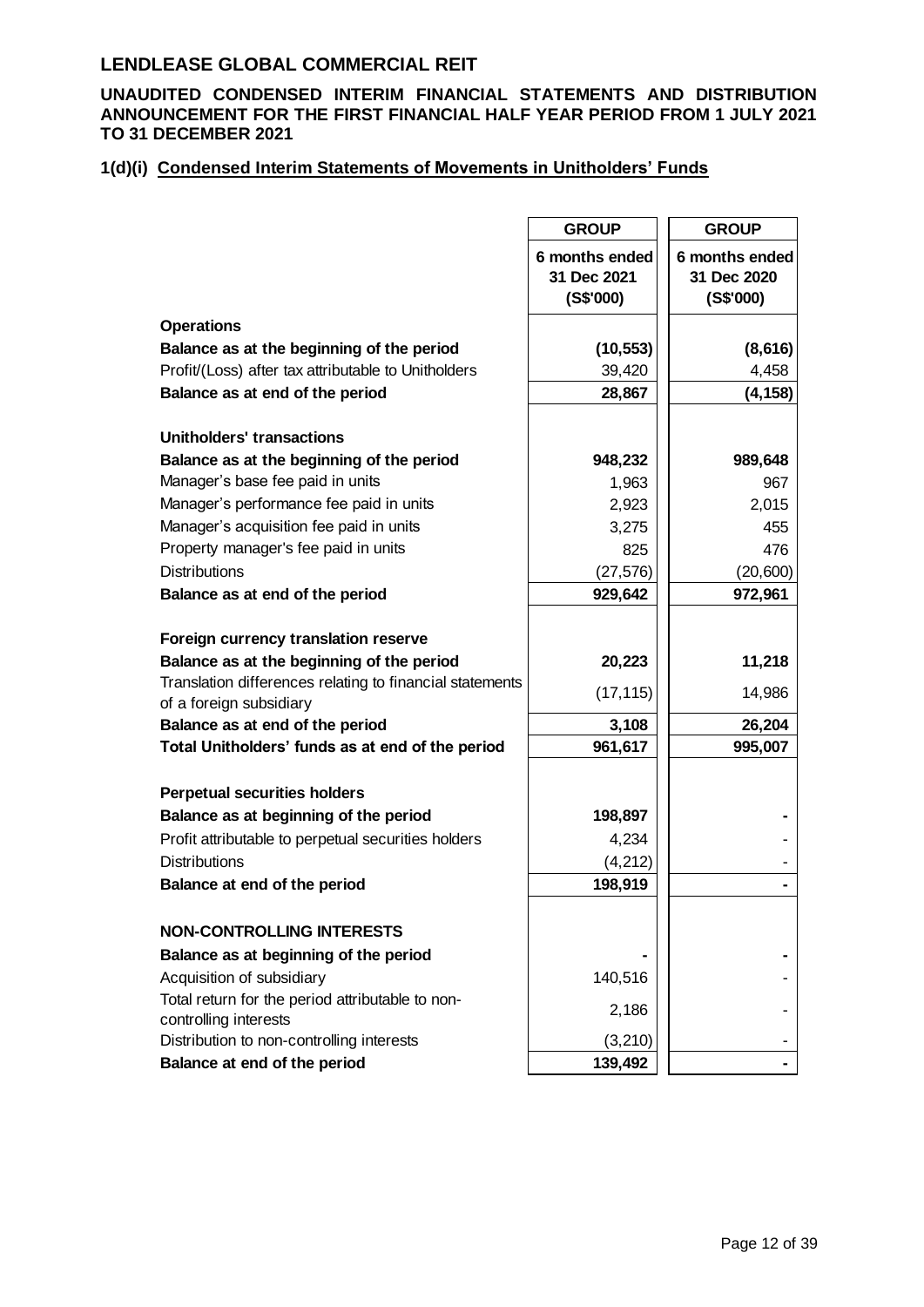### **UNAUDITED CONDENSED INTERIM FINANCIAL STATEMENTS AND DISTRIBUTION ANNOUNCEMENT FOR THE FIRST FINANCIAL HALF YEAR PERIOD FROM 1 JULY 2021 TO 31 DECEMBER 2021**

### **1(d)(i) Condensed Interim Statements of Movements in Unitholders' Funds**

|                                                     | <b>LREIT</b>                               | <b>LREIT</b>                               |
|-----------------------------------------------------|--------------------------------------------|--------------------------------------------|
|                                                     | 6 months ended<br>31 Dec 2021<br>(S\$'000) | 6 months ended<br>31 Dec 2020<br>(S\$'000) |
| <b>Operations</b>                                   |                                            |                                            |
| Balance as at the beginning of the period           | (17, 512)                                  | (34, 253)                                  |
| Profit/(Loss) after tax attributable to Unitholders | 37,248                                     | 12,570                                     |
| Balance as at end of the period                     | 19,736                                     | (21, 683)                                  |
| <b>Unitholders' transactions</b>                    |                                            |                                            |
| Balance as at the beginning of the period           | 948,232                                    | 989,648                                    |
| Manager's base fee paid in units                    | 1,963                                      | 967                                        |
| Manager's performance fee paid in units             | 2,923                                      | 2,015                                      |
| Manager's acquisition fee paid in units             | 3,275                                      | 455                                        |
| Property manager's fee paid in units                | 825                                        | 476                                        |
| <b>Distributions</b>                                | (27, 576)                                  | (20, 600)                                  |
| Balance as at end of the period                     | 929,642                                    | 972,961                                    |
| Total Unitholders' funds as at end of the period    | 949,378                                    | 951,278                                    |
| <b>Perpetual securities holders</b>                 |                                            |                                            |
| Balance as at beginning of the period               | 198,897                                    |                                            |
| Profit attributable to perpetual securities holders | 4,234                                      |                                            |
| <b>Distributions</b>                                | (4, 212)                                   |                                            |
| Balance at end of the period                        | 198,919                                    |                                            |

## **1(d)(ii) Details of Any Change in Units**

|                                              | 6 months ended<br>31 Dec 2021<br>(Units) | 6 months ended<br>31 Dec 2020<br>(Units) |
|----------------------------------------------|------------------------------------------|------------------------------------------|
| Balance as at beginning of the period        | 1,180,996,040                            | 1,171,795,224                            |
| New units issued                             |                                          |                                          |
| Manager's base fee paid in units             | 2,439,193                                | 1,320,113                                |
| Manager's performance fee paid in units      | 3,610,539                                | 2,749,738                                |
| Manager's acquisition fee paid in units      | 3,683,816                                | 631,431                                  |
| Property Manager's fee paid in units         | 916,788                                  | 649,446                                  |
| Total issued units as at end of the period 1 | 1,191,646,376                            | 1,177,145,952                            |

*Footnotes:*

*1. There were no convertible and treasury units held by LREIT and its subsidiaries as at 31 December 2021 and 31 December 2020.*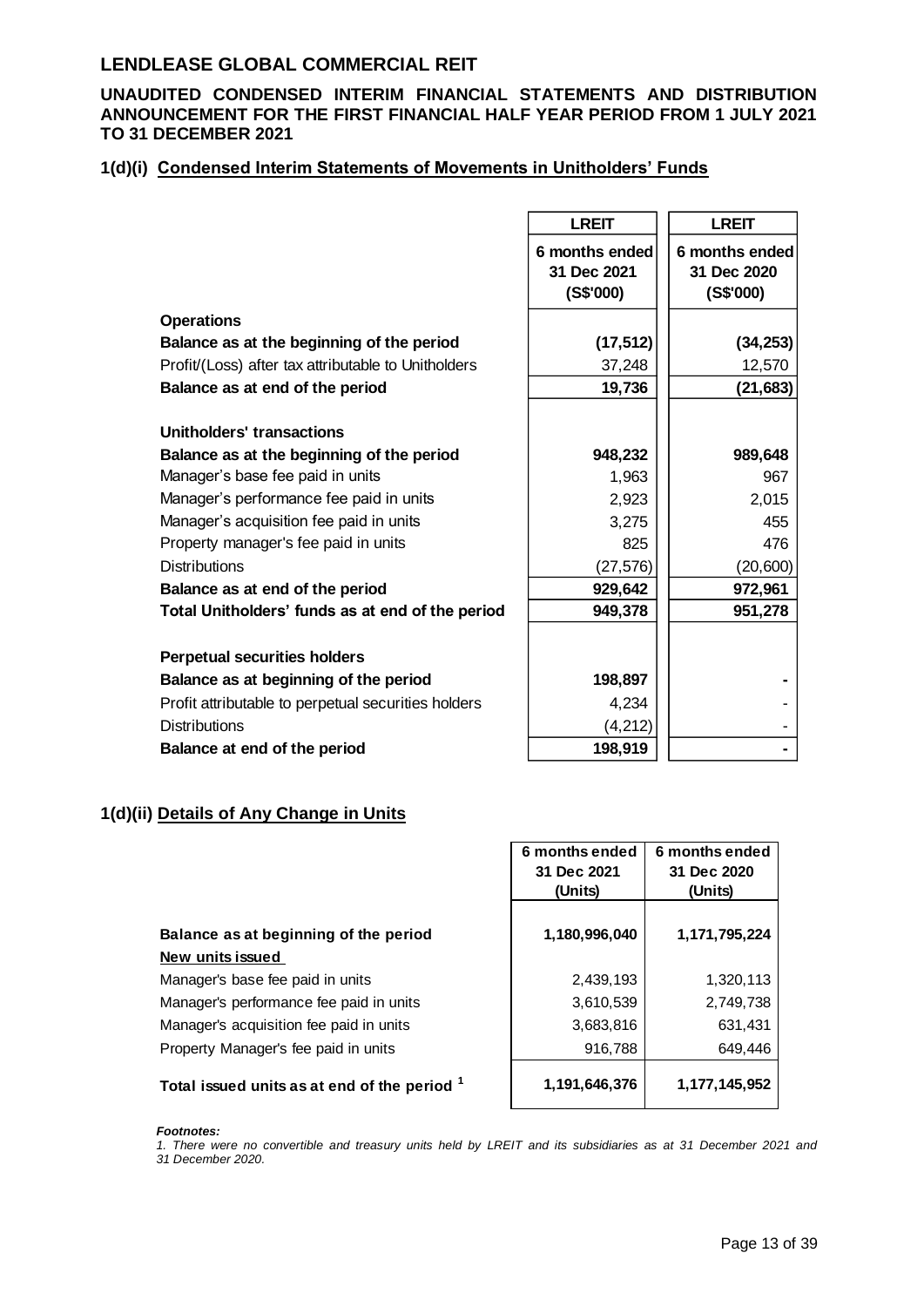### **UNAUDITED CONDENSED INTERIM FINANCIAL STATEMENTS AND DISTRIBUTION ANNOUNCEMENT FOR THE FIRST FINANCIAL HALF YEAR PERIOD FROM 1 JULY 2021 TO 31 DECEMBER 2021**

### **1(d)(iii) Notes to the Condensed Interim Financial Statements**

#### **Basis of Preparation**

The condensed interim financial statements for the six-month period ended 31 December 2021 have been prepared in accordance with the IAS 34 Interim Financial Reporting issued by the International Accounting Standards Board and should be read in conjunction with the Group's last annual consolidated financial statements as at and for the year ended 30 June 2021.

The condensed interim financial statements do not include all the information required for a complete set of financial statements. However, selected explanatory notes are included to explain events and transactions that are significant to an understanding of the changes in the Group's financial position and performance of the Group since the last audited financial statements for the year ended 30 June 2021.

The accounting policies adopted are consistent with those of the previous financial year which were prepared in accordance with the International Financial Reporting Standards ("IFRS"), except for the adoption of new and amended standard as set out below.

The condensed interim financial statements are presented in Singapore dollars ("S\$"), which is the functional currency of LREIT. All financial information presented in Singapore dollars has been rounded to the nearest thousand, unless otherwise stated.

Any discrepancies in the tables included in this announcement between the listed amounts and the totals thereof are due to rounding.

#### **New and amended standards adopted by the Group**

A number of amendments to standards have become applicable for the current reporting period. The Group did not have to change its accounting policies or make retrospective adjustments as a result of adopting those standards.

#### **Use of estimates and judgements**

In preparing the condensed interim financial statements, management has made judgements, estimates and assumptions that affect the application of accounting policies and the reported amounts of assets, liabilities, income and expenses. Actual results may differ from these estimates.

Estimates and underlying assumptions are reviewed on an ongoing basis. Revisions to accounting estimates are recognised in the period in which the estimates are revised and in any future periods affected.

Information about critical judgements and estimates made in applying the Group's accounting policies that have the most significant effect on the amounts recognised in the condensed interim financial statements are described in note iii – investment properties and note iv - investment property under development.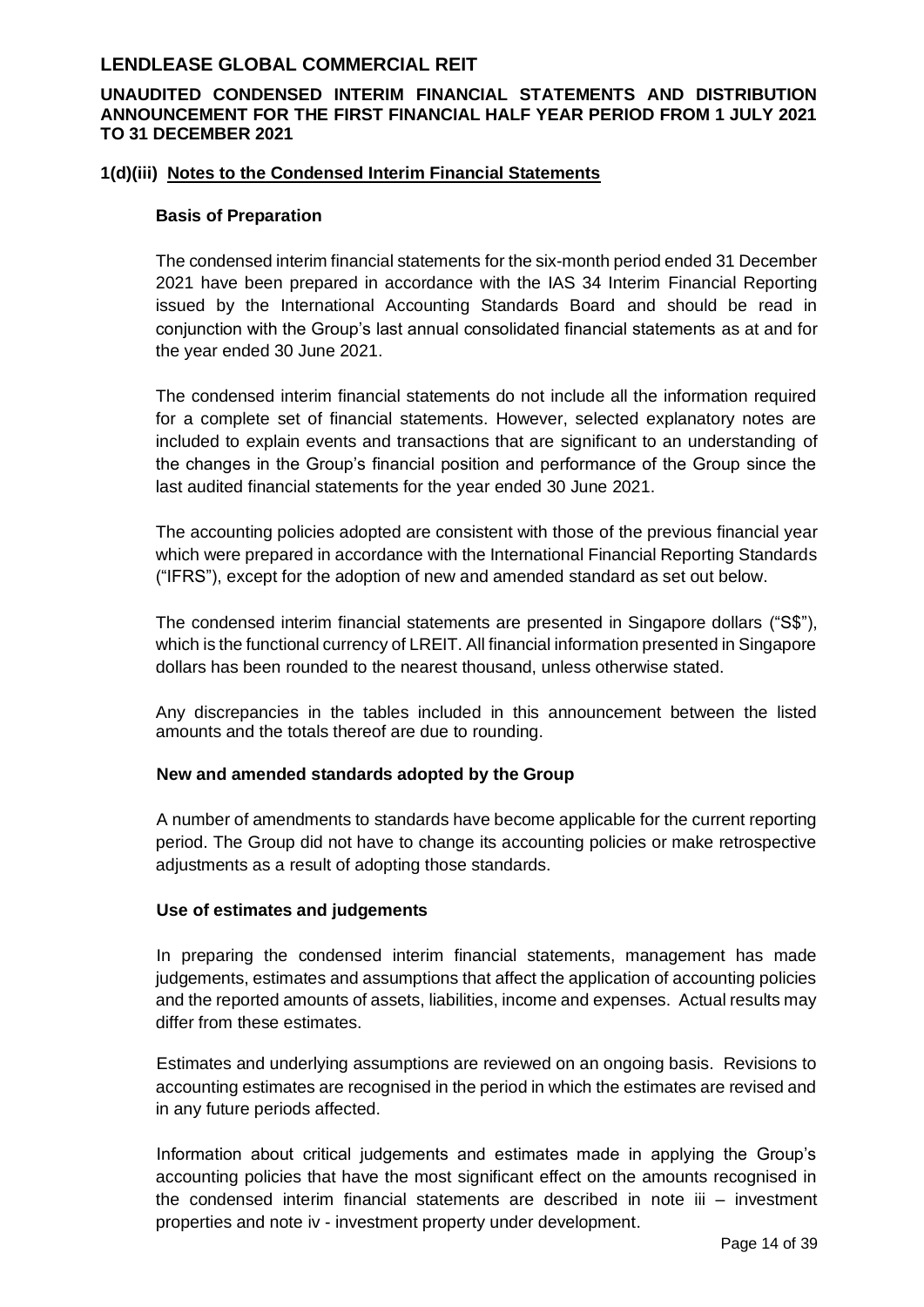### **UNAUDITED CONDENSED INTERIM FINANCIAL STATEMENTS AND DISTRIBUTION ANNOUNCEMENT FOR THE FIRST FINANCIAL HALF YEAR PERIOD FROM 1 JULY 2021 TO 31 DECEMBER 2021**

#### **Measurement of fair values**

A number of the Group's accounting policies and disclosures require the measurement of fair values, for both financial and non-financial assets and liabilities.

The Group has an established control framework with respect to the measurement of fair values. The Manager has overall responsibility for the appointment of external valuers, where necessary, and all significant fair value measurements and reports directly to the Board of Directors of the Manager.

When measuring the fair value of an asset or a liability, the Manager uses market observable data as far as possible. Fair values are categorised into different levels in a fair value hierarchy based on the inputs used in the valuation techniques as follows:

• Level 1: Quoted prices (unadjusted) in active markets for identical assets or liabilities; • Level 2: Inputs other than quoted prices included in Level 1 that are observable for the asset or liability, either directly (i.e., as prices) or indirectly (i.e., derived from prices); and • Level 3: Inputs for the asset or liability that are not based on observable market data (unobservable inputs).

If the inputs used to measure the fair value of an asset or a liability fall into different levels of the fair value hierarchy, then the fair value measurement is categorised in its entirety in the same level of the fair value hierarchy as the lowest level input that is significant to the entire measurement (with Level 3 being the lowest).

The Group recognises transfers between levels of the fair value hierarchy as of the end of the reporting period during which the change has occurred.

Further information about the assumptions made in measuring fair values is included in the following notes:

- Note iii: Investment properties;
- Note iv: Investment property under development: and
- Note vi: Equity instrument at fair value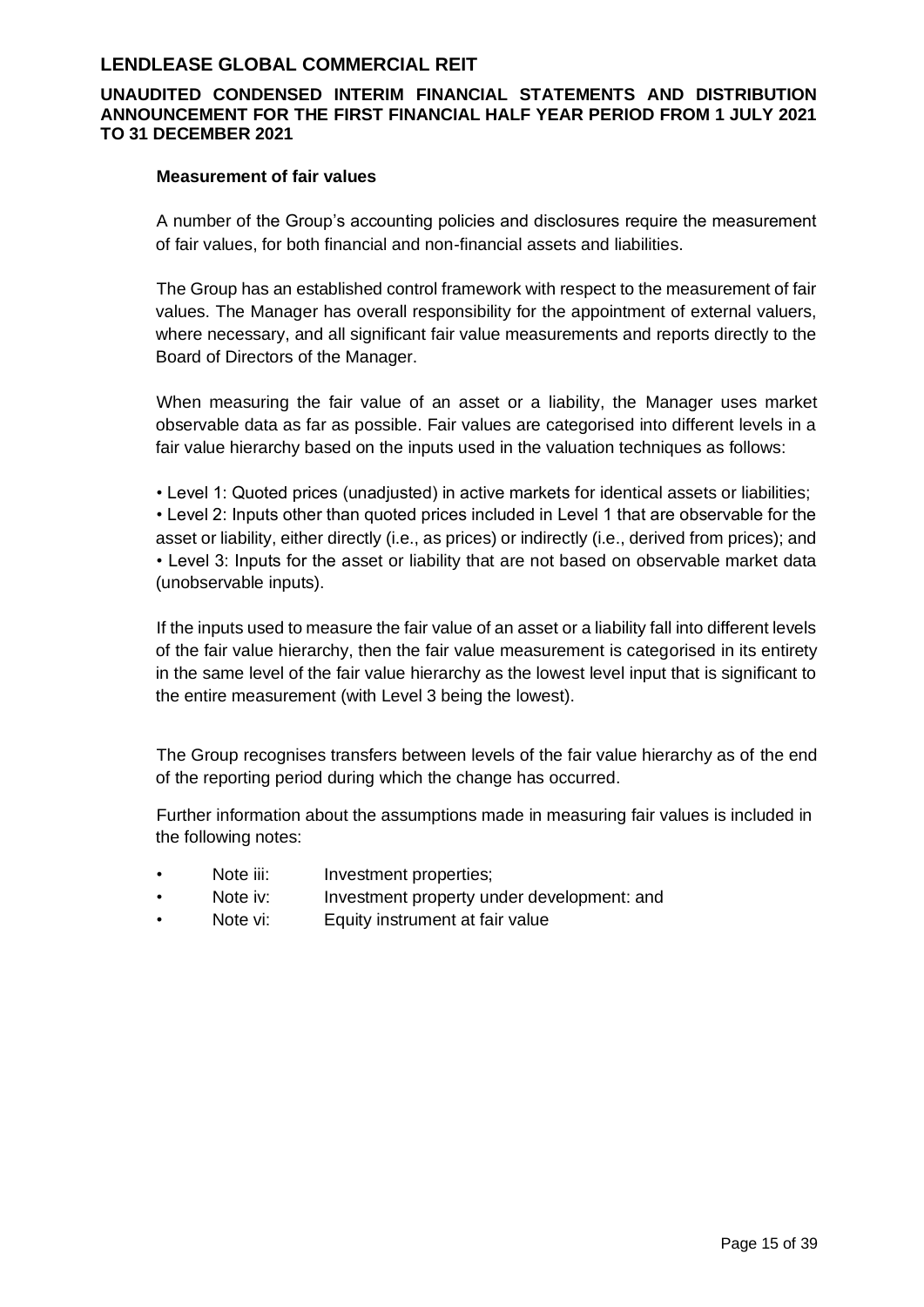### **UNAUDITED CONDENSED INTERIM FINANCIAL STATEMENTS AND DISTRIBUTION ANNOUNCEMENT FOR THE FIRST FINANCIAL HALF YEAR PERIOD FROM 1 JULY 2021 TO 31 DECEMBER 2021**

#### **Segment reporting**

An operating segment is a component of the Group that engages in business activities from which it may earn revenue and incur expenses, including revenues and expenses that relate to transactions with any of the Group's other components. All operating segments' operating results are reviewed regularly by the Group's Chief Operating Decision Makers ("CODMs") which comprise mainly the Board of Directors including the Chief Executive Officer ("CEO") of the Manager to make decisions about resources to be allocated to the segment and assess its performance, and for which discrete financial information is available.

Segment results include items directly attributable to a segment as well as those that can be allocated on a reasonable basis.

Unallocated items mainly comprise fees, other trust expenses, foreign exchange gain/loss, finance cost, interest and other income, fair value of derivative financial instruments and income tax expense as these are centrally manage by the Group.

Segment capital expenditure is the total cost incurred during the year to acquire plant and equipment, investment properties and investment property under development.

#### **i Gross revenue and operating segment**

#### **Operating segment**

For segment reporting purpose, the primary segment is by geography and it comprises Singapore and Italy. The Group's reportable operating segments are as follow:

- (i) Singapore leasing of property retail mall in Singapore.
- (ii) Italy leasing of three office buildings in Milan, Italy.

Segment information is presented in respect of the Group's geographical segments. The operations of each of the Group's geographical segments are separately managed because of different economic and regulatory environments in which they operate in. For the purpose of making resource allocation and the assessment of segment performance, the Group's CODMs have focused on its investment properties. For each of the reporting segments, the Manager reviews internal management reports on a monthly basis. This forms the basis of identifying the operating segments of the Group under IFRS 8 Operating Segments.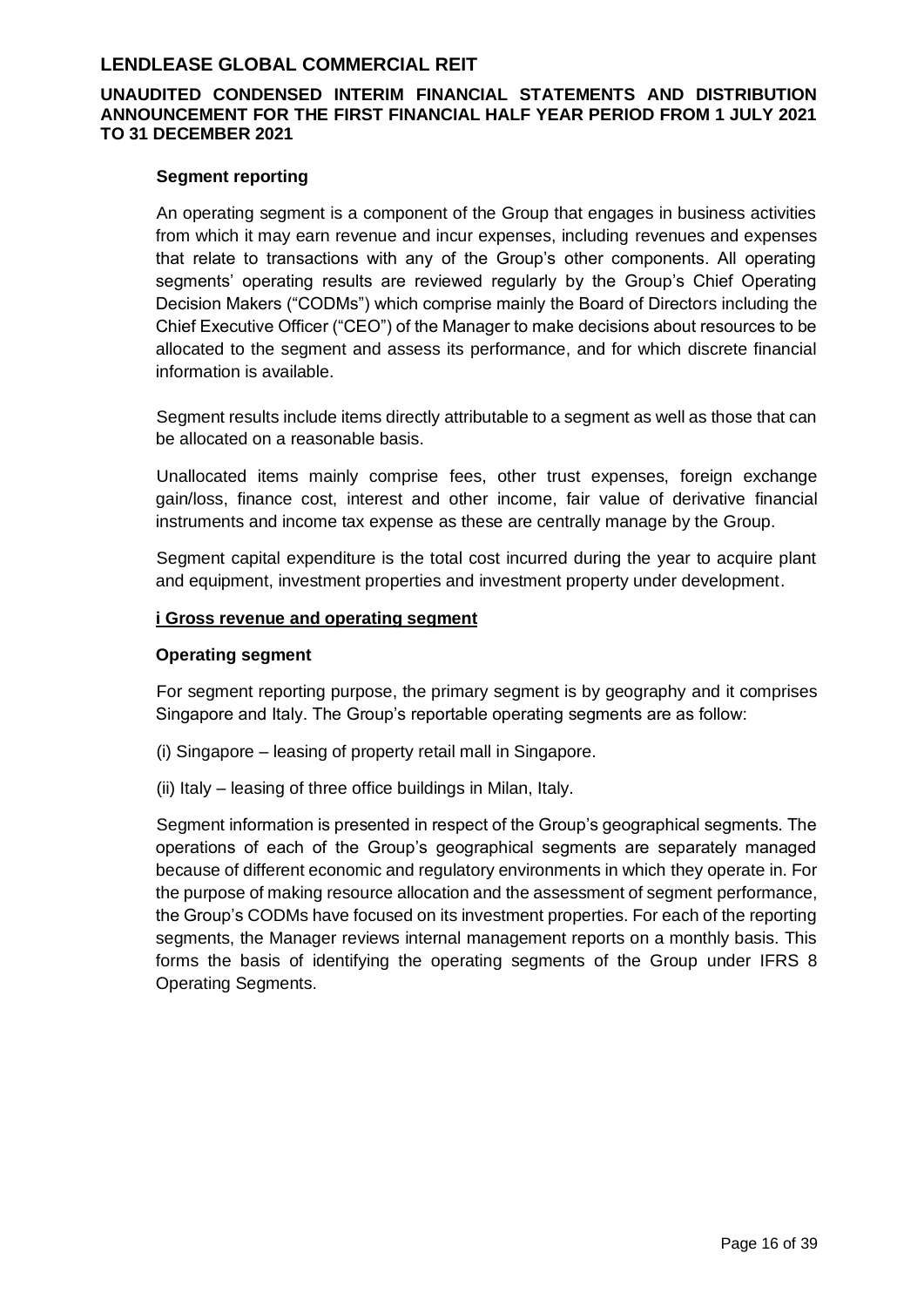### **UNAUDITED CONDENSED INTERIM FINANCIAL STATEMENTS AND DISTRIBUTION ANNOUNCEMENT FOR THE FIRST FINANCIAL HALF YEAR PERIOD FROM 1 JULY 2021 TO 31 DECEMBER 2021**

### **i Gross revenue and operating segment**

## **Operating segment**

|                                                                    | <b>Singapore</b> | <b>Italy</b> | Group     |
|--------------------------------------------------------------------|------------------|--------------|-----------|
|                                                                    | (S\$'000)        | (S\$'000)    | (S\$'000) |
| 6 months ended 31 Dec 2021                                         |                  |              |           |
|                                                                    |                  |              |           |
| Gross revenue                                                      | 26,230           | 12,960       | 39,190    |
| Property operating expenses                                        | (8, 251)         | (1,296)      | (9, 547)  |
| Total segment net property income                                  | 17,979           | 11,664       | 29,643    |
|                                                                    |                  |              |           |
|                                                                    |                  |              |           |
| Unallocated items:                                                 |                  |              |           |
| Manager's base fees                                                |                  |              | (2,085)   |
| Manager's performance fees                                         |                  |              | (1,655)   |
| Other management fees                                              |                  |              | (682)     |
| Trustee's fee                                                      |                  |              | (120)     |
| Other trust expenses                                               |                  |              | (1, 130)  |
| Net foreign exchange gain/(loss)                                   |                  |              | 16,914    |
| Finance income                                                     |                  |              | 90        |
| Finance costs                                                      |                  |              | (5,688)   |
| Profit/(Loss) before tax, change in fair value and share of profit |                  |              | 35,287    |
|                                                                    |                  |              |           |
| Share of profit/(losses) of associates                             | 7,419            |              | 7,419     |
| Fair value gains/(losses) of equity instrument                     | 330              |              | 330       |
|                                                                    |                  |              |           |
| Unallocated item:                                                  |                  |              |           |
| Fair value gains/(losses) of derivative financial instruments      |                  |              | 2,804     |
|                                                                    |                  |              |           |
| Profit/(Loss) before tax                                           |                  |              | 45,840    |
|                                                                    |                  |              |           |
| Segment assets                                                     | 1,543,681        | 446,034      | 1,989,715 |
| Segment liabilities                                                | 686,329          | 3,358        | 689,687   |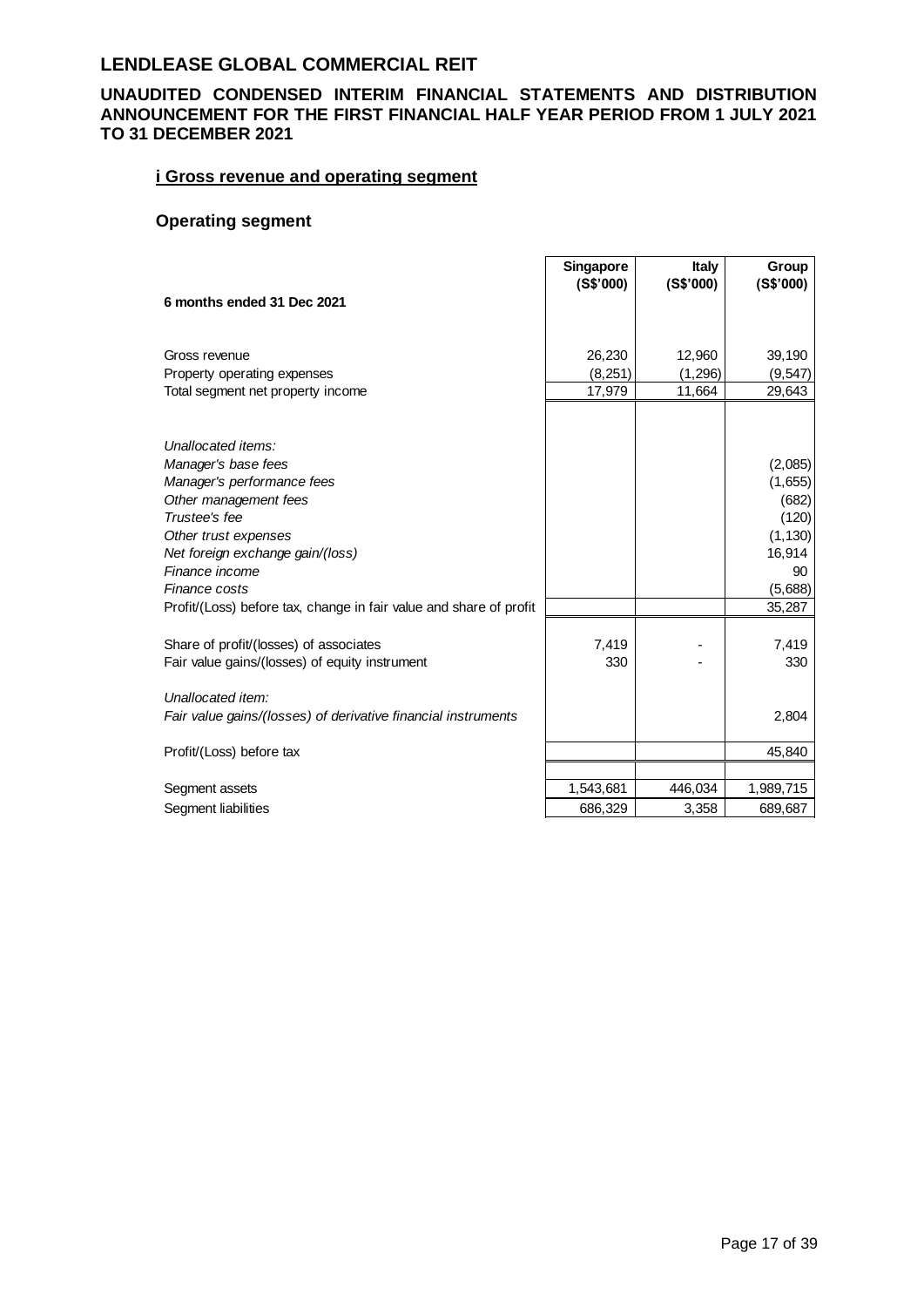### **UNAUDITED CONDENSED INTERIM FINANCIAL STATEMENTS AND DISTRIBUTION ANNOUNCEMENT FOR THE FIRST FINANCIAL HALF YEAR PERIOD FROM 1 JULY 2021 TO 31 DECEMBER 2021**

### **i Gross revenue and operating segment**

# **Operating segment**

|                                                               | <b>Singapore</b> | <b>Italy</b> | Group     |
|---------------------------------------------------------------|------------------|--------------|-----------|
|                                                               | (S\$'000)        | (S\$'000)    | (S\$'000) |
| 6 months ended 31 Dec 2020                                    |                  |              |           |
|                                                               |                  |              |           |
| Gross revenue                                                 | 28,437           | 13,171       | 41,608    |
| Property operating expenses                                   | (9,895)          | (1,320)      | (11,215)  |
| Total segment net property income                             | 18,542           | 11,851       | 30,393    |
|                                                               |                  |              |           |
|                                                               |                  |              |           |
| Unallocated items:                                            |                  |              |           |
| Manager's base fees                                           |                  |              | (1,970)   |
| Manager's performance fees                                    |                  |              | (1,520)   |
| Other management fees                                         |                  |              | (401)     |
| Trustee's fee                                                 |                  |              | (103)     |
| Other trust expenses                                          |                  |              | (1,440)   |
| Net foreign exchange gain/(loss)                              |                  |              | (14, 633) |
| Finance income                                                |                  |              | 40        |
| Finance costs                                                 |                  |              | (5,057)   |
| Profit/(Loss) before tax and change in fair value             |                  |              | 5,309     |
|                                                               |                  |              |           |
| Unallocated item:                                             |                  |              |           |
|                                                               |                  |              |           |
| Fair value gains/(losses) of derivative financial instruments |                  |              | (851)     |
| Profit/(Loss) before tax                                      |                  |              | 4,458     |
|                                                               |                  |              |           |
| Segment assets                                                | 1,095,013        | 482,510      | 1,577,523 |
| Segment liabilities                                           | 578,980          | 3,536        | 582,516   |
|                                                               |                  |              |           |

### **Breakdown of gross revenue**

|                            | Group                            |                                  |
|----------------------------|----------------------------------|----------------------------------|
|                            | (S\$'000)                        |                                  |
|                            | 6 months<br>ended<br>31 Dec 2021 | 6 months<br>ended<br>31 Dec 2020 |
| Rental income              | 36,909                           | 39,370                           |
| Turnover rent <sup>1</sup> | 565                              | 815                              |
| Other property income      | 1,716                            | 1,423                            |
|                            | 39,190                           | 41,608                           |

*Footnotes:*

*1. Turnover rent is contingent rent derived from operating leases.*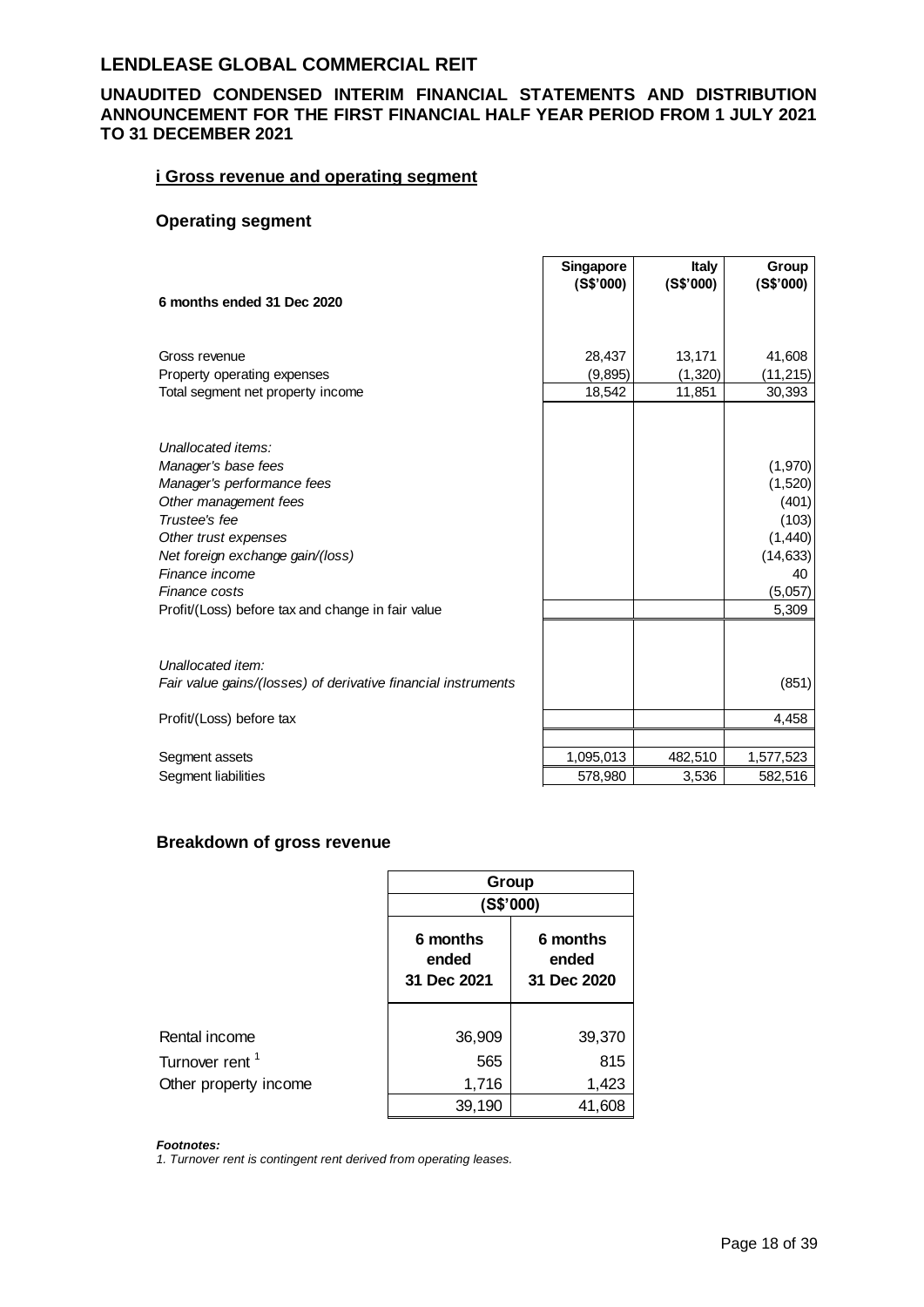### **UNAUDITED CONDENSED INTERIM FINANCIAL STATEMENTS AND DISTRIBUTION ANNOUNCEMENT FOR THE FIRST FINANCIAL HALF YEAR PERIOD FROM 1 JULY 2021 TO 31 DECEMBER 2021**

### **ii Cash and cash equivalents**

|                                           | Group       |                            | <b>LREIT</b> |             |
|-------------------------------------------|-------------|----------------------------|--------------|-------------|
|                                           | (S\$'000)   |                            | (S\$'000)    |             |
|                                           | 31 Dec 2021 | 30 Jun 2021<br>31 Dec 2021 |              | 30 Jun 2021 |
|                                           |             |                            |              |             |
| Cash at banks and on hand                 | 45,829      | 49.264                     | 20,948       | 32,768      |
| Fixed deposits with financial institution | 1,700       | 200,000                    | 1.700        | 200,000     |
|                                           | 47,529      | 249,264                    | 22,648       | 232,768     |

The decrease in cash and cash equivalents is mainly due to the acquisition of investment in associates.

#### **iii Investment properties**

|                              | <b>GROUP</b>             | <b>GROUP</b>             |
|------------------------------|--------------------------|--------------------------|
|                              | 31 Dec 2021<br>(S\$'000) | 30 Jun 2021<br>(S\$'000) |
| Property                     |                          |                          |
| Singapore                    | 983,930                  | 983,000                  |
| Italy                        | 420,387                  | 436,857                  |
| <b>Investment properties</b> | 1,404,317                | 1,419,857                |
|                              | <b>GROUP</b>             | <b>GROUP</b>             |

 **31 Dec 2021 (S\$'000)** 

| Balance as at the beginning of the period     | 1,419,857 | 1,442,598 |
|-----------------------------------------------|-----------|-----------|
| Capital expenditure                           | 930       | 2,525     |
| Currency translation difference               | (16, 470) | 8,159     |
| Change in fair value of investment properties |           | (33, 425) |
| Balance as at the end of the period           | 1,404,317 | 1,419,857 |
|                                               |           |           |

|                                               | <b>LREIT</b>             | <b>LREIT</b>             |
|-----------------------------------------------|--------------------------|--------------------------|
|                                               | 31 Dec 2021<br>(S\$'000) | 30 Jun 2021<br>(S\$'000) |
| Balance as at the beginning of the period     | 983,000                  | 1,008,000                |
| Capital expenditure                           | 930                      | 2,525                    |
| Change in fair value of investment properties |                          | (27, 525)                |
| Balance as at the end of the period           | 983,930                  | 983,000                  |

The decrease in investment properties is mainly due to foreign exchange revaluation loss on a Euro-denominated investment property (Sky Complex) attributed to weaker €/S\$ exchange rate.

 **30 Jun 2021 (S\$'000)** 

 $\overline{\phantom{0}}$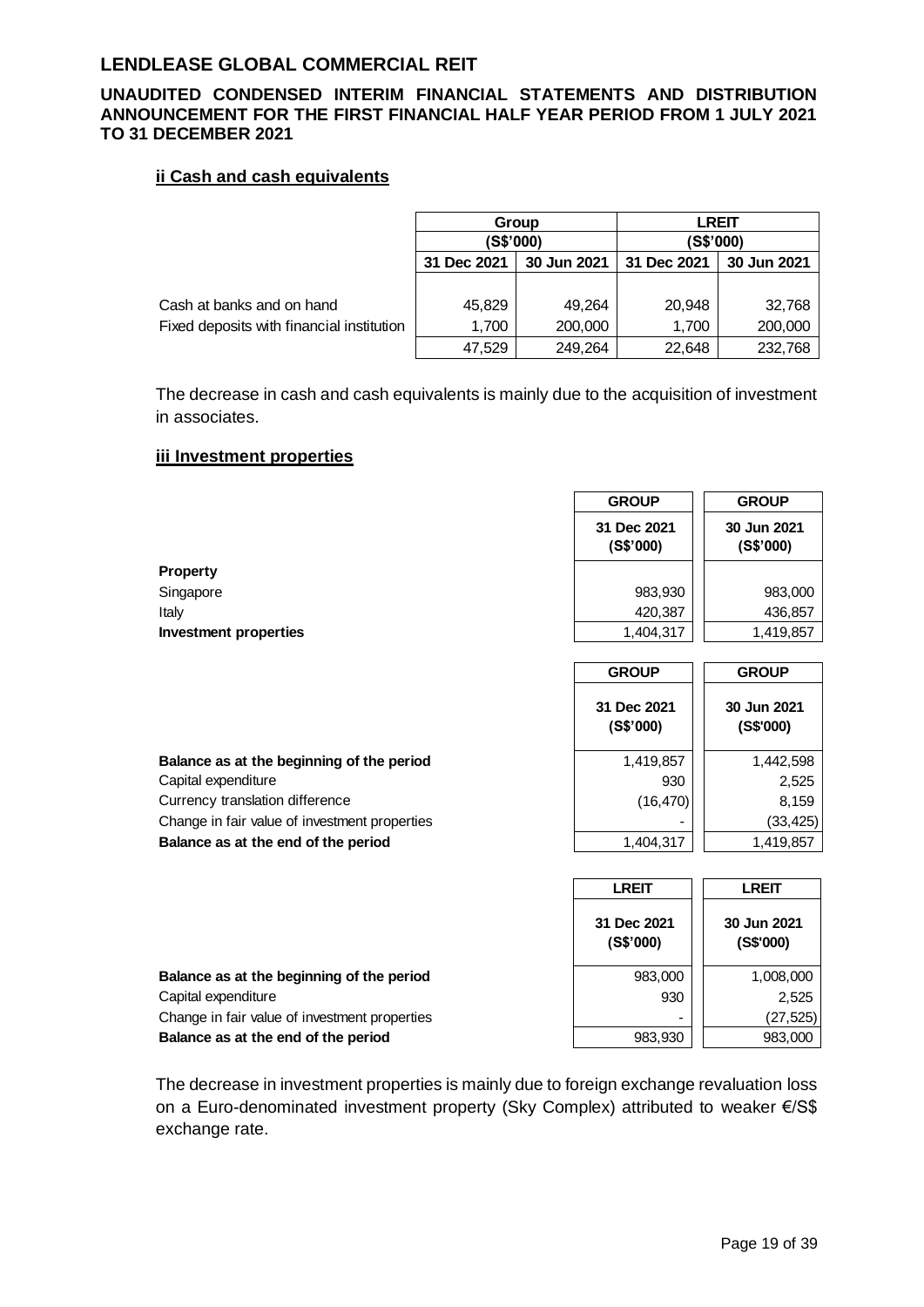### **UNAUDITED CONDENSED INTERIM FINANCIAL STATEMENTS AND DISTRIBUTION ANNOUNCEMENT FOR THE FIRST FINANCIAL HALF YEAR PERIOD FROM 1 JULY 2021 TO 31 DECEMBER 2021**

#### **iii Investment properties**

#### **Measurement of fair value**

#### *Fair value hierarchy*

The carrying amounts of the investment properties as at 31 December 2021 were based on the valuations performed by independent professional valuers, CBRE Pte. Ltd. and Savills Advisory Services Limited, as at 30 June 2021, adjusted for capital expenditure incurred subsequent to the valuation date and currency translation differences. The Group has assessed that the carrying amounts of the investment properties as at 31 December 2021 approximates their fair values.

The fair value measurement for investment properties has been categorised as Level 3 fair values based on inputs to the valuation techniques used (see item 1(d)(iii)).

#### *Valuation techniques*

The fair values take into consideration the market values of the properties, being the estimated amount for which a property could be exchanged on the date of the valuation between a willing buyer and a willing seller in an arm's length transaction after proper marketing wherein the parties have each acted knowledgeably, prudently and without compulsion. The specific condition and characteristics inherent in each of the properties are taken into consideration in arriving at the property valuation.

In determining the fair value, the external valuers have used valuation techniques which involve certain estimates. The key assumptions used to determine the fair value of investment properties include market rental growth rates, market-corroborated discount rate, terminal capitalisation rate and capitalisation rate. In relying on the valuation reports, the Manager has exercised its judgement and is satisfied that the valuation methods and estimates are reflective of current market conditions and the valuation reports are prepared in accordance with recognised appraisal and valuation standards.

The external valuers have considered valuation techniques including the income capitalisation method and discounted cash flow analysis in arriving at the open market value as at the reporting date. The external valuers have considered all available information as at 30 June 2021 relating to COVID-19 and have made necessary adjustments to the valuation. The valuation reports also highlighted that given the unprecedented set of circumstances on which to base a judgement, less certainty, and a higher degree of caution, should be attached to their valuations than would normally be the case. Due to the unknown future impact that COVID-19 might have on the real estate market, the external valuers have also recommended to keep the valuation of these properties under frequent review.

The discounted cash flow analysis involves the estimation and projection of a net income stream over a period and discounting the net income stream with an internal rate of return to arrive at the market value. The discounted cash flow analysis requires the external valuers to assume a rental growth rate indicative of market and the selection of a target internal rate of return consistent with current market requirements. The capitalisation method is an investment approach whereby the estimated gross passing income (on both a passing and market rent basis) has been adjusted against anticipated operating costs to produce a net income on a fully leased basis. The adopted fully leased net income is capitalised at an appropriate investment yield. Thereafter, various adjustments including assumed vacancy allowance are made, where appropriate, for the capitalisation method.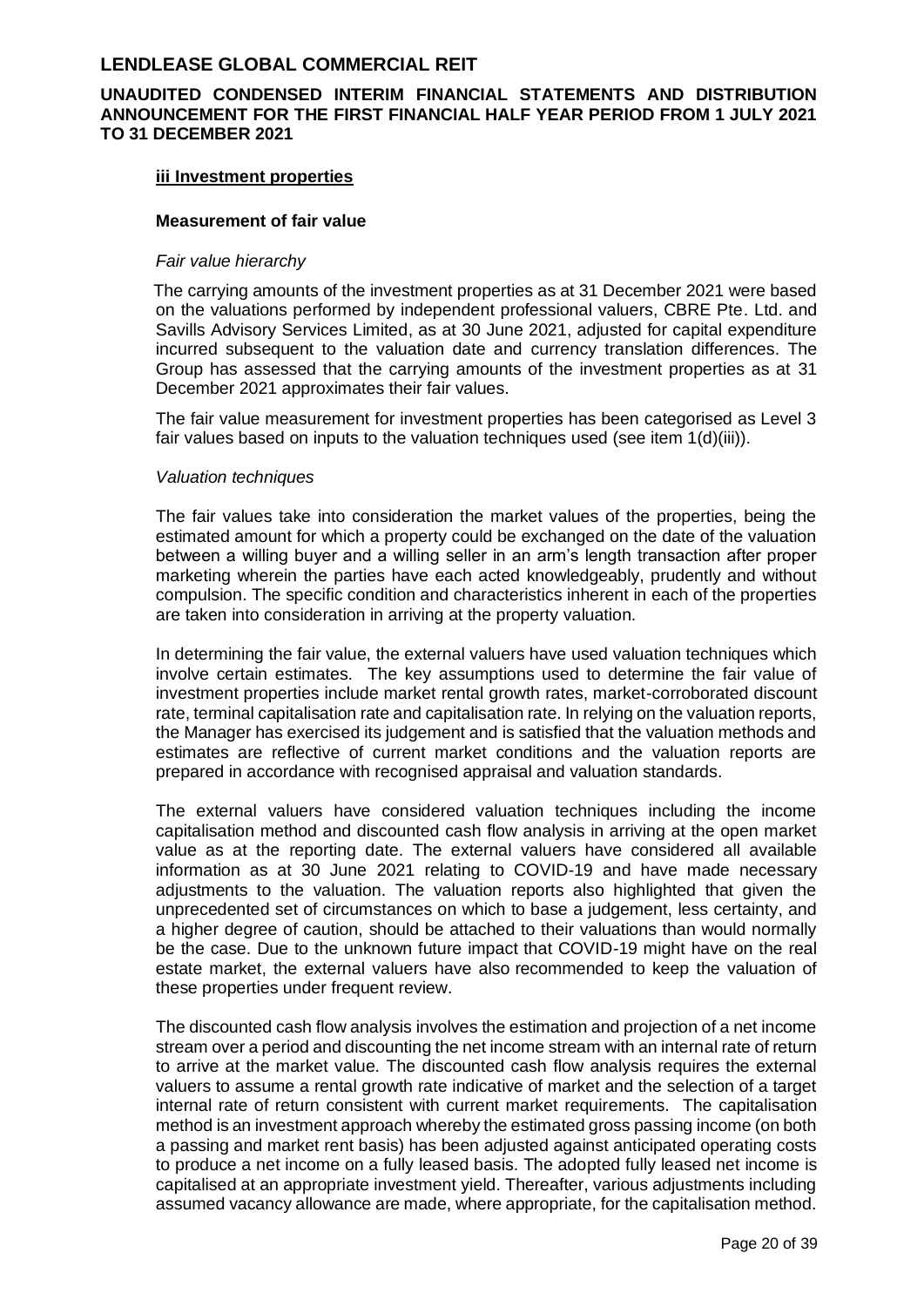### **UNAUDITED CONDENSED INTERIM FINANCIAL STATEMENTS AND DISTRIBUTION ANNOUNCEMENT FOR THE FIRST FINANCIAL HALF YEAR PERIOD FROM 1 JULY 2021 TO 31 DECEMBER 2021**

### **iii Investment properties**

### *Key unobservable inputs*

The following table shows the key unobservable inputs used in the valuation models:

| <b>Valuation</b><br>technique     | Key unobservable inputs                                                                    | Inter-relationship between key<br>unobservable inputs and fair<br>value measurement                                          |
|-----------------------------------|--------------------------------------------------------------------------------------------|------------------------------------------------------------------------------------------------------------------------------|
| Discounted cash<br>flows analysis | Discount rate of 6.15%<br>to 6.75% (2020: 6.00%<br>to 6.75%)                               | The estimated fair value would<br>increase (decrease) if discount<br>rate was lower (higher).                                |
|                                   | • Terminal capitalisation<br>rate of 4.40% to 5.25%<br>$(2020: 4.40\% \text{ to } 5.25\%)$ | The estimated fair value would<br>increase (decrease) if terminal<br>capitalisation rate was lower<br>(higher).              |
|                                   | 10-year average market<br>$\bullet$<br>rental growth rate of<br>2.85% (2020: 2.80%)        | The estimated fair value would<br>increase (decrease) if 10-year<br>average market rental growth<br>rate was higher (lower). |
| Capitalisation<br>method          | • Capitalisation rate of<br>4.25% (2020: 4.25%)                                            | The estimated fair value would<br>increase (decrease) if<br>capitalisation rate was lower<br>(higher).                       |

### **iv Investment property under development**

|                                                                     | <b>GROUP</b>             | <b>GROUP</b>             |
|---------------------------------------------------------------------|--------------------------|--------------------------|
|                                                                     | 31 Dec 2021<br>(S\$'000) | 30 Jun 2021<br>(S\$'000) |
| Balance as at the beginning of the period                           | 5.521                    |                          |
| Recognition of right-of-use-asset on initial application of IFRS 16 |                          | 2,521                    |
| Development expenditure capitalised                                 | 1,476                    | 859                      |
| Net change in fair value of investment property under development   |                          | 2,141                    |
| Net change in fair value of right-of-use-asset                      | (208)                    |                          |
| Balance as at the end of the period                                 | 6,789                    | 5,521                    |
|                                                                     |                          |                          |

|                                                                     | <b>LREIT</b>             | <b>LREIT</b>             |
|---------------------------------------------------------------------|--------------------------|--------------------------|
|                                                                     | 31 Dec 2021<br>(S\$'000) | 30 Jun 2021<br>(S\$'000) |
| Balance as at the beginning of the period                           | 5.521                    |                          |
| Recognition of right-of-use-asset on initial application of IFRS 16 |                          | 2,521                    |
| Development expenditure capitalised                                 | 1,476                    | 859                      |
| Net change in fair value of investment property under development   |                          | 2,141                    |
| Net change in fair value of right-of-use-asset                      | (208)                    |                          |
| Balance as at the end of the period                                 | 6,789                    | 5,521                    |
|                                                                     |                          |                          |

. .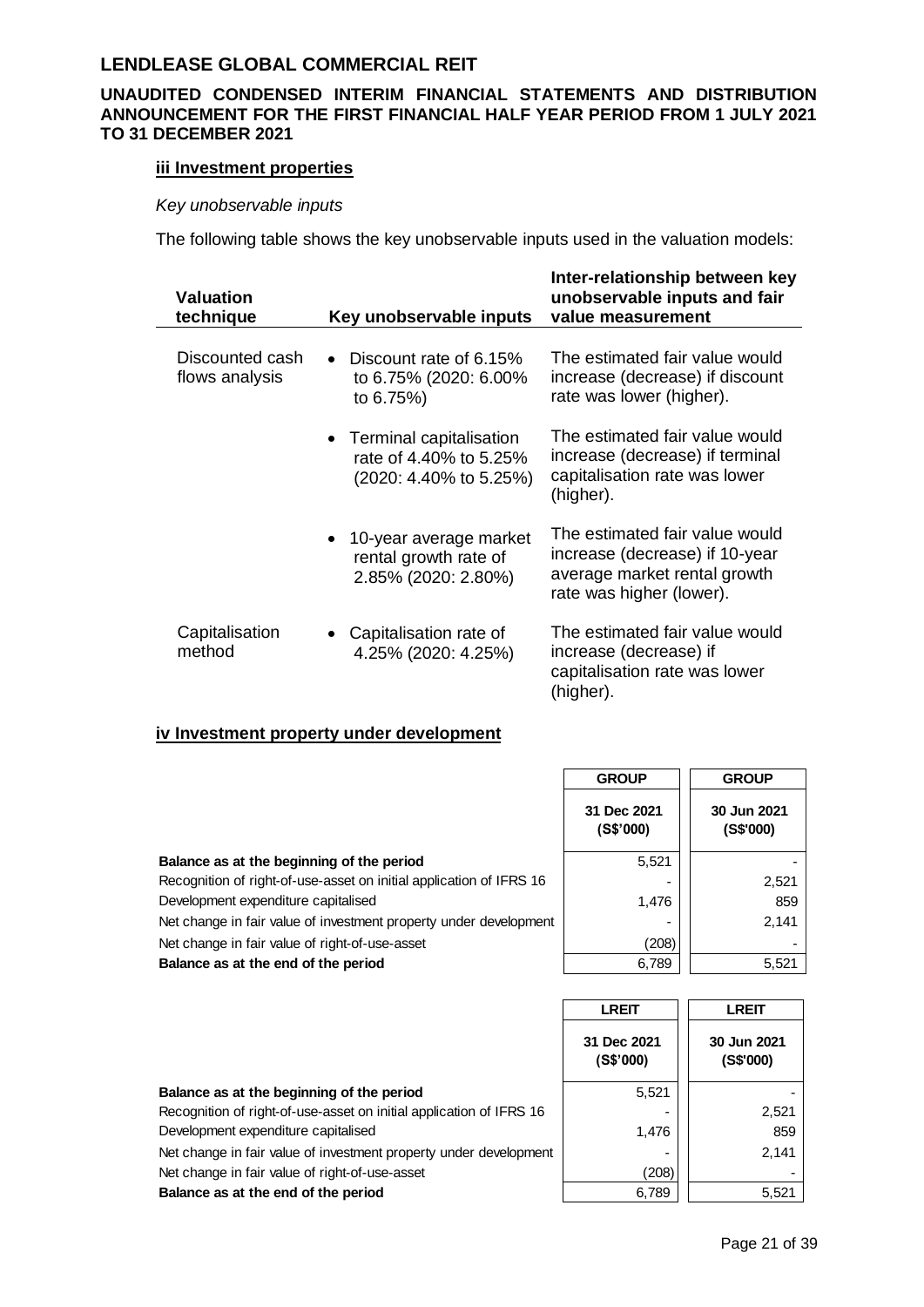### **UNAUDITED CONDENSED INTERIM FINANCIAL STATEMENTS AND DISTRIBUTION ANNOUNCEMENT FOR THE FIRST FINANCIAL HALF YEAR PERIOD FROM 1 JULY 2021 TO 31 DECEMBER 2021**

#### **iv Investment property under development**

Investment property under development relates to the development of a site adjacent to 313@somerset into a multi-functional event space.

### **Measurement of fair value**

#### *Fair value hierarchy*

The carrying amounts of the investment property under development as at 31 December 2021 was based on valuation performed by an independent professional valuer, CBRE Pte. Ltd. as at 30 June 2021, adjusted for development expenditure incurred subsequent to the valuation date and net change in fair value of right-of-use asset. The Group has assessed that the carrying amounts of the investment property under development as at 31 December 2021 approximates its fair value.

The fair value measurement for investment property under development has been categorised as a Level 3 fair values based on the inputs to the valuation techniques used (see item 1(d)(iii)).

#### *Level 3 fair value measurement*

#### *Reconciliation of movements in Level 3 fair value measurement*

The reconciliation of Level 3 fair value measurements for investment property under development is presented in the table above.

#### *Valuation techniques*

In determining the fair value of investment property under development, the valuers have adopted the residual method whereby the estimated development costs to be incurred and developer's profit are deducted from the gross development value to arrive at the residual value. The gross development value is the estimated value of the property assuming satisfactory completion of the development as at the date of valuation and is determined using the income capitalisation method and discounted cash flow analysis (see item 1(d)(iii)).

The key assumptions include the estimation of net income based on rental assumption which are considered in line with prevailing market conditions and general market practice within Singapore, a market-corroborated discount rate, terminal capitalisation rate, capitalisation rate and estimated development costs to be incurred.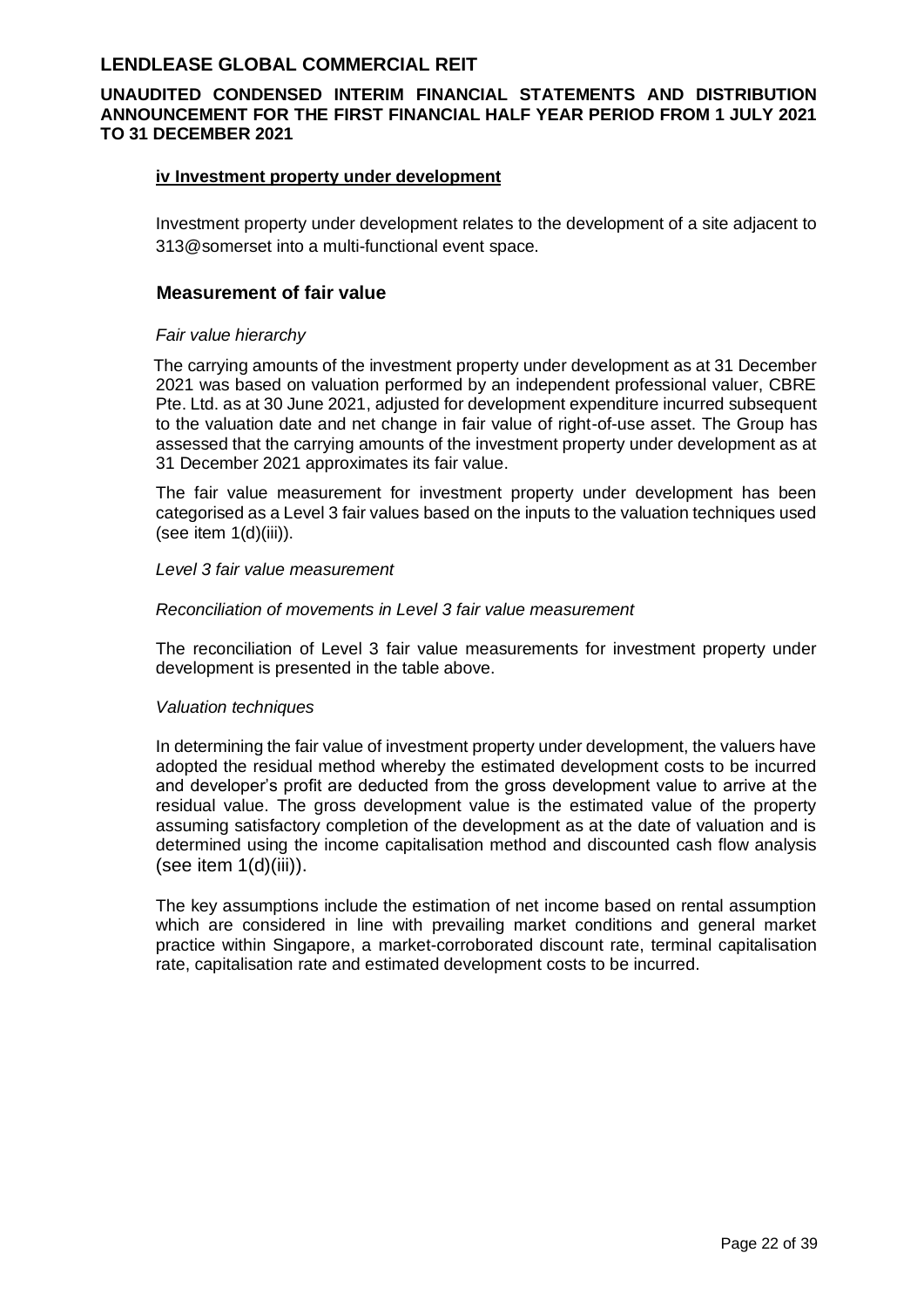### **UNAUDITED CONDENSED INTERIM FINANCIAL STATEMENTS AND DISTRIBUTION ANNOUNCEMENT FOR THE FIRST FINANCIAL HALF YEAR PERIOD FROM 1 JULY 2021 TO 31 DECEMBER 2021**

### **iv Investment property under development**

### *Key unobservable inputs*

The following table shows the key unobservable inputs used in the valuation models:

| <b>Valuation</b><br>technique | Key unobservable inputs                                                        | Inter-relationship between key<br>unobservable inputs and fair<br>value measurement                                                                          |
|-------------------------------|--------------------------------------------------------------------------------|--------------------------------------------------------------------------------------------------------------------------------------------------------------|
| Residual method               | Discounted cash flow<br>analysis<br>• Discount rate of 8.50%                   | The estimated fair value would<br>increase (decrease) if discount<br>rate was lower (higher).                                                                |
|                               | • Terminal capitalisation<br>rate of 8.50%                                     | The estimated fair value would<br>increase (decrease) if terminal<br>capitalisation rate was lower<br>(higher).                                              |
|                               | Capitalisation method<br>• Capitalisation rate of<br>8.50%                     | The estimated fair value would<br>increase (decrease) if<br>capitalisation rate was lower<br>(higher).                                                       |
|                               | <b>Estimated development</b><br>costs to be incurred<br>(including land costs) | The estimated fair value would<br>increase (decrease) if the<br>estimated development costs to<br>be incurred (including land costs)<br>were lower (higher). |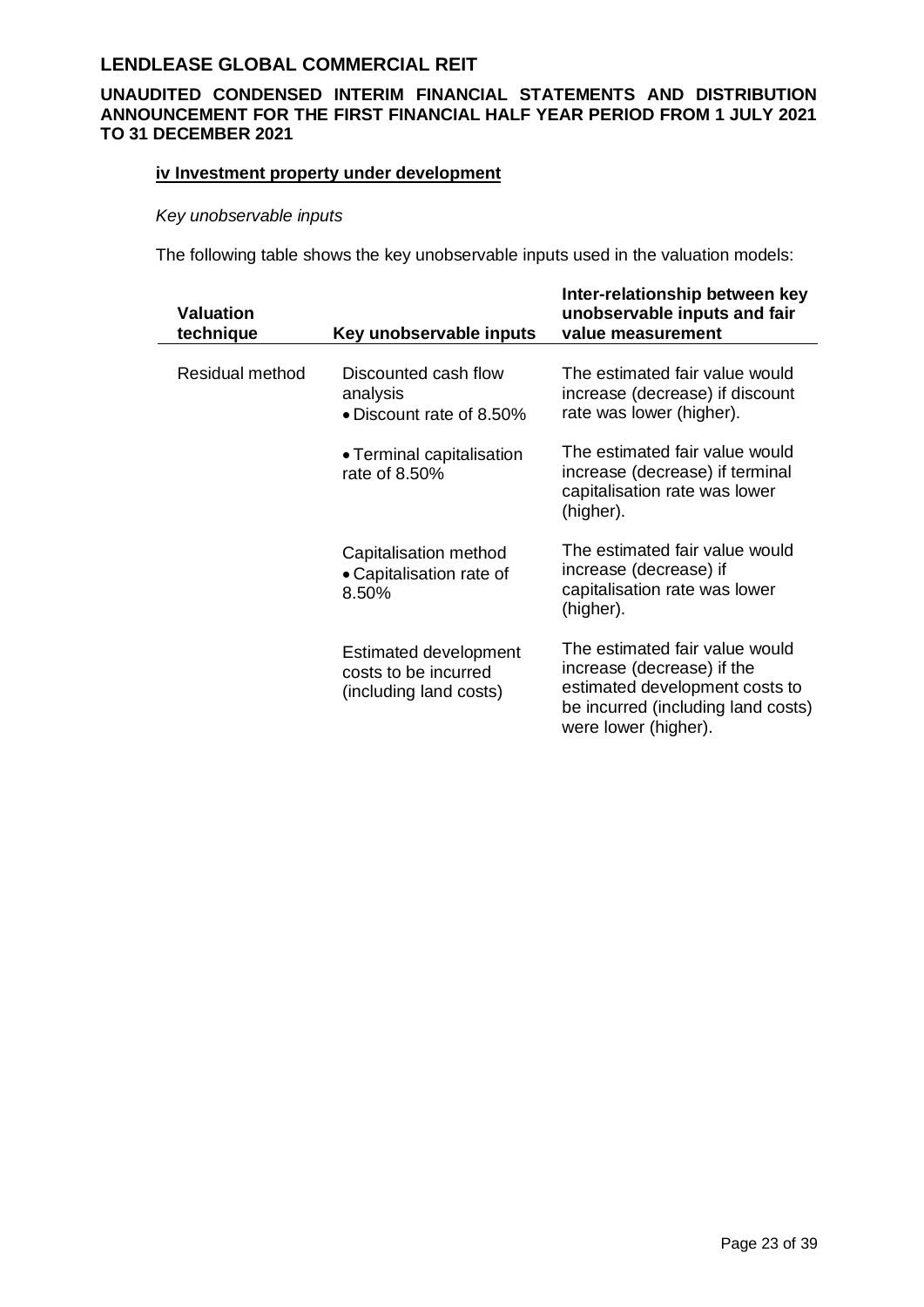### **UNAUDITED CONDENSED INTERIM FINANCIAL STATEMENTS AND DISTRIBUTION ANNOUNCEMENT FOR THE FIRST FINANCIAL HALF YEAR PERIOD FROM 1 JULY 2021 TO 31 DECEMBER 2021**

#### **v Investment in associates**

|                                 |                            | Group     |                                                      | <b>LREIT</b> |  |
|---------------------------------|----------------------------|-----------|------------------------------------------------------|--------------|--|
|                                 | 31 Dec 2021 L<br>(S\$'000) | (S\$'000) | 30 Jun 2021   31 Dec 2021   30 Jun 2021<br>(S\$'000) | (S\$'000)    |  |
| <b>Investment in associates</b> | 512.347                    | -         | $\blacksquare$                                       | -            |  |

Investment in associates relates to LREIT's 24.8% indirect interest in ARIF3 and a 53.0% indirect interest in LLJP. ARIF3 and LLJP hold a 75.0% indirect interest and a 25.0% indirect interest respectively in the property known as Jem. Jem is an integrated office and retail development located in Jurong Gateway, the commercial hub of the Jurong Lake District, Singapore.

In September 2021, the Group's equity interest in ARIF3 increased from 5.0% to 24.8% and ARIF3 was reclassified as "investment in associates" from "equity instrument at fair value".

### **vi Equity instrument at fair value**

|                                           | Group                    |                          | <b>LREIT</b>             |                          |  |
|-------------------------------------------|--------------------------|--------------------------|--------------------------|--------------------------|--|
|                                           | 31 Dec 2021<br>(S\$'000) | 30 Jun 2021<br>(S\$'000) | 31 Dec 2021<br>(S\$'000) | 30 Jun 2021<br>(S\$'000) |  |
| Balance as at the beginning of the period | 44,591                   | $\blacksquare$           | 44.591                   |                          |  |
| Acquisition of equity instrument          |                          | 45,533                   |                          | 45,533                   |  |
| Net change in fair value                  | 330                      | (942)                    | 330                      | (942)                    |  |
| Transfer to investment in associate       | (44,921)                 | $\overline{\phantom{0}}$ | (44, 921)                | $\overline{\phantom{0}}$ |  |
| Balance as at the end of the period       | -                        | 44.591                   |                          | 44.591                   |  |

Equity instrument at fair value relates to LREIT's 5.0% stake in ARIF3, prior to the reclassification to investment in associates.

In September 2021, the Group's equity interest in ARIF3 increased from 5.0% to 24.8% and ARIF3 was reclassified as "investment in associates" from "equity instrument at fair value".

The fair value of the investments represents approximately 3% of the Group's total assets as at 30 June 2021.

Equity instrument at fair value through profit and loss is calculated using the net asset value ("NAV") of the investee entity adjusted for the fair value of the underlying property. The estimated fair value would increase/(decrease) if the NAV was higher/(lower).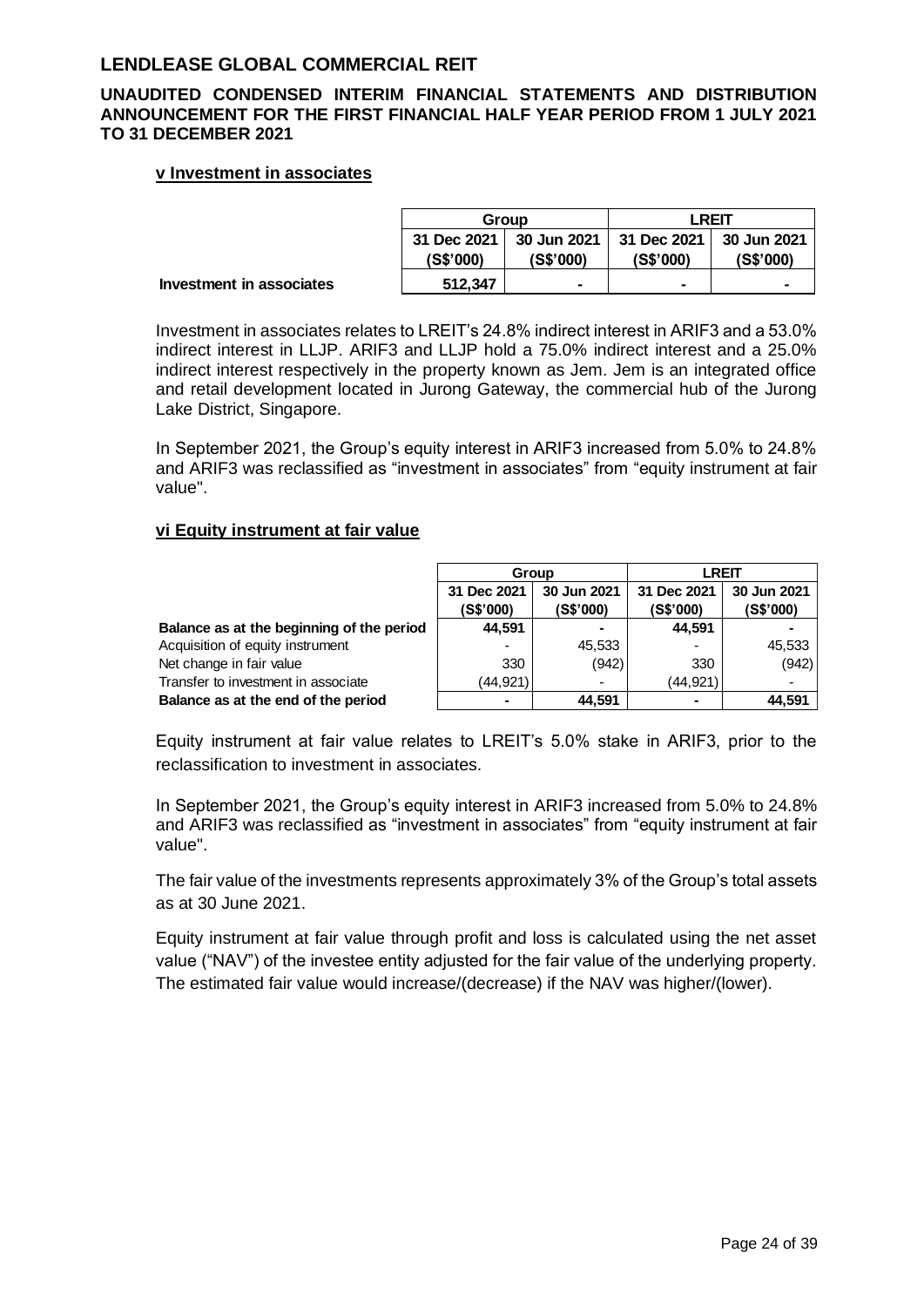### **UNAUDITED CONDENSED INTERIM FINANCIAL STATEMENTS AND DISTRIBUTION ANNOUNCEMENT FOR THE FIRST FINANCIAL HALF YEAR PERIOD FROM 1 JULY 2021 TO 31 DECEMBER 2021**

#### **vii Loans and Borrowings**

|                                       | <b>GROUP</b>             | <b>GROUP</b>             |
|---------------------------------------|--------------------------|--------------------------|
|                                       | 31 Dec 2021<br>(S\$'000) | 30 Jun 2021<br>(S\$'000) |
| <b>Unsecured loans and borrowings</b> |                          |                          |
| Amount repayable within one year      | 99,297                   |                          |
| Amount repayable after one year       | 567,264                  | 553,692                  |
| Less: unamortised transaction costs   | (10, 879)                | (11, 119)                |
|                                       | 655,682                  | 542,573                  |

#### Details of loans and borrowings

As at 31 December 2021, the Group and LREIT has in place:

- unsecured loan facilities comprising (i) a 4-year Euro term loan facility of €285.0 million (S\$437.3 million) and (ii) a 3-year Singapore dollar term loan facility of S\$99.3 million.
- unsecured loan facilities comprising of (i) a 4-year term loan facility of S\$90.0 million and (ii) a 4-year revolving credit loan facility of S\$30.0 million. As at 31 December 2021, both facilities were fully drawn.
- unsecured 4-year multicurrency revolving facility of S\$50.0 million-equivalent for general corporate funding purposes. As at 31 December 2021, S\$10.0 million of the revolving credit facility was drawn.

In addition, the Group and LREIT has aggregate uncommitted undrawn debt facilities of approximately S\$96.0 million<sup>1</sup> to fund its working capital. In aggregate, Group and LREIT has approximately S\$136.0 million of undrawn debt facilities.

The Group aggregate gearing stands at 33.5%<sup>2</sup> and has an interest coverage ratio of 9.7 times in accordance with the requirements under its loan facilities. The interest coverage ratio is 5.0 times in accordance with the Property Funds Appendix.

All of the Group's loans and borrowings are unsecured.

#### *Footnote:*

- *1. Comprising uncommitted undrawn multicurrency facilities of S\$50 million and €30 million.*
- *2. Total assets include non-controlling interests' share of total assets.*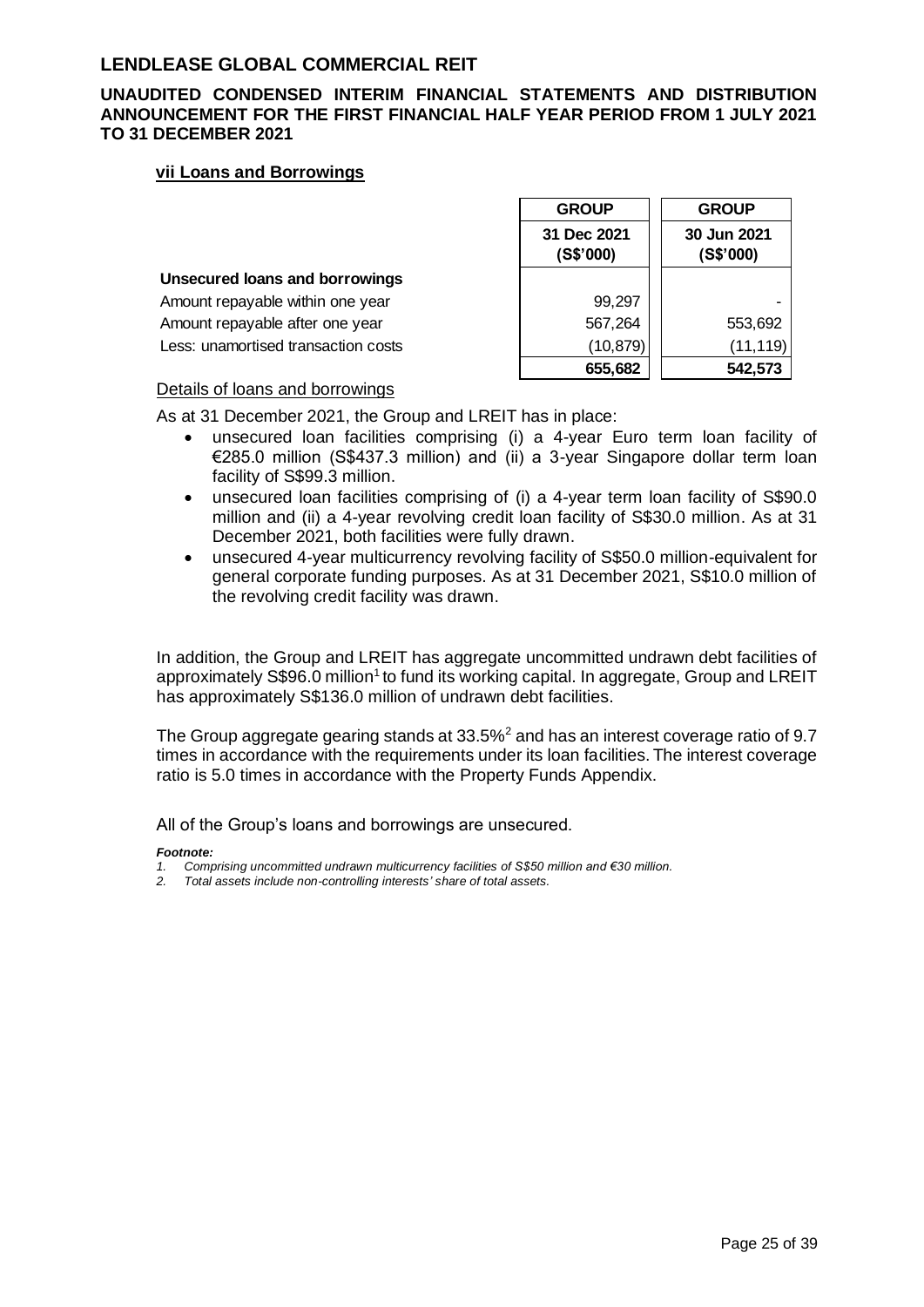### **UNAUDITED CONDENSED INTERIM FINANCIAL STATEMENTS AND DISTRIBUTION ANNOUNCEMENT FOR THE FIRST FINANCIAL HALF YEAR PERIOD FROM 1 JULY 2021 TO 31 DECEMBER 2021**

### **viii Net Asset Value ("NAV") and Net Tangible Asset ("NTA") Per Unit**

|                                                                          |             | <b>GROUP</b> | <b>LREIT</b> |             |  |
|--------------------------------------------------------------------------|-------------|--------------|--------------|-------------|--|
|                                                                          | 31 Dec 2021 | 30 Jun 2021  | 31 Dec 2021  | 30 Jun 2021 |  |
| $\sqrt{\text{NAV}}$ NTA per unit $\text{(S$)}^1$                         | 0.81        | 0.81         | 0.80         | 0.79        |  |
| Adjusted NAV/ NTA per unit (excluding the<br>amount distributable) (S\$) | 0.78        | 0.79         | 0.77         | 0.76        |  |

#### *Footnote:*

*1. NTA per unit is the same as NAV per unit as there was no intangible asset as at the statement of financial position date.*

### **ix Earnings Per Unit ("EPU") and Distribution Per Unit ("DPU") for the financial period (Group)**

In computing the EPU, the weighted average number of units as at the end of each period is used for the computation. The diluted EPU is the same as the basic EPU as there are no dilutive instruments in issue during the period.

|                                                | 6 months ended<br>31 Dec 2021 | 6 months ended<br>31 Dec 2020 |
|------------------------------------------------|-------------------------------|-------------------------------|
| Weighted average number of units in issue      | 1,183,890,153                 | 1,173,004,307                 |
| Earnings per unit ("EPU") (cents) <sup>1</sup> | 3.33                          | 0.38                          |

|                                            | 6 months ended<br>31 Dec 2021 | 6 months ended<br>31 Dec 2020 |
|--------------------------------------------|-------------------------------|-------------------------------|
| No. of units in issue at end of the period | 1,191,646,376                 | 1,177,145,952                 |
| Distribution per unit ("DPU")              | 2.40                          | 2.34                          |

#### *Footnotes:*

*1. Includes unrealised foreign exchange, net change in fair value of derivatives, net change in fair value of equity instrument.*

#### **x Fair value of assets and liabilities**

The following methods and assumptions are used to estimate fair values of the following significant classes of financial instruments:

(i) Derivative financial instruments

Interest rate derivatives are valued using valuation techniques with market observable inputs. The most frequently applied valuation techniques include forward pricing and swap models, using present valuation calculations. The models incorporate various inputs including the credit quality of counterparties, interest rate and forward rate curves.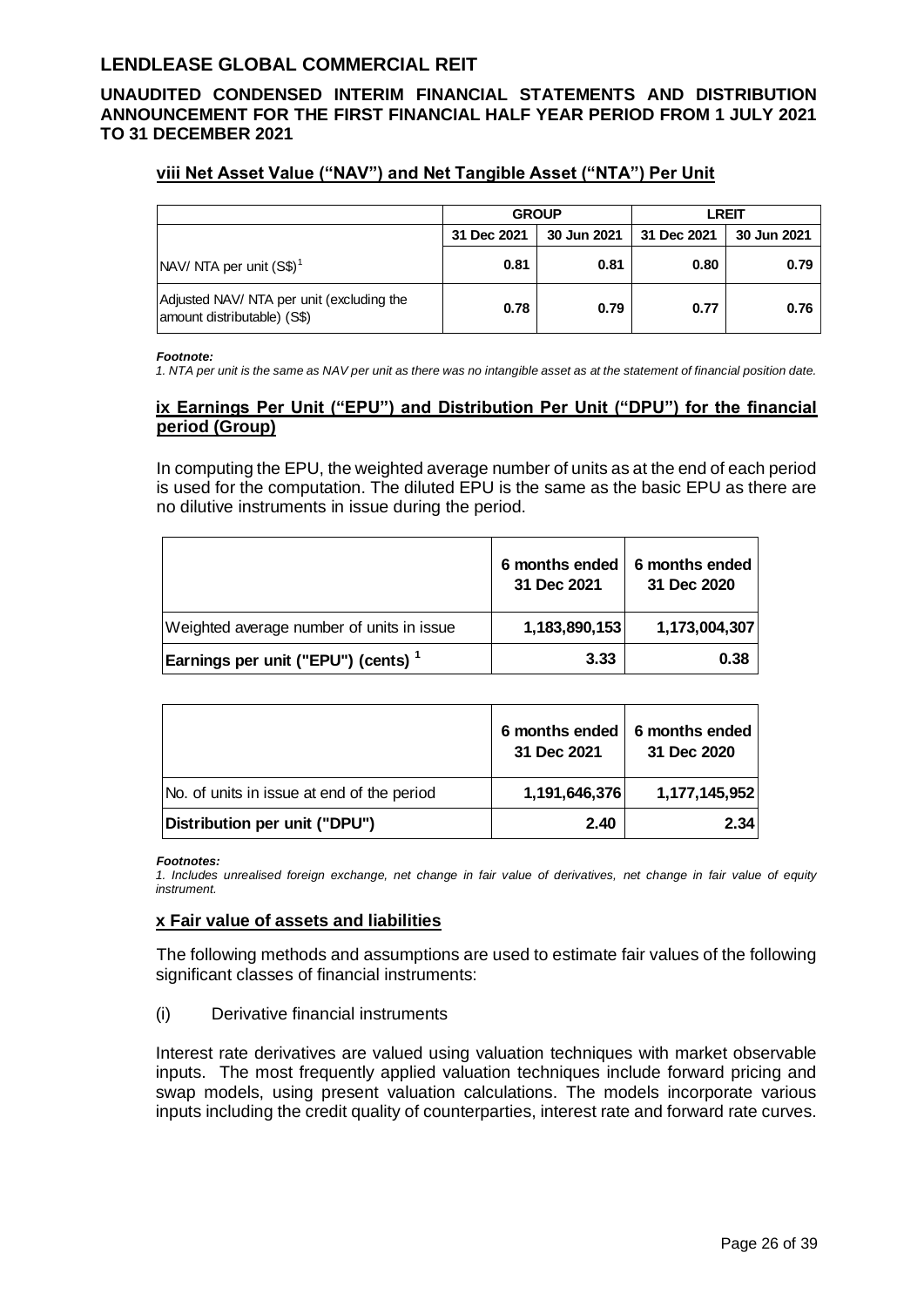### **UNAUDITED CONDENSED INTERIM FINANCIAL STATEMENTS AND DISTRIBUTION ANNOUNCEMENT FOR THE FIRST FINANCIAL HALF YEAR PERIOD FROM 1 JULY 2021 TO 31 DECEMBER 2021**

#### **x Fair value of assets and liabilities**

(ii) Non-derivatives financial liabilities

Fair value, which is determined for disclosure purposes, is calculated based on the present value of future principal and interest cash flows, discounted using the market rate of interest at the reporting date. The carrying amounts of loans and borrowings approximate their fair value as these loans and borrowings are interest-bearing at floating rates and reprice at an interval of one to twelve months.

(iii) Financial instruments that are not measured at fair value

Other non-derivative financial liabilities are measured at fair value at initial recognition and for disclosure purposes, at each annual reporting date. Fair value is calculated based on the present value of future principal and interest cash flows, discounted at the market rate of interest at the measurement date. Other non-derivative financial liabilities include loans and borrowings.

Interest rates used in determining fair values

The weighted average interest rates used to discount estimated cash flows, where applicable, are based on forward rates as at 31 December 2021 and 30 June 2021 plus a credit spread, and are as follows:

|                     | <b>GROUP</b> |             | <b>LREIT</b> |             |  |
|---------------------|--------------|-------------|--------------|-------------|--|
|                     | 31 Dec 2021  | 30 Jun 2021 | 31 Dec 2021  | 30 Jun 2021 |  |
|                     | %            | $\%$        | %            | %           |  |
|                     |              |             |              |             |  |
| Unsecured interest- |              |             |              |             |  |
| bearing term loans  | 0.70         | 0.52        | 0.70         | 0.52        |  |

(iv) Financial instruments for which fair value is equal to the carrying value

These financial instruments include cash and cash equivalents, trade and other receivables, other current assets, other non-current assets and trade and other payables. The carrying amounts of these financial instruments are approximations of their fair values because they are either short term in nature or effect of discounting is immaterial.

(v) Equity instrument at fair value

The fair value measurement for equity instrument at fair value has been categorised as Level 3 fair value based on inputs to the valuation techniques used.

The fair value of the equity instrument is calculated using the net asset value of the unquoted entity adjusted for the fair value of the underlying property. The estimated fair value would increase/(decrease) if the net asset value was higher/(lower).

#### Accounting classifications and fair values

The fair values of financial assets and liabilities, together with the carrying amounts shown in the statements of financial position, are as follows. It does not include fair value information for financial assets and financial liabilities not measured at fair value if the carrying amount is a reasonable approximation of fair value.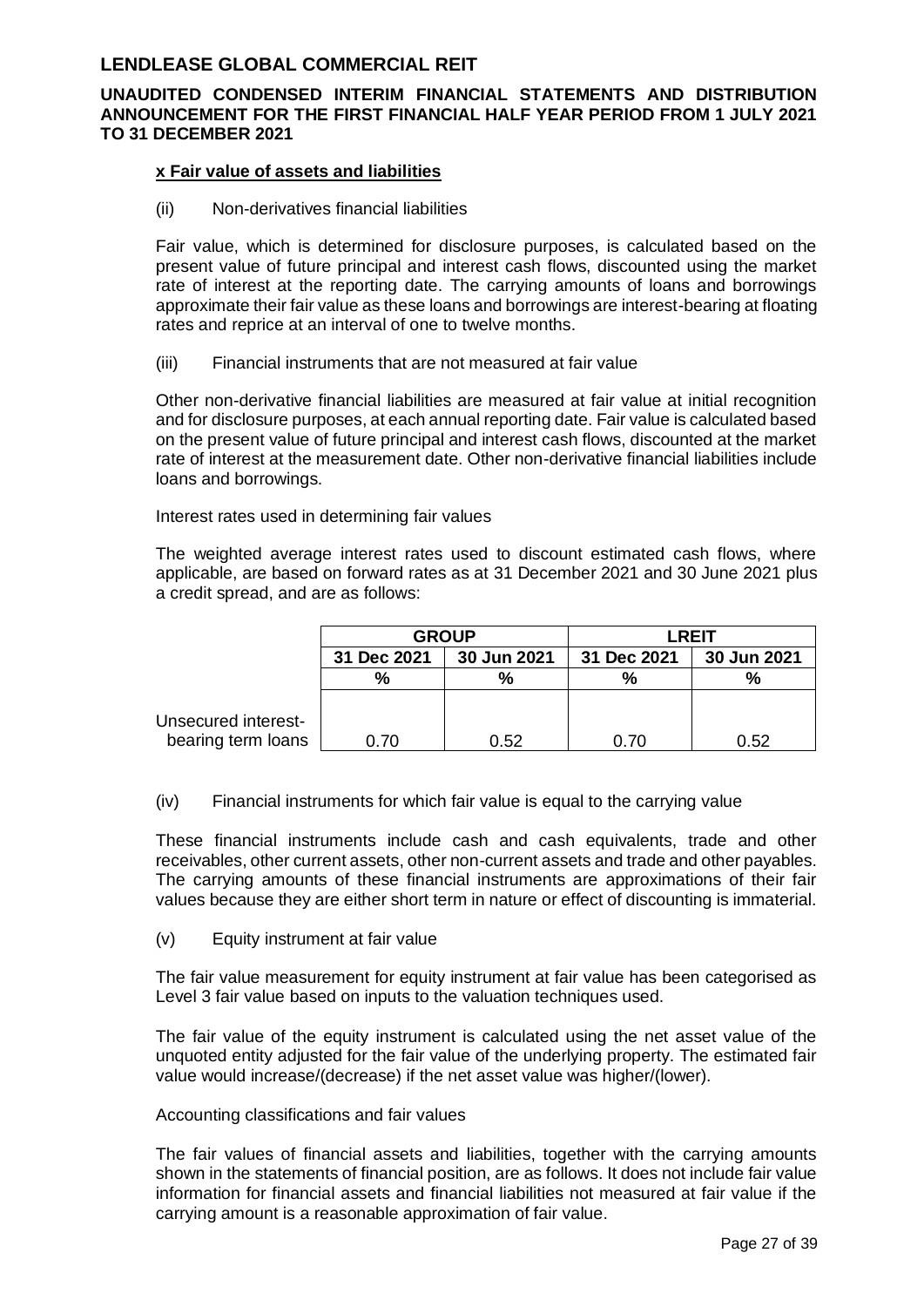### **UNAUDITED CONDENSED INTERIM FINANCIAL STATEMENTS AND DISTRIBUTION ANNOUNCEMENT FOR THE FIRST FINANCIAL HALF YEAR PERIOD FROM 1 JULY 2021 TO 31 DECEMBER 2021**

### **x Fair value of assets and liabilities**

| <b>I JULT ZUZ I TU 3T DECEMBER ZUZ I</b>         |                   |                          |                          |                    |         |            |                |            |
|--------------------------------------------------|-------------------|--------------------------|--------------------------|--------------------|---------|------------|----------------|------------|
| x Fair value of assets and liabilities           |                   |                          |                          |                    |         |            |                |            |
|                                                  |                   | Carrying amount          |                          |                    |         | Fair value |                |            |
|                                                  | At                |                          | Other                    | Total              |         |            |                |            |
|                                                  | amortised<br>cost | <b>FVTPL</b>             | financial<br>liabilities | carrying<br>amount | Level 1 | Level 2    | Level 3        | Total      |
| 31 Dec 2021                                      |                   |                          |                          | \$'000             |         |            |                |            |
| Group                                            |                   |                          |                          |                    |         |            |                |            |
| Financial assets not measured at fair value      |                   |                          |                          |                    |         |            |                |            |
| Trade and other receivables <sup>1</sup>         | 123               |                          |                          | 123                |         |            |                |            |
| Other non-current assets                         | 1,350             |                          |                          | 1,350              |         |            |                |            |
| Cash and cash equivalents                        | 47,529            |                          |                          | 47,529             |         |            |                |            |
| Other current assets <sup>2</sup>                | 2,311             |                          |                          | 2,311              |         |            |                |            |
|                                                  | 51,313            | $\blacksquare$           | $\blacksquare$           | 51,313             |         |            |                |            |
| Financial assets measured at fair value          |                   |                          |                          |                    |         |            |                |            |
| Derivative financial asset                       |                   | 1,713                    |                          | 1,713              |         | 1,713      | $\blacksquare$ | 1,713      |
|                                                  | $\blacksquare$    | 1,713                    |                          | 1,713              |         |            |                |            |
| Financial liabilities not measured at fair value |                   |                          |                          |                    |         |            |                |            |
| Trade and other payables 3                       |                   | $\overline{\phantom{a}}$ | (26, 542)                | (26, 542)          |         |            |                |            |
| Loans and borrowings                             |                   | $\overline{\phantom{a}}$ | (655, 682)               | (655, 682)         |         | (678, 255) |                | (678, 255) |
| Lease liability                                  |                   | ٠                        | (2, 312)                 | (2, 312)           |         |            |                |            |
|                                                  | $\blacksquare$    | $\blacksquare$           | (684, 536)               | (684, 536)         |         |            |                |            |
| Financial liabilities measured at fair value     |                   |                          |                          |                    |         |            |                |            |
| Derivative financial liabilities                 |                   | (1, 310)                 |                          | (1, 310)           |         | (1, 310)   |                | (1, 310)   |

#### *Footnotes:*

*1. Excludes net GST/VAT receivables.*

*2. Excludes deposits and prepayments.*

*3. Excludes rental received in advance.*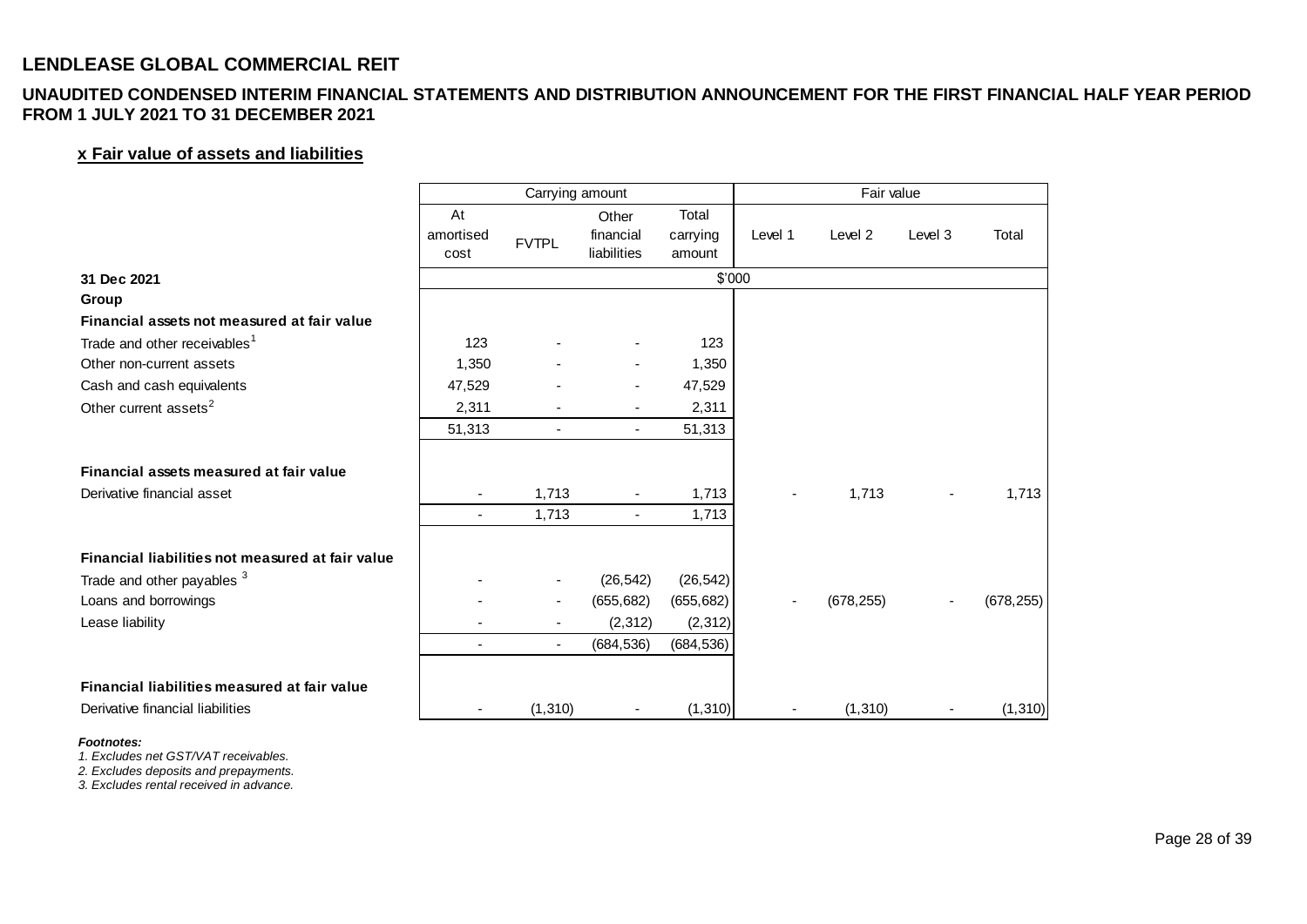### **UNAUDITED CONDENSED INTERIM FINANCIAL STATEMENTS AND DISTRIBUTION ANNOUNCEMENT FOR THE FIRST FINANCIAL HALF YEAR PERIOD FROM 1 JULY 2021 TO 31 DECEMBER 2021**

### **x Fair value of assets and liabilities**

| I JULI ZUZ I TU 31 DECEMBER ZUZ I                |                   |                 |                          |                    |         |            |         |            |
|--------------------------------------------------|-------------------|-----------------|--------------------------|--------------------|---------|------------|---------|------------|
| x Fair value of assets and liabilities           |                   |                 |                          |                    |         |            |         |            |
|                                                  |                   | Carrying amount |                          |                    |         | Fair value |         |            |
|                                                  | At                |                 | Other                    | Total              |         |            |         |            |
|                                                  | amortised<br>cost | <b>FVTPL</b>    | financial<br>liabilities | carrying<br>amount | Level 1 | Level 2    | Level 3 | Total      |
| 30 June 2021                                     |                   |                 |                          | \$'000             |         |            |         |            |
| Group                                            |                   |                 |                          |                    |         |            |         |            |
| Financial assets not measured at fair value      |                   |                 |                          |                    |         |            |         |            |
| Trade and other receivables <sup>1</sup>         | 861               |                 |                          | 861                |         |            |         |            |
| Other non-current assets                         | 869               |                 |                          | 869                |         |            |         |            |
| Cash and cash equivalents                        | 249,264           |                 |                          | 249,264            |         |            |         |            |
| Other current assets <sup>2</sup>                | 1,766             |                 |                          | 1,766              |         |            |         |            |
|                                                  | 252,760           | $\blacksquare$  | $\blacksquare$           | 252,760            |         |            |         |            |
| Financial assets measured at fair value          |                   |                 |                          |                    |         |            |         |            |
| Equity instrument at fair value                  |                   | 44,591          |                          | 44,591             |         |            | 44,591  | 44,591     |
| Derivative financial asset                       |                   | 128             |                          | 128                |         | 128        |         | 128        |
|                                                  | $\blacksquare$    | 44,719          |                          | 44,719             |         |            |         |            |
| Financial liabilities not measured at fair value |                   |                 |                          |                    |         |            |         |            |
| Trade and other payables <sup>3</sup>            |                   |                 | (26, 844)                | (26, 844)          |         |            |         |            |
| Loans and borrowings                             |                   |                 | (542, 573)               | (542, 573)         |         | (555, 926) |         | (555, 926) |
| Lease liability                                  |                   |                 | (2,521)                  | (2,521)            |         |            |         |            |
|                                                  | $\blacksquare$    | $\blacksquare$  | (571, 938)               | (571, 938)         |         |            |         |            |
| Financial liabilities measured at fair value     |                   |                 |                          |                    |         |            |         |            |
| Derivative financial liabilities                 |                   | (2, 529)        |                          | (2,529)            |         | (2, 529)   |         | (2,529)    |

#### *Footnotes:*

*1. Excludes grant receivables and net VAT receivables.*

*2. Excludes deposits and prepayments.*

*3. Excludes rental received in advance, grant payables and net GST payables.*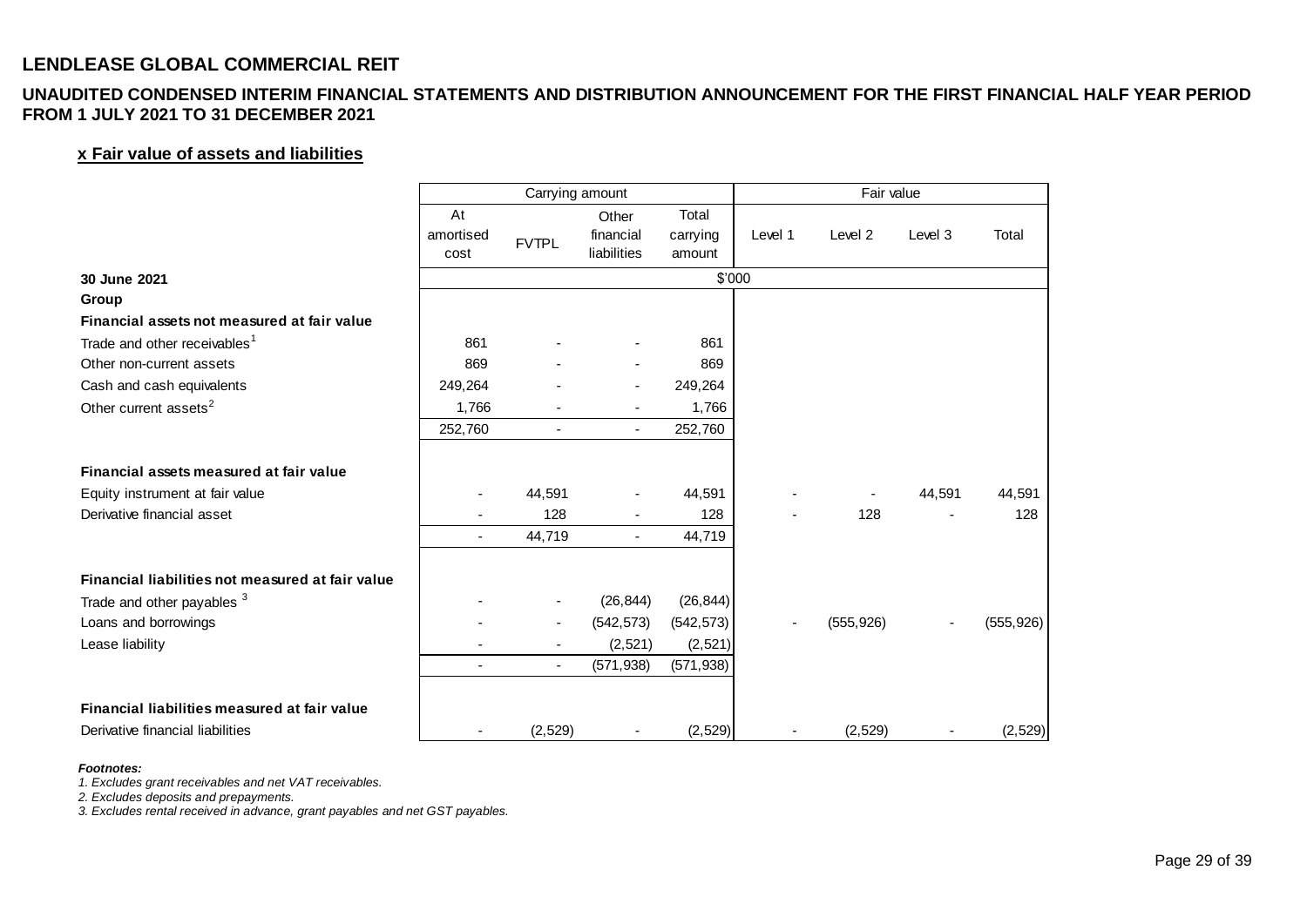### **UNAUDITED CONDENSED INTERIM FINANCIAL STATEMENTS AND DISTRIBUTION ANNOUNCEMENT FOR THE FIRST FINANCIAL HALF YEAR PERIOD FROM 1 JULY 2021 TO 31 DECEMBER 2021**

### **x Fair value of assets and liabilities**

| <b>I JULT ZUZ I TU 3T DECEMBER ZUZ I</b>         |                   |                          |                          |                    |         |            |                |            |
|--------------------------------------------------|-------------------|--------------------------|--------------------------|--------------------|---------|------------|----------------|------------|
| x Fair value of assets and liabilities           |                   |                          |                          |                    |         |            |                |            |
|                                                  |                   | Carrying amount          |                          |                    |         | Fair value |                |            |
|                                                  | At                |                          | Other                    | Total              |         |            |                |            |
|                                                  | amortised<br>cost | <b>FVTPL</b>             | financial<br>liabilities | carrying<br>amount | Level 1 | Level 2    | Level 3        | Total      |
| 31 Dec 2021                                      |                   |                          |                          | \$'000             |         |            |                |            |
| <b>LREIT</b>                                     |                   |                          |                          |                    |         |            |                |            |
| Financial assets not measured at fair value      |                   |                          |                          |                    |         |            |                |            |
| Trade and other receivables <sup>1</sup>         | 120               |                          |                          | 120                |         |            |                |            |
| Other non-current assets                         | 1,350             |                          |                          | 1,350              |         |            |                |            |
| Cash and cash equivalents                        | 22,648            |                          |                          | 22,648             |         |            |                |            |
| Other current assets <sup>2</sup>                | 2,311             |                          |                          | 2,311              |         |            |                |            |
|                                                  | 26,429            | $\sim$                   | $\blacksquare$           | 26,429             |         |            |                |            |
| Financial assets measured at fair value          |                   |                          |                          |                    |         |            |                |            |
| Derivative financial asset                       |                   | 1,713                    |                          | 1,713              |         | 1,713      | $\blacksquare$ | 1,713      |
|                                                  | $\blacksquare$    | 1,713                    |                          | 1,713              |         |            |                |            |
| Financial liabilities not measured at fair value |                   |                          |                          |                    |         |            |                |            |
| Trade and other payables 3                       |                   | $\overline{\phantom{a}}$ | (26, 105)                | (26, 105)          |         |            |                |            |
| Loans and borrowings                             |                   | $\overline{\phantom{a}}$ | (655, 682)               | (655, 682)         |         | (678, 255) |                | (678, 255) |
| Lease liability                                  |                   |                          | (2, 312)                 | (2, 312)           |         |            |                |            |
|                                                  | $\blacksquare$    | $\sim$                   | (684, 099)               | (684, 099)         |         |            |                |            |
| Financial liabilities measured at fair value     |                   |                          |                          |                    |         |            |                |            |
| Derivative financial liabilities                 |                   | (1, 310)                 |                          | (1, 310)           |         | (1, 310)   |                | (1, 310)   |

#### *Footnotes:*

*1. Excludes net GST receivables.*

*2. Excludes deposits and prepayments.*

*3. Excludes rental received in advance.*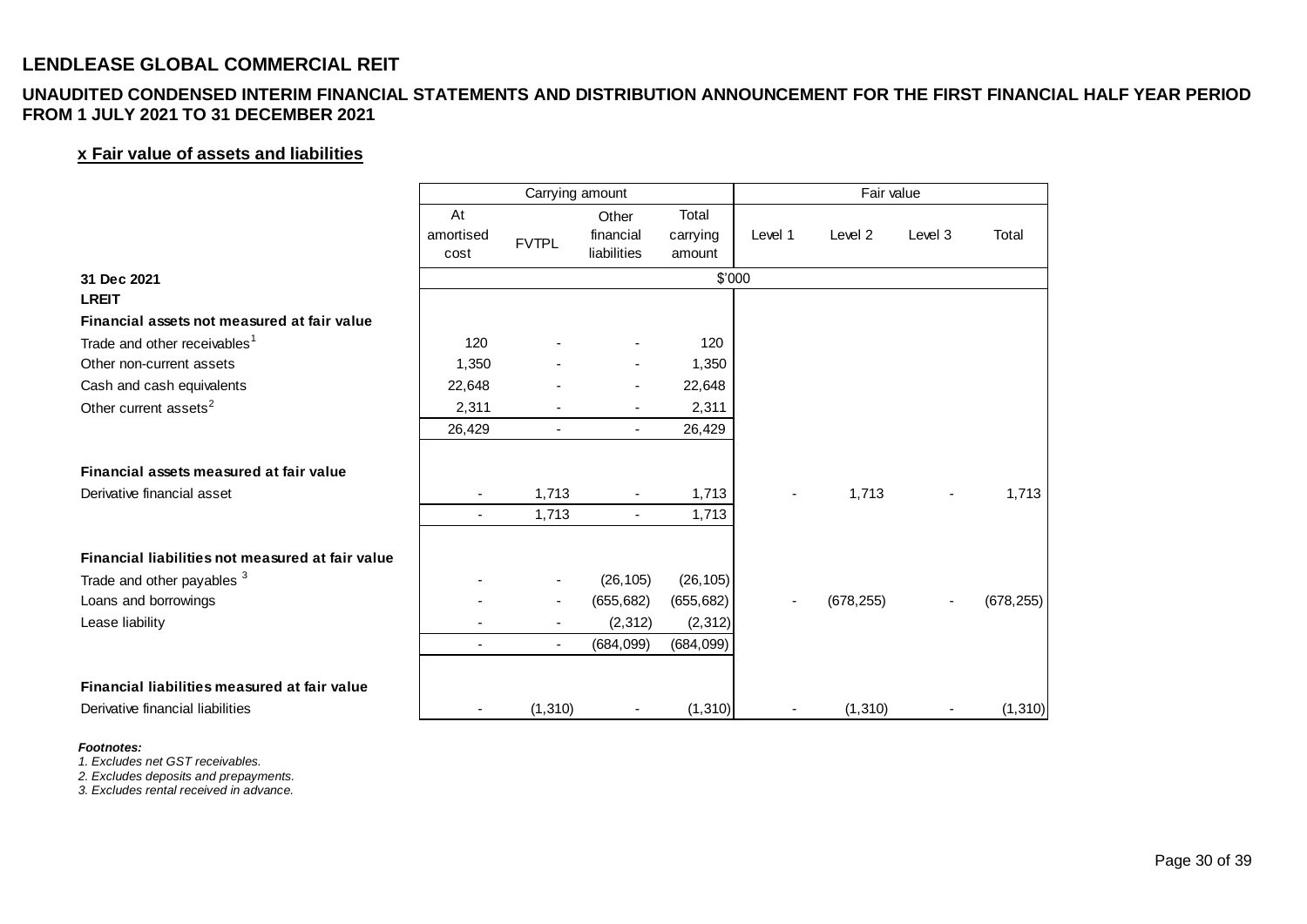### **UNAUDITED CONDENSED INTERIM FINANCIAL STATEMENTS AND DISTRIBUTION ANNOUNCEMENT FOR THE FIRST FINANCIAL HALF YEAR PERIOD FROM 1 JULY 2021 TO 31 DECEMBER 2021**

### **x Fair value of assets and liabilities**

| <b>I JULT ZUZ I TU 3T DECEMBER ZUZ I</b>         |                   |                 |                          |                    |         |            |         |            |
|--------------------------------------------------|-------------------|-----------------|--------------------------|--------------------|---------|------------|---------|------------|
| x Fair value of assets and liabilities           |                   |                 |                          |                    |         |            |         |            |
|                                                  |                   | Carrying amount |                          |                    |         | Fair value |         |            |
|                                                  | At                |                 | Other                    | Total              |         |            |         |            |
|                                                  | amortised<br>cost | <b>FVTPL</b>    | financial<br>liabilities | carrying<br>amount | Level 1 | Level 2    | Level 3 | Total      |
| 30 June 2021                                     |                   |                 |                          | \$'000             |         |            |         |            |
| <b>LREIT</b>                                     |                   |                 |                          |                    |         |            |         |            |
| Financial assets not measured at fair value      |                   |                 |                          |                    |         |            |         |            |
| Trade and other receivables <sup>1</sup>         | 811               |                 |                          | 811                |         |            |         |            |
| Other non-current assets                         | 869               |                 |                          | 869                |         |            |         |            |
| Cash and cash equivalents                        | 232,768           |                 |                          | 232,768            |         |            |         |            |
| Other current assets <sup>2</sup>                | 1,766             |                 |                          | 1,766              |         |            |         |            |
|                                                  | 236,214           | $\blacksquare$  | $\blacksquare$           | 236,214            |         |            |         |            |
| Financial assets measured at fair value          |                   |                 |                          |                    |         |            |         |            |
| Equity instrument at fair value                  |                   | 44,591          |                          | 44,591             |         |            | 44,591  | 44,591     |
| Derivative financial asset                       |                   | 128             |                          | 128                |         | 128        |         | 128        |
|                                                  |                   | 44,719          |                          | 44,719             |         |            |         |            |
| Financial liabilities not measured at fair value |                   |                 |                          |                    |         |            |         |            |
| Trade and other payables <sup>3</sup>            |                   |                 | (25, 695)                | (25, 695)          |         |            |         |            |
| Loans and borrowings                             |                   |                 | (542, 573)               | (542, 573)         |         | (555, 926) |         | (555, 926) |
| Lease liability                                  |                   |                 | (2,521)                  | (2,521)            |         |            |         |            |
|                                                  | $\blacksquare$    | $\blacksquare$  | (570, 789)               | (570, 789)         |         |            |         |            |
| Financial liabilities measured at fair value     |                   |                 |                          |                    |         |            |         |            |
| Derivative financial liabilities                 |                   | (2,529)         |                          | (2,529)            |         | (2, 529)   |         | (2,529)    |

*1. Excludes grant receivables.*

*2. Excludes deposits and prepayments.*

*3. Excludes rental received in advance, grant payables and net GST payables.*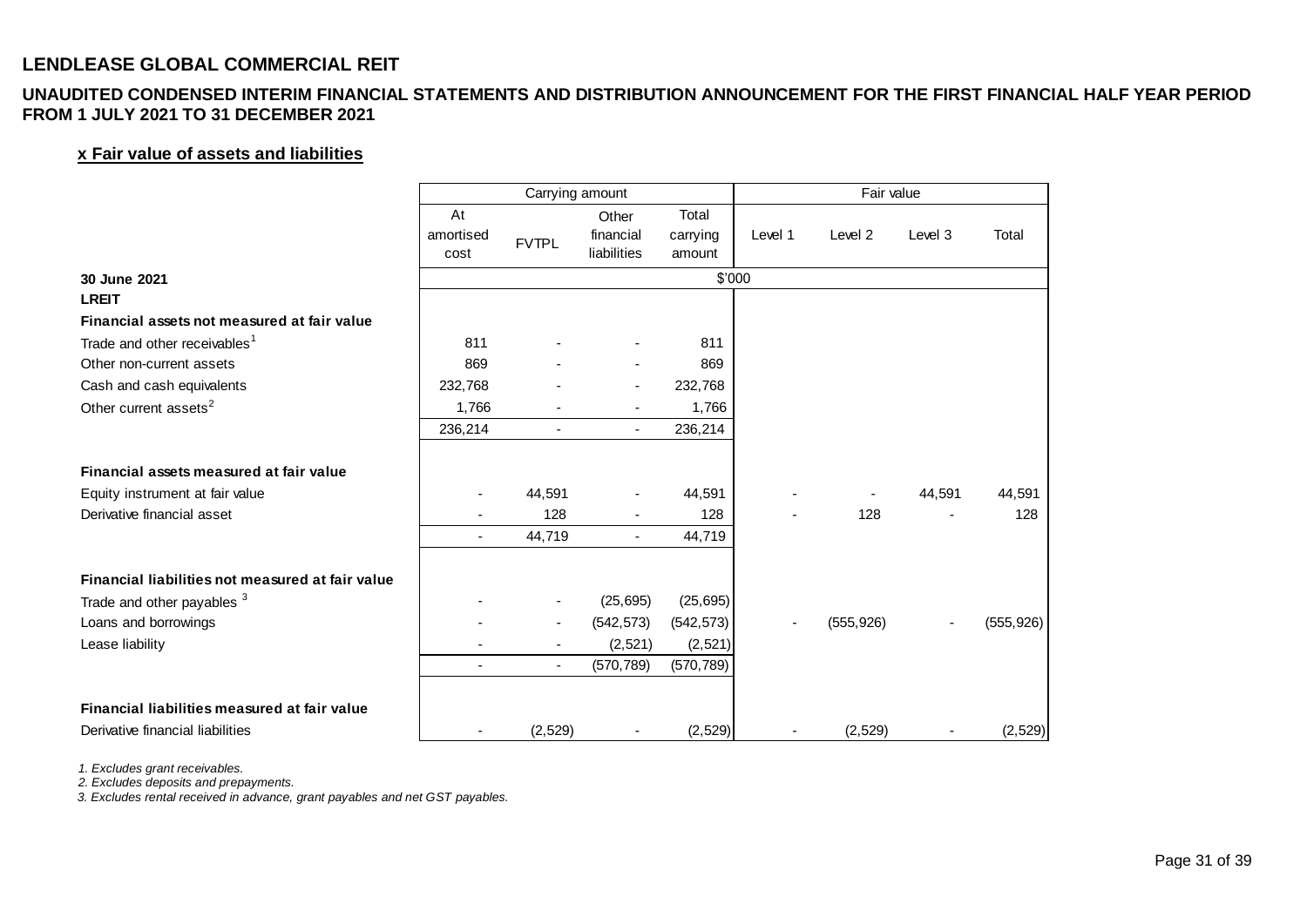### **UNAUDITED CONDENSED INTERIM FINANCIAL STATEMENTS AND DISTRIBUTION ANNOUNCEMENT FOR THE FIRST FINANCIAL HALF YEAR PERIOD FROM 1 JULY 2021 TO 31 DECEMBER 2021**

#### **xi Capital commitments**

As at 31 December 2021, the Group had approximately \$2.1 million of capital expenditure contracted but not provided for in the unaudited condensed interim financial statements.

### **xii Acquisition of subsidiary**

On 4 August 2021, LREIT acquired 53.0% of the shares in LLJP which holds 25.0% indirect interest in Jem with a purchase consideration of approximately S\$158 million after completion adjustment. The purchase consideration was settled through cash. Units were issued to the Manager for the payment of acquisition fee amounting to approximately S\$1.6 million. The cash outflow for the acquisition of subsidiary, net of cash acquired of S\$0.9 million, is approximately S\$158 million.

**2** The condensed interim financial statements and distribution announcement for the first financial half year period from 1 July 2021 to 31 December 2021 including the explanatory notes have not been audited or reviewed.

### **3 Review of Performance**

|                                                            | <b>GROUP</b>                     |                                  |               |  |
|------------------------------------------------------------|----------------------------------|----------------------------------|---------------|--|
|                                                            | (S\$'000)                        |                                  |               |  |
| <b>Consolidated Statement of Profit or Loss</b>            | 6 months<br>ended<br>31 Dec 2021 | 6 months<br>ended<br>31 Dec 2020 | Variance<br>% |  |
| Gross revenue                                              | 39,190                           | 41,608                           | (5.8)         |  |
| Property operating expenses                                | (9, 547)                         | (11, 215)                        | 14.9          |  |
| Net property income                                        | 29,643                           | 30,393                           | (2.5)         |  |
| Manager's base fee                                         | (2,085)                          | (1,970)                          | (5.8)         |  |
| Manager's performance fee                                  | (1,655)                          | (1,520)                          | (8.9)         |  |
| Other management fees                                      | (682)                            | (401)                            | (70.1)        |  |
| Trustee's fee                                              | (120)                            | (103)                            | (16.5)        |  |
| Other trust expense                                        | (1, 130)                         | (1,440)                          | 21.5          |  |
| Net foreign exchange gain/(loss)                           | 16,914                           | (14, 633)                        | <b>NM</b>     |  |
| Finance income                                             | 90                               | 40                               | >100          |  |
| Finance costs                                              | (5,688)                          | (5,057)                          | (12.5)        |  |
| Profit/(Loss) before tax and change in fair<br>value       | 35,287                           | 5,309                            | >100          |  |
| Amount available for distribution to<br><b>Unitholders</b> | 28,602                           | 27,546                           | 3.8           |  |
| Available distribution per unit (cents)                    | 2.40                             | 2.34                             | 2.6           |  |
| NM: Not meaningful                                         |                                  |                                  |               |  |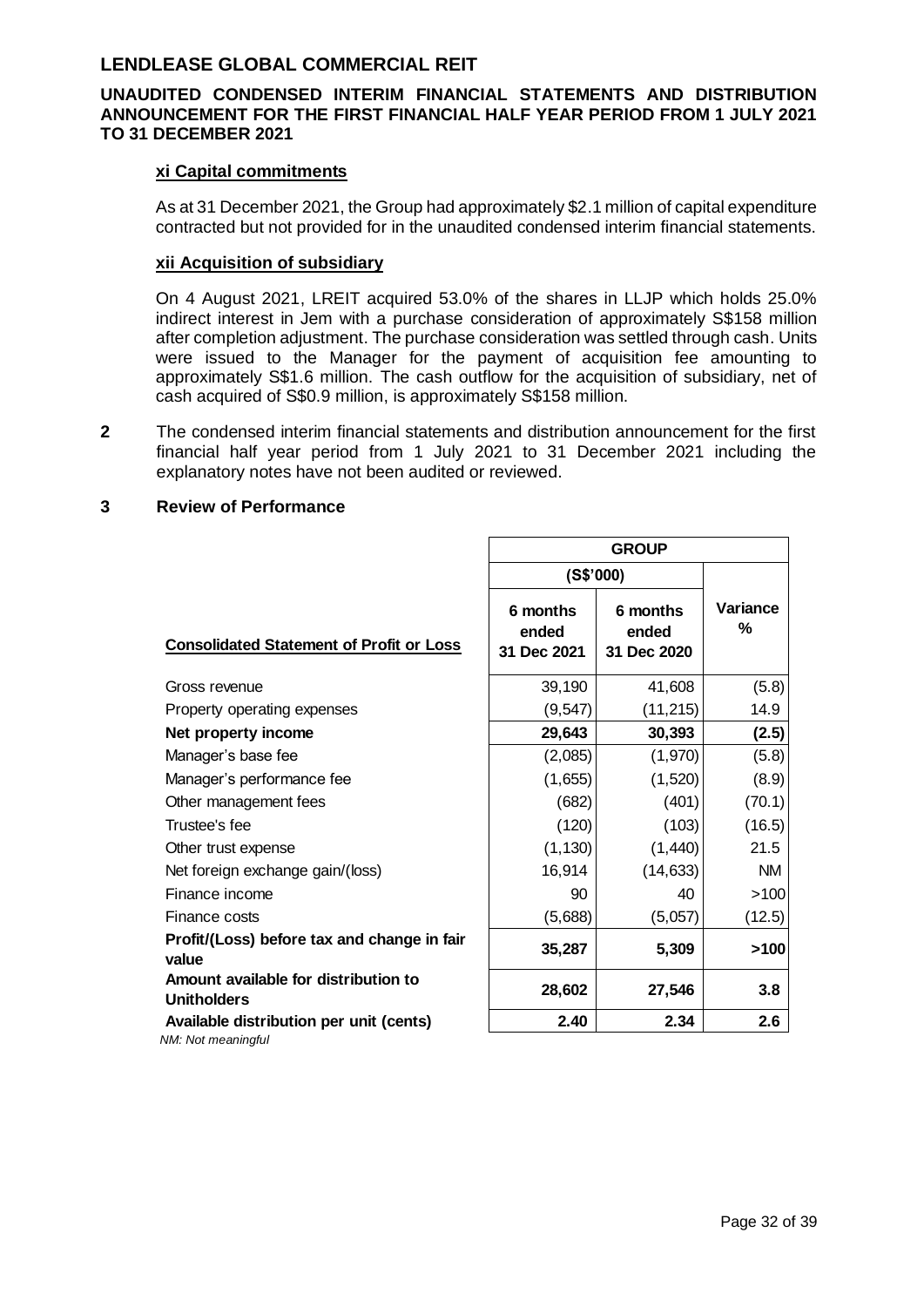### **UNAUDITED CONDENSED INTERIM FINANCIAL STATEMENTS AND DISTRIBUTION ANNOUNCEMENT FOR THE FIRST FINANCIAL HALF YEAR PERIOD FROM 1 JULY 2021 TO 31 DECEMBER 2021**

#### **3 Review of Performance**

#### 6 months ended: 31 Dec 2021 vs 31 Dec 2020

Gross revenue of S\$39.2 million for the period was S\$2.4 million or 5.8% lower than the 6 months ended 31 December 2020. The lower revenue was attributed to lower rental reversion at 313@somerset and lower revenue from Sky Complex due to foreign exchange.

Property operating expenses were S\$9.5 million for the period, S\$1.7 million or 14.9% lower than the 6 months ended 31 December 2020. The lower expenses were mainly attributed to the absence of net provision for doubtful debts of \$1.5 million and lower expenses contributed from marketing, insurances, salary & related expenses and operating expenses.

Consequently, net property income for the period was S\$29.6 million or 2.5% lower than the 6 months ended 31 December 2020.

After accounting for distribution adjustments such as unrealised foreign exchange gain/loss, net change in fair value of derivatives, amortisation of debt-related transaction costs, management fees paid in units, the amount distributable to Unitholders was S\$28.6 million, translating to a DPU of 2.40 cents, which is 2.6% higher than the 6 months ended 31 December 2020.

#### **4 Variance between Actual and Forecast Results**

LREIT has not disclosed any forecast to the market.

#### **5 Commentary on the competitive conditions of the industry in which the group operates and any known factors or events that may affect the group in the next reporting period and the next 12 months**

Based on the latest report from the International Monetary Fund, global growth projection remains unchanged at 4.9%<sup>1</sup> for 2022 as most developed countries are expected to get back on their pre-pandemic path in 2022. Beyond 2022, global growth is projected to moderate to about 3.3%<sup>1</sup> over the medium term.

Headline inflation rates have increased rapidly in the United States and in some emerging market and developing economies. In addition, the majority of the Federal Open Market Committee members are expecting three<sup>2</sup> interest rate hikes in 2022. These have led investors to be cautious on the inflation projections, which primarily stemmed from the path of the pandemic, the duration of supply disruptions and how inflation expectations may evolve in this environment.

#### **Singapore**

Based on the advance estimates by the Ministry of Trade and Industry, the Singapore economy grew by 5.9%<sup>3</sup> year-on-year ("YoY") in the fourth quarter of 2021, moderating from the  $7.1\%$ <sup>3</sup> growth in the previous quarter. For the whole of 2021, the economy grew by 7.2%<sup>3</sup>, rebounding from the 5.4%<sup>3</sup> contraction in 2020.

<sup>1</sup> International Monetary Fund, World Economic Outlook, October 2021: Recovery During a Pandemic

<sup>2</sup> Transcript of Chair Powell's Press Conference, 15 December 2021

<sup>&</sup>lt;sup>3</sup> Singapore's GDP Grew by 5.9 Per Cent in the Fourth Quarter of 2021 and by 7.2 Per Cent in 2021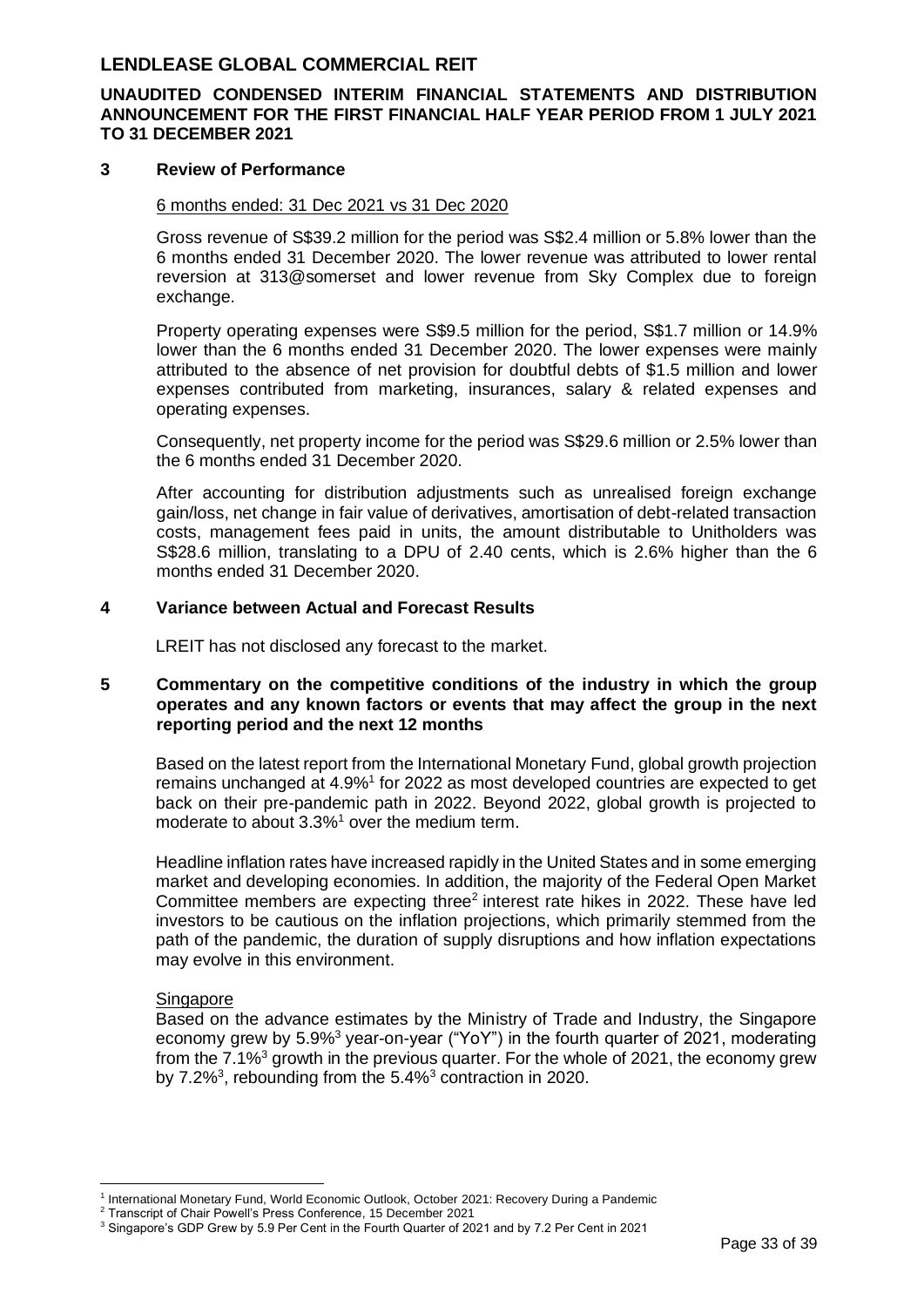**UNAUDITED CONDENSED INTERIM FINANCIAL STATEMENTS AND DISTRIBUTION ANNOUNCEMENT FOR THE FIRST FINANCIAL HALF YEAR PERIOD FROM 1 JULY 2021 TO 31 DECEMBER 2021**

#### **5 Commentary on the competitive conditions of the industry in which the group operates and any known factors or events that may affect the group in the next reporting period and the next 12 months**

On the retail front, retail sales (excluding motor vehicles) grew by 4.1% <sup>4</sup> YoY in November 2021, compared to the YoY 11.5%<sup>4</sup> increase in October 2021. The larger YoY increase in October 2021 was partly attributed to the Computer & Telecommunications Equipment industry recording higher mobile phone sales due to new product launches. The estimated total retail sales value in November 2021 was S\$3.7 billion<sup>4</sup>.

As of 4 January 2022, Singapore has one of the world's highest vaccination rates, with more than 90%<sup>5</sup> of its total eligible population fully inoculated and booster shots administered to more than 40%<sup>5</sup>. The Manager is confident that the higher vaccination rates and an easing in severity of new COVID variants could imply a faster reopening of Singapore's borders.

On office market, vacancy rates in the core CBD and fringe CBD submarkets stood at 6.7%<sup>6</sup> quarter-on-quarter respectively in Q4 2021. Decentralised submarket improved 0.4 percentage points to 4.9%<sup>6</sup>. Healthy demand compounded by a tight supply situation has led to an overall increase in office rents islandwide. Grade A core CBD rents maintained a steady growth of 1.4% from the preceding quarter to \$10.80 per square foot ("psf") per month<sup>6</sup> and Grade B core CBD rents rose 0.6% to \$7.80 psf per month<sup>6</sup> in Q4 2021.

The demand for office space in the suburban market are likely to remain resilient in the near to long term due to the decentralisation trend as more offices look to the suburban areas to save on rental costs and adopting a flex and core strategy.

#### Milan

According to the preliminary estimates by the Italian National Institute of Statistics, the consumer price index in December 2021 increased 3.9%<sup>7</sup> YoY and 0.4%<sup>7</sup> month-onmonth. Business and consumer confidence continued to remain stable at  $113.1^8$  and 117.7<sup>8</sup>, respectively, in December.

As at 3Q 2021, the Milan office market recorded a year-to-date take up of 260,000 sqm<sup>9</sup> and is expected to reach a volume higher than the average of the last ten years, returning to the healthy values of the 2017-2019 period. The Periphery area, where Sky Complex is located, accounted for  $25\%$ <sup>9</sup> of Q1-Q3 absorption.

Office vacancy rates in Milan inched up slightly to 10.2% $9$  in 3Q 2021 and the average office rental in Milan stood at €600 per sqm per annum<sup>9</sup>.

<sup>4</sup> Department of Statistics, Retail Sales Index, November 2021

[Ministry of Health, COVID-19 Vaccination](https://www.moh.gov.sg/covid-19/vaccination)

<sup>6</sup> CBRE Research, Singapore Figures Q4 2021, 14 January 2022

<sup>7</sup> Italian National Institute of Statistics, Consumer Prices, 5 January 2022

<sup>8</sup> Italian National Institute of Statistics, Consumer and Business Confidence, 23 December 2021

<sup>9</sup> Cushman & Wakefield, Milan Office Q3 2021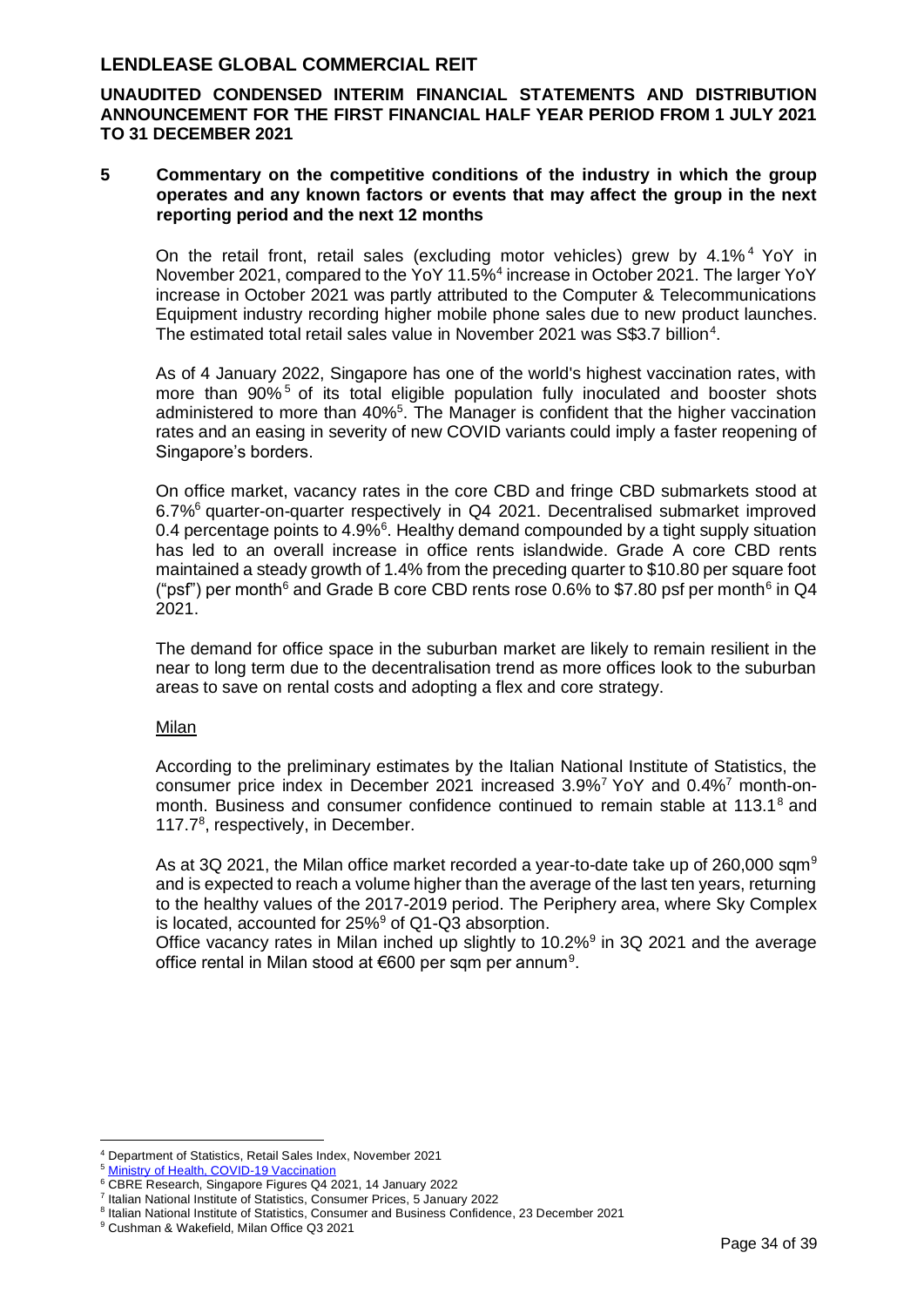**UNAUDITED CONDENSED INTERIM FINANCIAL STATEMENTS AND DISTRIBUTION ANNOUNCEMENT FOR THE FIRST FINANCIAL HALF YEAR PERIOD FROM 1 JULY 2021 TO 31 DECEMBER 2021**

**5 Commentary on the competitive conditions of the industry in which the group operates and any known factors or events that may affect the group in the next reporting period and the next 12 months** 

With the new health and safety requirements and the increasing focus on employees' wellbeing, most companies are expected to move to high quality buildings. This has resulted in an absorption of more than  $70\%$ <sup>9</sup> for Grade A spaces in the various submarkets, including the Periphery market, of which most are green certified<sup>8</sup>.

#### Looking ahead

Singapore's recovery accelerated in the final three months of 2021, with strong manufacturing growth helping to push the economy to its fastest full-year growth in more than a decade. This will continue to drive Singapore's economic recovery and the high vaccination rates will likely prompt the government to further ease measures. The Manager sees this as an encouraging sign for 2022's growth outlook as the Omicron setback is deemed to be temporary and reopening is inevitable.

For 313@somerset, the Manager continues to prioritise maintaining occupancy levels, active management to ensure the mall stays relevant and keeping ongoing communications with tenants to understand their needs. It will also continue to shape the future of the retail landscape to create a seamless chain between online and on-site shopping, leveraging on Lendlease Plus to collaborate with tenants to extend their reach to shoppers.

On LREIT's office assets in Milan, the increase in the number of vaccinated people and the slowdown of the infection rate is leading to a gradual return of employees to office. While most companies may likely adopt a hybrid scheme and change the configuration of their offices, the Manager does not foresee it will involve reducing the occupied area, but rather the dedication of more space to services and wellness.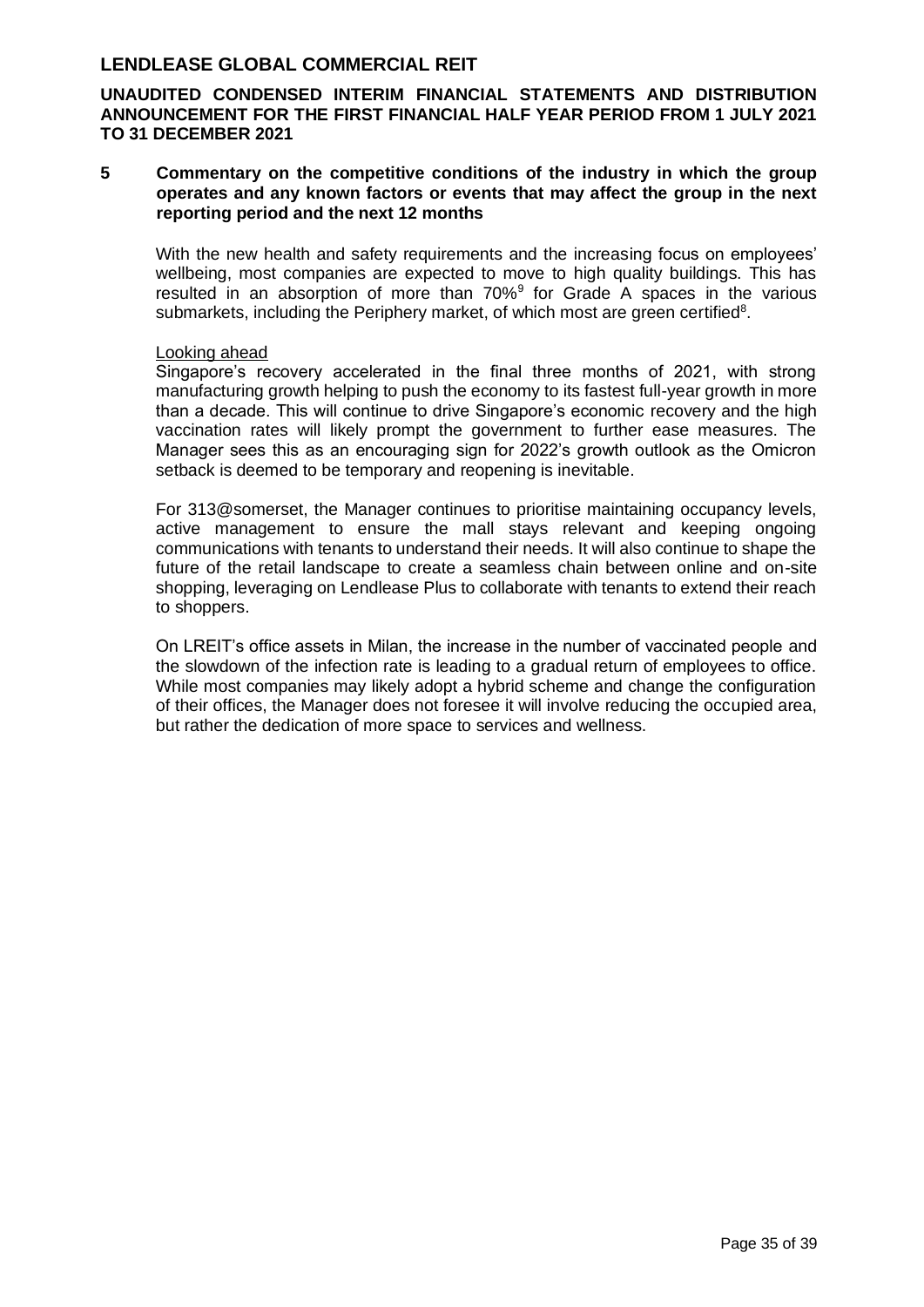### **UNAUDITED CONDENSED INTERIM FINANCIAL STATEMENTS AND DISTRIBUTION ANNOUNCEMENT FOR THE FIRST FINANCIAL HALF YEAR PERIOD FROM 1 JULY 2021 TO 31 DECEMBER 2021**

#### **6 Distributions**

(a) Current financial period

Any distributions declared for the current financial period? Yes

| Name of distribution: | 5 <sup>th</sup> distribution for the period from 1 July 2021 to<br>31 December 2021                                                                                                                                                                                                                                                                                                                                                                                                                                                                                                     |
|-----------------------|-----------------------------------------------------------------------------------------------------------------------------------------------------------------------------------------------------------------------------------------------------------------------------------------------------------------------------------------------------------------------------------------------------------------------------------------------------------------------------------------------------------------------------------------------------------------------------------------|
| Distribution type:    | Income                                                                                                                                                                                                                                                                                                                                                                                                                                                                                                                                                                                  |
| Distribution rate:    | Taxable Income - 1.3748 cents per unit<br>Tax-Exempt Income - 1.0254 cents per unit                                                                                                                                                                                                                                                                                                                                                                                                                                                                                                     |
| Par value of units:   | Not meaningful                                                                                                                                                                                                                                                                                                                                                                                                                                                                                                                                                                          |
| Tax rate:             | <b>Taxable Income Distribution</b><br>Qualifying investors and individuals (other than those who<br>hold their units through a partnership) will generally receive<br>pre-tax distributions. These distributions are exempt from<br>tax in the hands of individuals unless such distributions are<br>derived through a Singapore partnership or from the<br>carrying on of a trade, business or profession in which<br>case, such distributions are not exempt from tax and the<br>individual must declare the gross distribution received as<br>income in their Singapore tax returns. |
|                       | Qualifying foreign non-individual investors and qualifying<br>non-resident funds will receive their distributions after<br>deduction of tax at the rate of 10%.                                                                                                                                                                                                                                                                                                                                                                                                                         |
|                       | All other investors will receive their distributions after<br>deduction of tax at the rate of 17%.                                                                                                                                                                                                                                                                                                                                                                                                                                                                                      |

Tax-Exempt Income Distribution

Tax-Exempt Income Distribution is exempt from tax in the hands of all Unitholders.

- (b) Record date: 15 Feb 2022
- (c) Date payable: 14 Mar 2022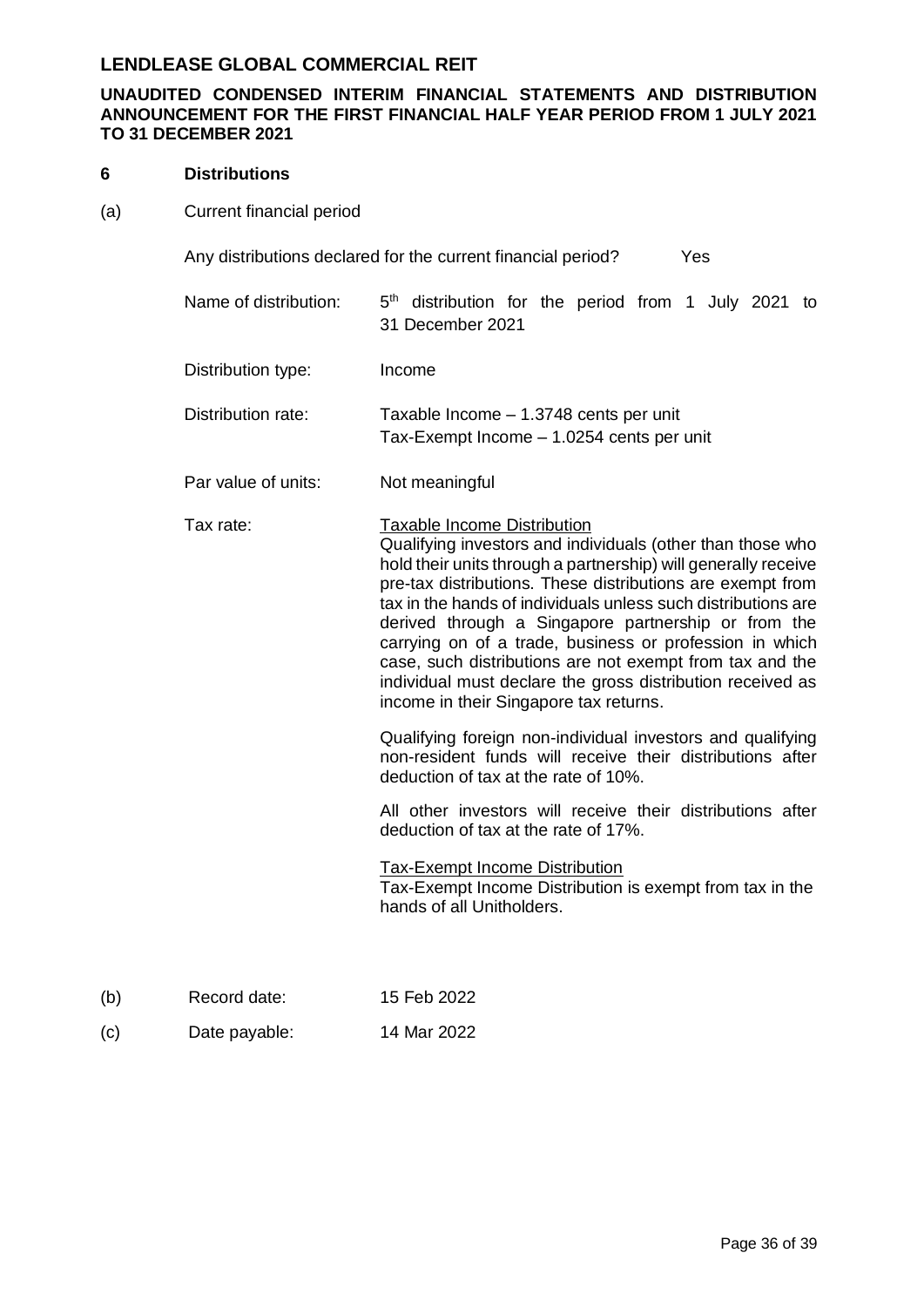### **UNAUDITED CONDENSED INTERIM FINANCIAL STATEMENTS AND DISTRIBUTION ANNOUNCEMENT FOR THE FIRST FINANCIAL HALF YEAR PERIOD FROM 1 JULY 2021 TO 31 DECEMBER 2021**

#### **6 Distributions**

| (d) | Corresponding period of the preceding financial period |                                                                                                                                                                                                                                                                                                                                                                                                                                                                                                                                                                                         |
|-----|--------------------------------------------------------|-----------------------------------------------------------------------------------------------------------------------------------------------------------------------------------------------------------------------------------------------------------------------------------------------------------------------------------------------------------------------------------------------------------------------------------------------------------------------------------------------------------------------------------------------------------------------------------------|
|     |                                                        | Any distributions declared for the current financial period?<br>Yes                                                                                                                                                                                                                                                                                                                                                                                                                                                                                                                     |
|     | Name of distribution:                                  | 3rd distribution for the period from 1 July 2020 to<br>31 December 2020                                                                                                                                                                                                                                                                                                                                                                                                                                                                                                                 |
|     | Distribution type:                                     | Income                                                                                                                                                                                                                                                                                                                                                                                                                                                                                                                                                                                  |
|     | Distribution rate:                                     | Taxable Income - 1.543 cents per unit<br>Tax-Exempt Income - 0.797 cents per unit                                                                                                                                                                                                                                                                                                                                                                                                                                                                                                       |
|     | Par value of units:                                    | Not meaningful                                                                                                                                                                                                                                                                                                                                                                                                                                                                                                                                                                          |
|     | Tax rate:                                              | <b>Taxable Income Distribution</b><br>Qualifying investors and individuals (other than those who<br>hold their units through a partnership) will generally receive<br>pre-tax distributions. These distributions are exempt from<br>tax in the hands of individuals unless such distributions are<br>derived through a Singapore partnership or from the<br>carrying on of a trade, business or profession in which<br>case, such distributions are not exempt from tax and the<br>individual must declare the gross distribution received as<br>income in their Singapore tax returns. |
|     |                                                        | Qualifying foreign non-individual investors and qualifying<br>non-resident funds will receive their distributions after<br>deduction of tax at the rate of 10%.                                                                                                                                                                                                                                                                                                                                                                                                                         |
|     |                                                        | All other investors will receive their distributions after<br>deduction of tax at the rate of 17%.                                                                                                                                                                                                                                                                                                                                                                                                                                                                                      |
|     |                                                        | <b>Tax-Exempt Income Distribution</b><br>Tax-Exempt Income Distribution is exempt from tax in the<br>hands of all Unitholders.                                                                                                                                                                                                                                                                                                                                                                                                                                                          |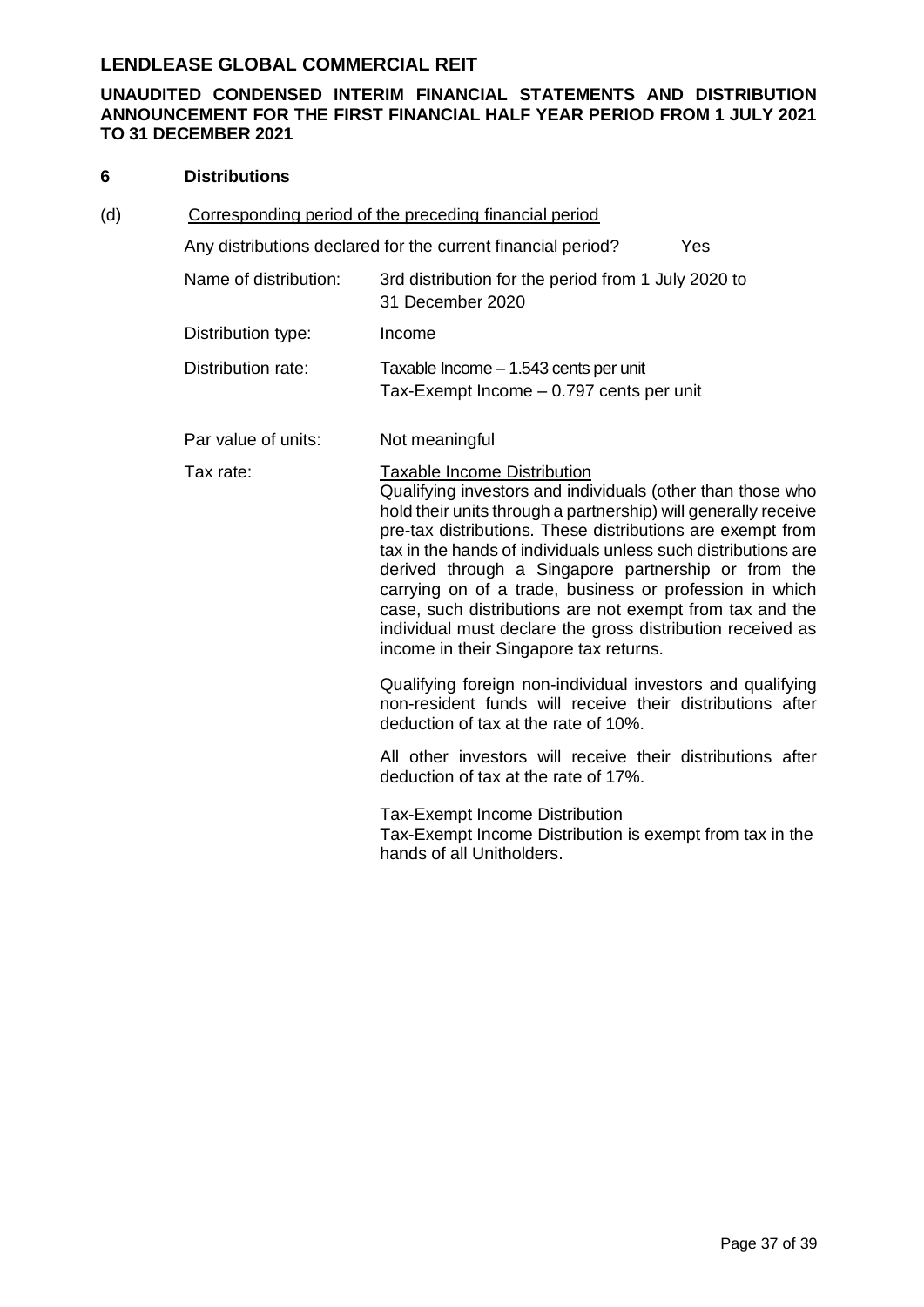### **UNAUDITED CONDENSED INTERIM FINANCIAL STATEMENTS AND DISTRIBUTION ANNOUNCEMENT FOR THE FIRST FINANCIAL HALF YEAR PERIOD FROM 1 JULY 2021 TO 31 DECEMBER 2021**

#### **7 If no distribution has been declared / recommended, a statement to that effect**

Not applicable.

### **8 General mandate from Unitholders for Interested Person Transactions**

No general mandate has been obtained from the Unitholders for Interested Person Transactions.

#### **9 In the review of the performance, the factors leading to any material changes in contributions to turnover and earnings by the business or geographical segments.**

Please refer to section 1 & 3 for review of actual performance.

### **10 Confirmation pursuant to Rule 720(1) of the Listing Manual**

We, on behalf of the board of directors of the Manager, confirm that the Manager has procured undertakings from all its directors and executive officers in the form as set out in Appendix 7.7 under Rule 720(1) of the Listing Manual.

### **11 Negative Confirmation Pursuant to Rule 705(5) of The Listing Manual**

We, on the behalf of the board of directors of the Manager confirmed that, to the best of their knowledge, nothing has come to the attention of the board of directors of the Manager which may render unaudited financial results of LREIT for the period from 1 July 2021 to 31 December 2021 to be false or misleading in any material aspect.

For and on behalf of the Manager Lendlease Global Commercial Trust Management Pte. Ltd.

Ng Hsueh Ling Tsui Kai Chong Chairperson and Non-Independent Lead Independent Non-Executive Director Non-Executive Director